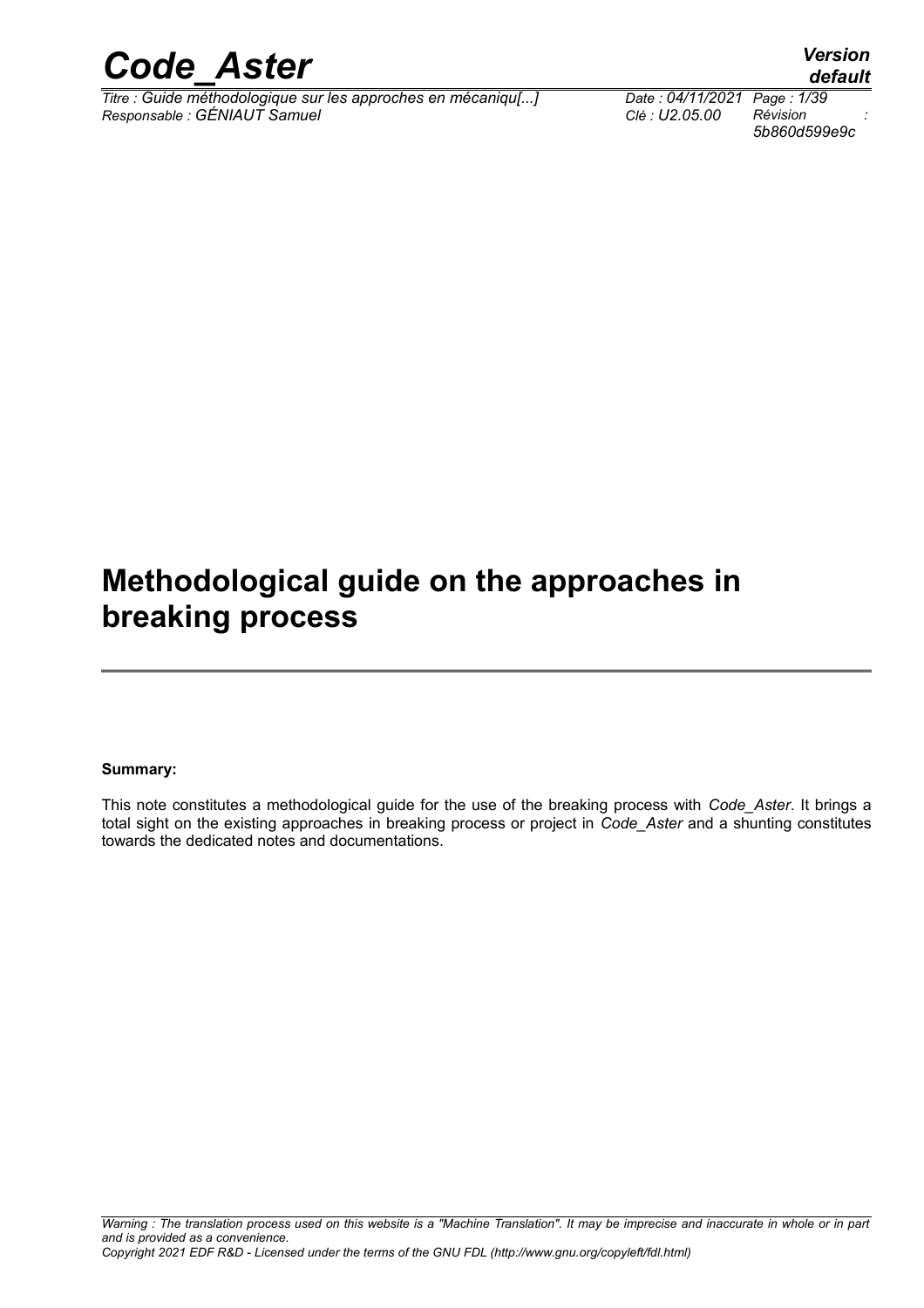# **Code Aster**

Titre : Guide méthodologique sur les approches en mécaniqu[...] Responsable : GÉNIAUT Samuel

Date: 04/11/2021 Page: 2/39 Clé : U2.05.00 Révision 5b860d599e9c

## **Contents**

| 6.3 To evaluate the size of the crack: If the crack is propagated, of how much? in which direction? T                                                                          |  |
|--------------------------------------------------------------------------------------------------------------------------------------------------------------------------------|--|
|                                                                                                                                                                                |  |
|                                                                                                                                                                                |  |
|                                                                                                                                                                                |  |
|                                                                                                                                                                                |  |
|                                                                                                                                                                                |  |
|                                                                                                                                                                                |  |
|                                                                                                                                                                                |  |
|                                                                                                                                                                                |  |
|                                                                                                                                                                                |  |
|                                                                                                                                                                                |  |
|                                                                                                                                                                                |  |
|                                                                                                                                                                                |  |
|                                                                                                                                                                                |  |
|                                                                                                                                                                                |  |
|                                                                                                                                                                                |  |
|                                                                                                                                                                                |  |
| Warning : The translation process used on this website is a "Machine Translation". It may be imprecise and inaccurate in whole or in part<br>and is provided as a convenience. |  |

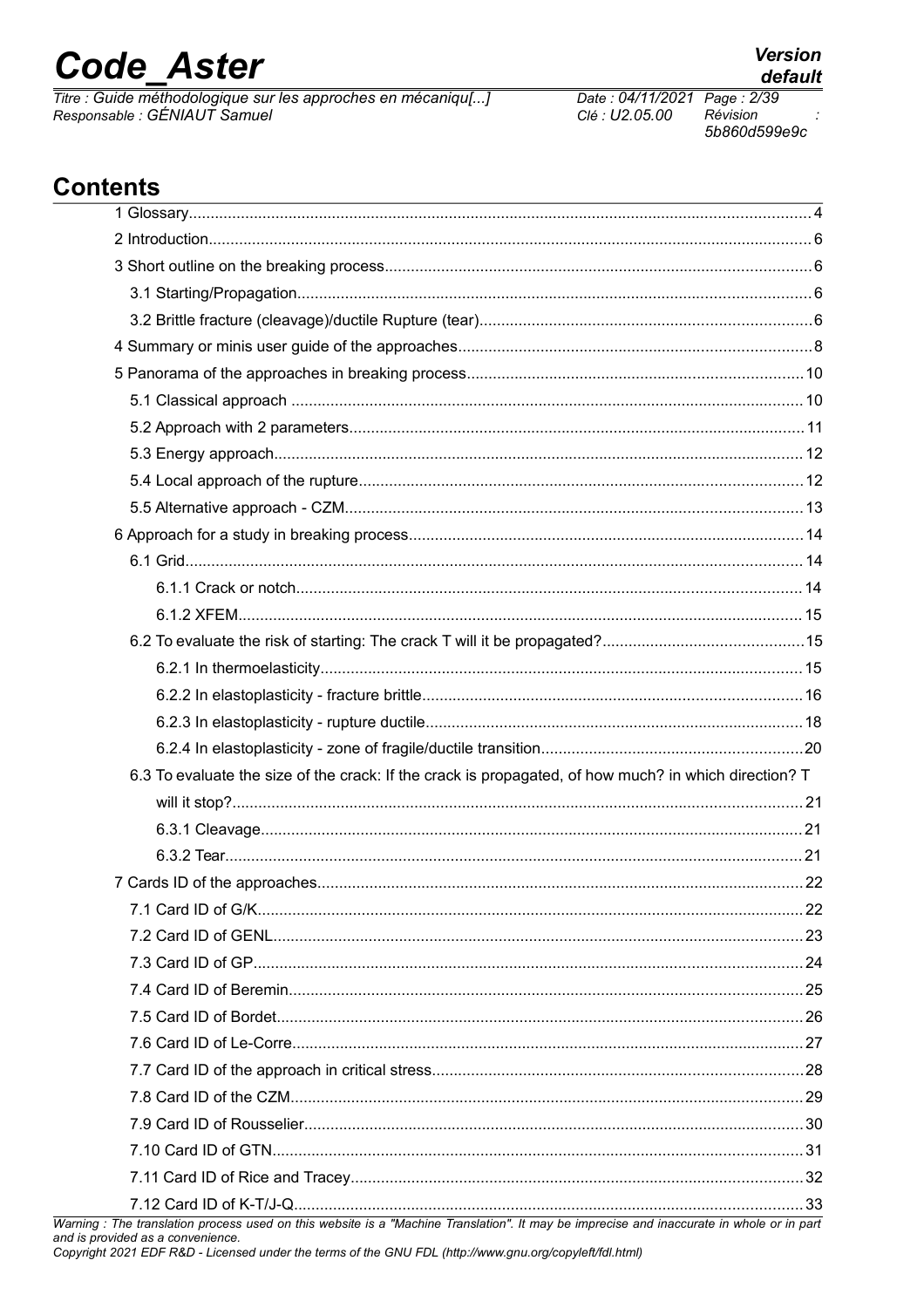| <b>Code Aster</b>                                                                            |                                              | <b>Version</b><br>default |
|----------------------------------------------------------------------------------------------|----------------------------------------------|---------------------------|
| Titre : Guide méthodologique sur les approches en mécaniqu[]<br>Responsable : GÉNIAUT Samuel | Date: 04/11/2021 Page: 3/39<br>Clé: U2.05.00 | Révision<br>5b860d599e9c  |
|                                                                                              |                                              |                           |
|                                                                                              |                                              |                           |
|                                                                                              |                                              |                           |
|                                                                                              |                                              |                           |
|                                                                                              |                                              |                           |
|                                                                                              |                                              |                           |
|                                                                                              |                                              |                           |
|                                                                                              |                                              |                           |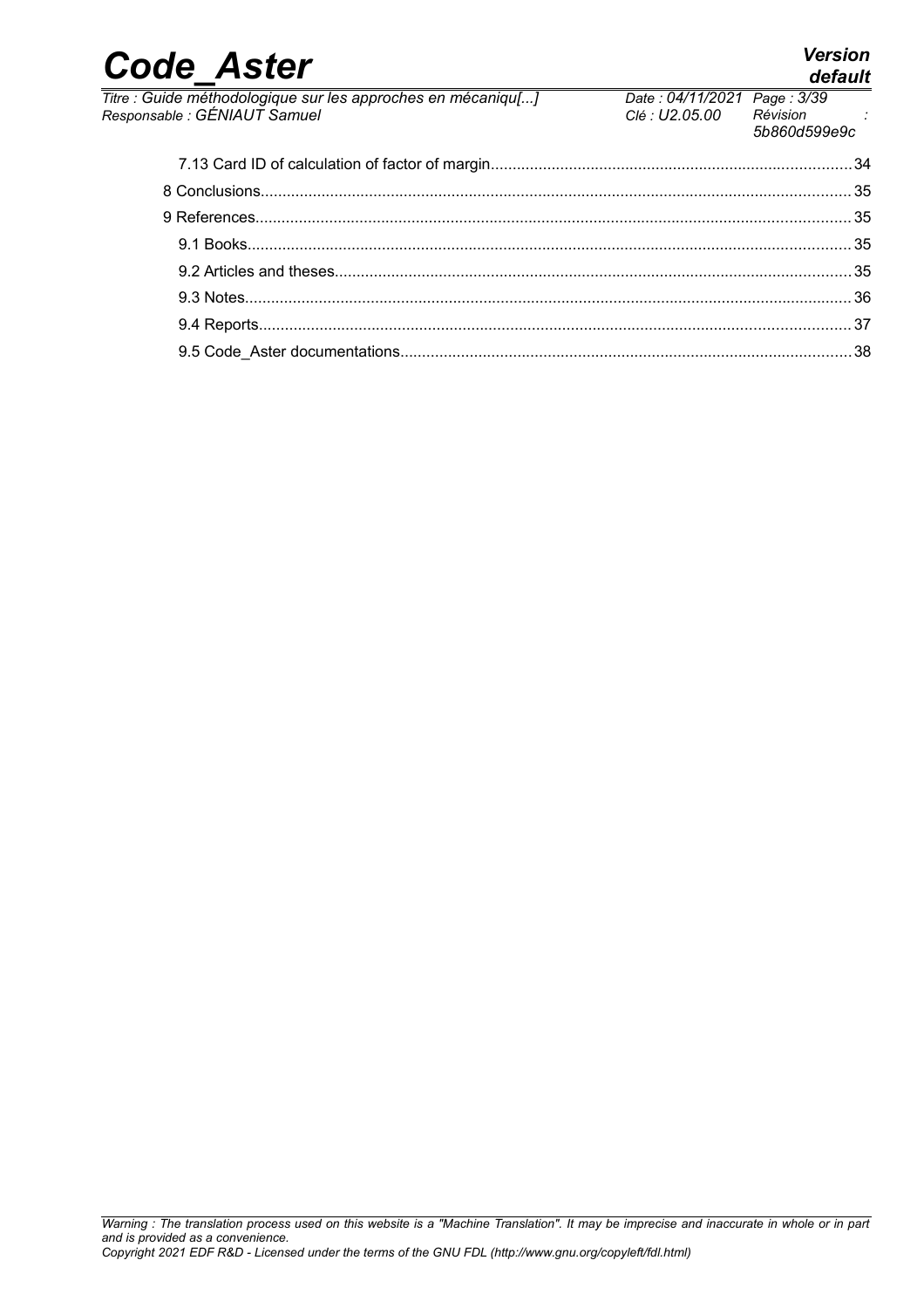*Titre : Guide méthodologique sur les approches en mécaniqu[...] Date : 04/11/2021 Page : 4/39 Responsable : GÉNIAUT Samuel Clé : U2.05.00 Révision :*

*5b860d599e9c*

## **1 Glossary**

#### **Initials**

- **FEELS** : Individual Edge Notched Tension: tensile specimen with a side notch
- **SENB** : Individual Edge Notched Bending: bend-test specimen 3 points with a side notch
- **CT** : test-tube Compact Tension for the measurement of tenacity and the tear strength ductile
- **AE** : notched axisymmetric test-tube
- **LCF:** cycle of a preloading hot standard Loading Cooling Fractures
- **LUCF:** cycle of a preloading hot standard Loading Unloading Cooling Fractures
- **DSR** : defect under coating
- **GDR** : defect in the coating

#### **Definitions**

Starting/Propagation of a crack:

According to the reference or the discipline, there can be litigation on these definitions. For example, in fatigue, the word starting is more commonly employed to indicate the appearance of the crack in a healthy material. Whereas in breaking process, one evaluates the starting of an existing crack. In fatigue, one implies the propagation under cyclic loading. Whereas in breaking process, one employs the word propagation to indicate a tear under monotonous loading. In order to remove any ambiguity, one employs in this document the word **starting** to indicate the aspect stability of an existing crack; will it be propagated or not? The word is also employed **propagation** to indicate the evolution of the face of crack under monotonous loading:

- if quick change propagation unstable: cleavage
- if progressive evolution stable propagation: ductile tear
- *K<sup>I</sup>* **,** *KII* **and** *KIII* **, stress intensity factors** modes *I* , *II* and *III* , respectively, valid in linear thermoelastic mechanics, providing the characteristics of the stress fields to the accesses of the bottom of crack
- *G* **, rate of refund of energy** , due to Griffith, valid in or not linear linear elasticity. A link (formulas of Irwin) exists between the factors  $\ K_{I}$  ,  $\ K_{I\!I}$  ,  $\ K_{I\!I\!I}$  and  $\ G$  in linear elasticity. For example,

in plane deformation: 
$$
G = \frac{1 - v^2}{E} \left( K_I^2 + K_{II}^2 \right) + \frac{1 + v}{E} K_{III}^2
$$

- $G_{\text{\tiny{ENL}}}$  , rate of refund of energy in post treatment of a nonlinear thermoelastic calculation
- $J$ , integral of contour, due to Rice, equivalent to  $G$  in plane linear elasticity, the rate of refund of energy of a structure containing characterizes a crack at the time of the projection of this one. This integral is independent of contour when the material is elastic
- **tenacity** of a material is its aptitude to resist the propagation of a crack, it is defined by the stress intensity factor  $K_{IC}$  or when plasticity is confined at a peak of crack by the integral of Rice-Cherepanov (  $J_{IC}$ ).  $G_{IC}$  is the rate of refund of critical energy.  $K_{IC}$  and  $G_{IC}$  the criteria of resistance of material to the propagation of cracks characterize
- In plane elasticity, there exists an equivalence between the criteria of propagation:
- $G < G<sub>IC</sub>$ ;  $K < K<sub>IC</sub>$ ;  $J < J<sub>IC</sub>$  The crack is stable
- $G \geq G$ ;  $K \geq K$ <sub>*IC</sub>*;  $J \geq J$ <sub>*IC*</sub> The crack is unstable</sub>
- $K_{IC}$  or  $J_{IC}$  are obtained on standardized test-tubes.
- **Brittle fracture** :  $J_{IC}$  is tenacity with starting
- **Ductile tear** : The energy of starting and propagation of a fatigue crack in quasi static conditions are necessary to know the tear strength of steels.
	- $J_{02}$ : energy of starting for a value of  $\Delta a = 0.2$ *mm*
	- $\frac{dJ}{da}$ : resistance to the propagation

*Copyright 2021 EDF R&D - Licensed under the terms of the GNU FDL (http://www.gnu.org/copyleft/fdl.html)*

*Warning : The translation process used on this website is a "Machine Translation". It may be imprecise and inaccurate in whole or in part and is provided as a convenience.*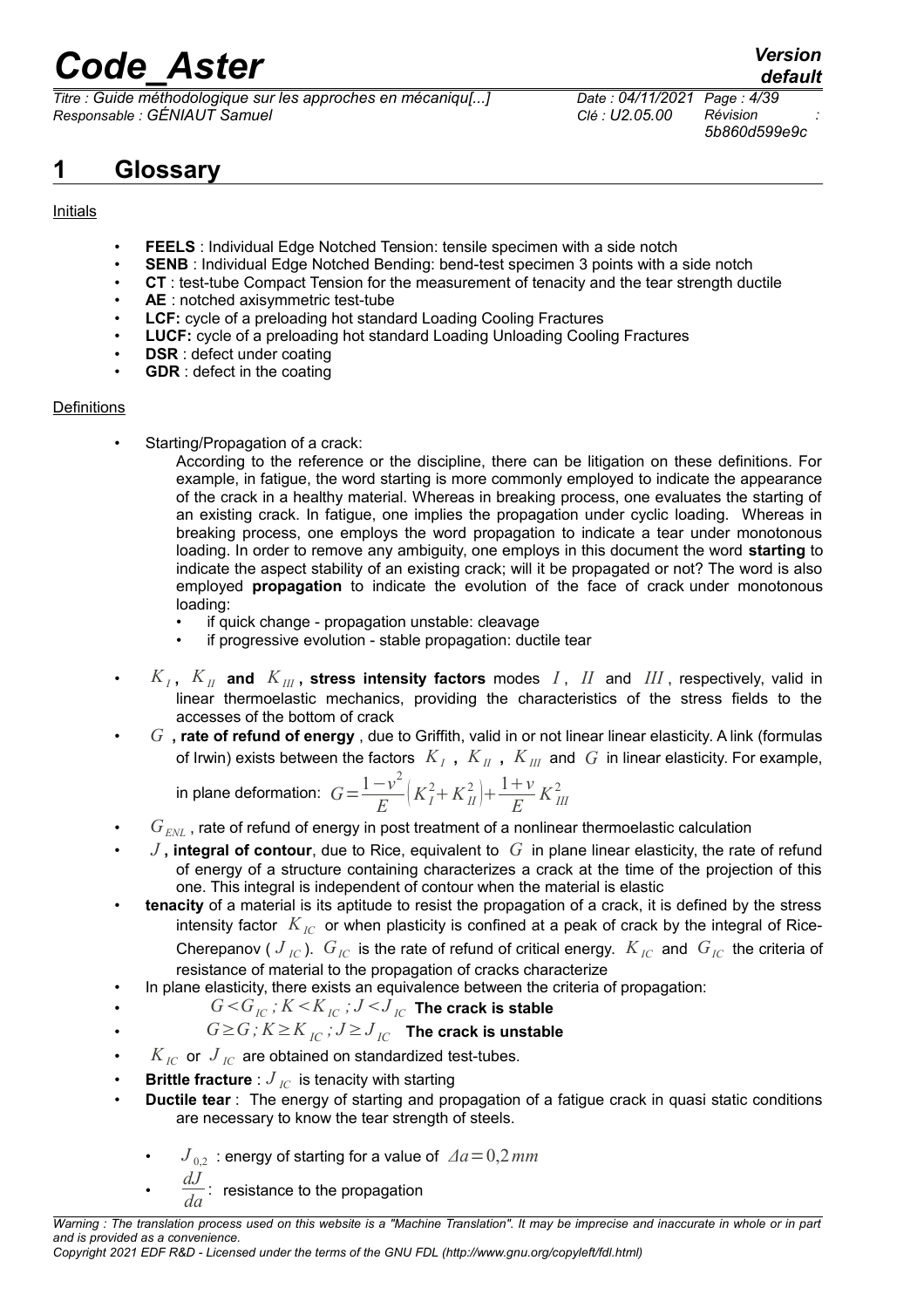*Titre : Guide méthodologique sur les approches en mécaniqu[...] Date : 04/11/2021 Page : 5/39 Responsable : GÉNIAUT Samuel Clé : U2.05.00 Révision :*

*5b860d599e9c*

*default*

- **impact strength** corresponds to conditions of rupture in dynamic conditions (deflection tests per shock). There exists little of data of tear strength of materials in power station whereas there exists a very important database on the values of impact strength. For certain materials, correlations were installation between impact strength and the tear strength
- **Essai Charpy** : test measuring impact strength, energy necessary to the breaking by shock of a standardized notched sample (KCV or KCU according to the shape of the notch)
- **Curve master degree** : Main curve of the tenacity (proposed by Wallin), which describes at the same time the evolution of tenacity according to the temperature and the dispersion of tenacity at a given temperature. This dispersion is characterized by a law of distribution of Weibull.
- **Factor of margin** : relationship between tenacity material  $K_{IC}$  and the factor of intensity of the

constraints corrected plastically  $\ K_{\it CP}$  in a given point of the face of crack.  $\ FM=$ *KIC KCP*

- $FM \geq 1$ : mechanical resistance tank is justified
- $FM < 1$ : mechanical resistance tank is not not justified by this method
- **Factor of intensity of the constraints corrected plastically** : depends on factors intensities of the constraints rubber band  $K_{elas}(t)$  and plastic  $K_{plas}(t)$  evolving in time  $t$ . One a:

- 
$$
K_{CP}(t)=K_{elas}(t)+\chi\Delta K_{max}(t)
$$
  
\n- where  $\Delta K_{max}(t)=max\begin{cases} 00 \\ \chi(K_{plas}(u)-K_{elas}(u)) \\ - \text{ and } \chi=\begin{cases} 1 & \text{sinax}(K_{plas})\geq max(K_{elas}) & \text{cos} DSR \\ -1 & \text{sinon} \end{cases} \end{cases}$ 

**Factor of margin lawful** : it is defines as:

$$
F M_{ASN} = \begin{pmatrix} FM & sinmax(K_{plas}) \ge max(K_{elas}) & :cas DSR \\ K_{IC} & sinon & :cas DDR \end{pmatrix}
$$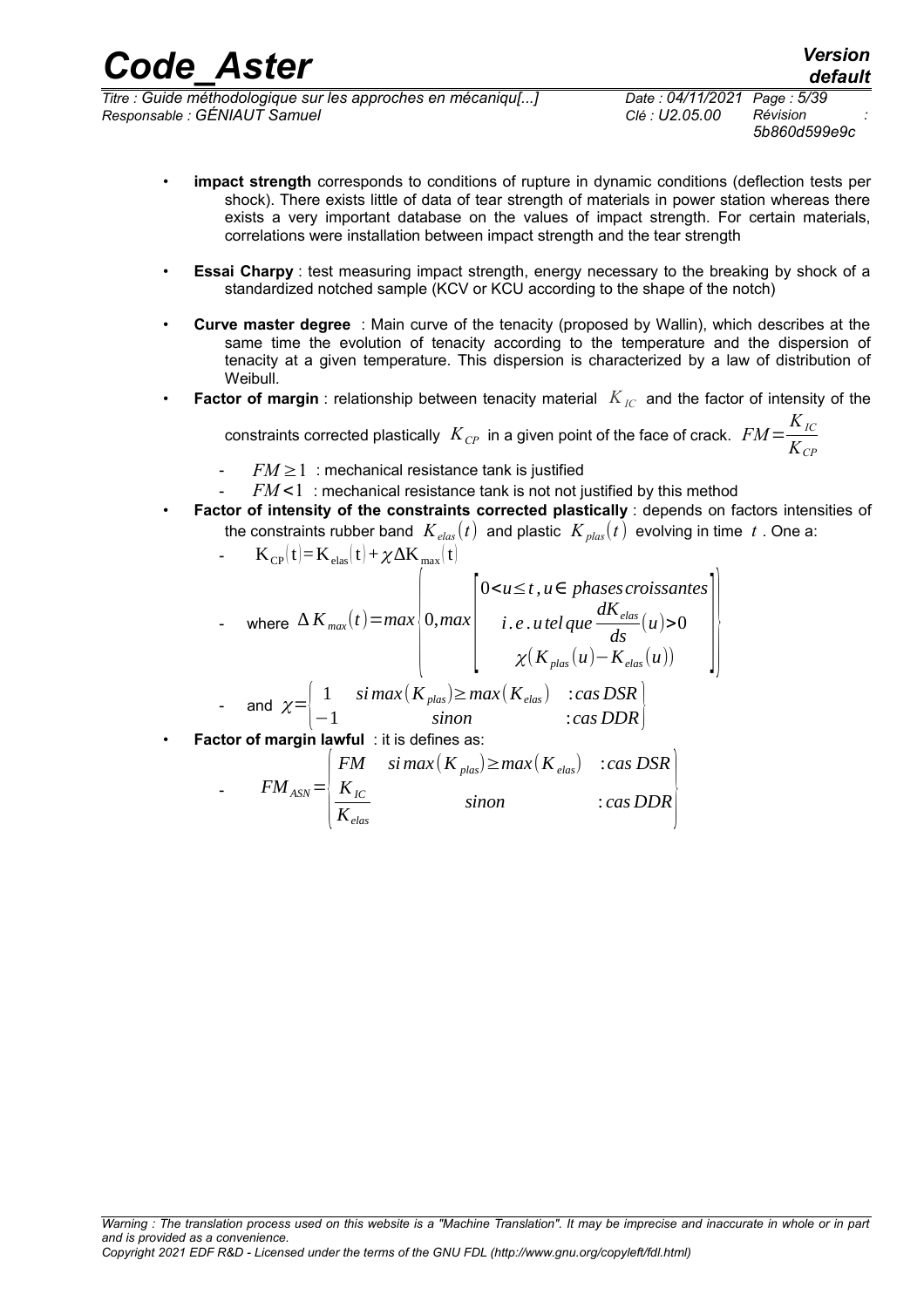*Titre : Guide méthodologique sur les approches en mécaniqu[...] Date : 04/11/2021 Page : 6/39 Responsable : GÉNIAUT Samuel Clé : U2.05.00 Révision :*

*5b860d599e9c*

## **2 Introduction**

This methodological guide constitutes a help to facilitate the apprehension of a study of harmfulness of generic or exceptional defects highlighted on the metal structures. The purpose of this document is mainly to inform the engineer in breaking process about the approaches available in *Code\_Aster* to solve a given problem. This document refers to the documents of the U2 type in the documentation base of *Code\_Aster* ; IL does not point out the formulations detailed in the reference documents R, nor the means of using these features sufficiently clarified in the documents of use U4 or U2 but delimits the perimeter of application of each approach.

Thus, one proposes to point out the various approaches available and to briefly define their field of application. The field of validity of these approaches can be dependent, that is to say with the definition of the model (brittle fracture, ductile rupture,…), that is to say with the degree of maturity of the approach on its implementation industrial (heaviness of calculations, developments still necessary, parameters materials nonavailable…).

However, we cannot describe all the types of study possible or carried out in breaking process. The user will make the choice of the approach according to the requirements and conditions of his study. References to some notes of study of which the goal was to validate these approaches or to apply them to industrial cases are also given.

The approaches on starting and stability are dominant in this document to the detriment of those which treat the tear. The methods of propagation under monotonous loading to simulate the ductile tear remain to be been developed in Code Aster.

### **3 Short outline on the breaking process**

Any metal part subjected to requests mechanical, thermal, hydraulic or chemical is exposed to cracking. The defect or the crack comes from the manufacturing (welding) or a process of damage of material during operation (tiredness, creep, stress corrosion,…). As soon as the cracks become of sufficiently large size so that the volume which surrounds them satisfies the assumptions with continuity with mechanics with the continuous mediums, the mechanical study must be carried out in the field of the breaking process. The studies must then estimate the degree of harmfulness of these cracks: is they inoffensive and will thus their presence be tolerated for a more or less long time without risks, or on the contrary are they harmful, which requires to repair or replace the component?

### **3.1 Starting/Propagation**

On certain types of components, mechanisms of degradation like creep, stress corrosion or tiredness are at the origin of the creation of cracks which can then cause the brutal rupture.

The breaking process makes it possible to predict harmfulness **of an existing crack** : the kinetics of propagation of defects and their critical sizes. If the phase of propagation is very fast, the final rupture is known as brutal or unstable, in the contrary case, the rupture is stable what characterizes for example the ductile tear. The propagation can lead to a total rupture or a stop of the crack.

### **3.2 Brittle fracture (cleavage)/ductile Rupture (tear)**

The temperature and the speed of deformation of a material are two parameters which characterize its state: fragile or ductile. Certain metallic materials are fragile below a temperature known as temperature of fragile/ductile transition (cf appears schematic [Figure 3.2-a \)](#page-6-0), and in particular ferritic steels (low alloy steels and steels carbon-manganese).

The structures are generally calculated so that the nominal constraint undergone does not exceed the elastic limit of material, which puts them safe from unrecoverable deformations. Rupture of a fragile type can then occur on a crack preexistent or created by tiredness, at low temperature and/or high speeds of deformation.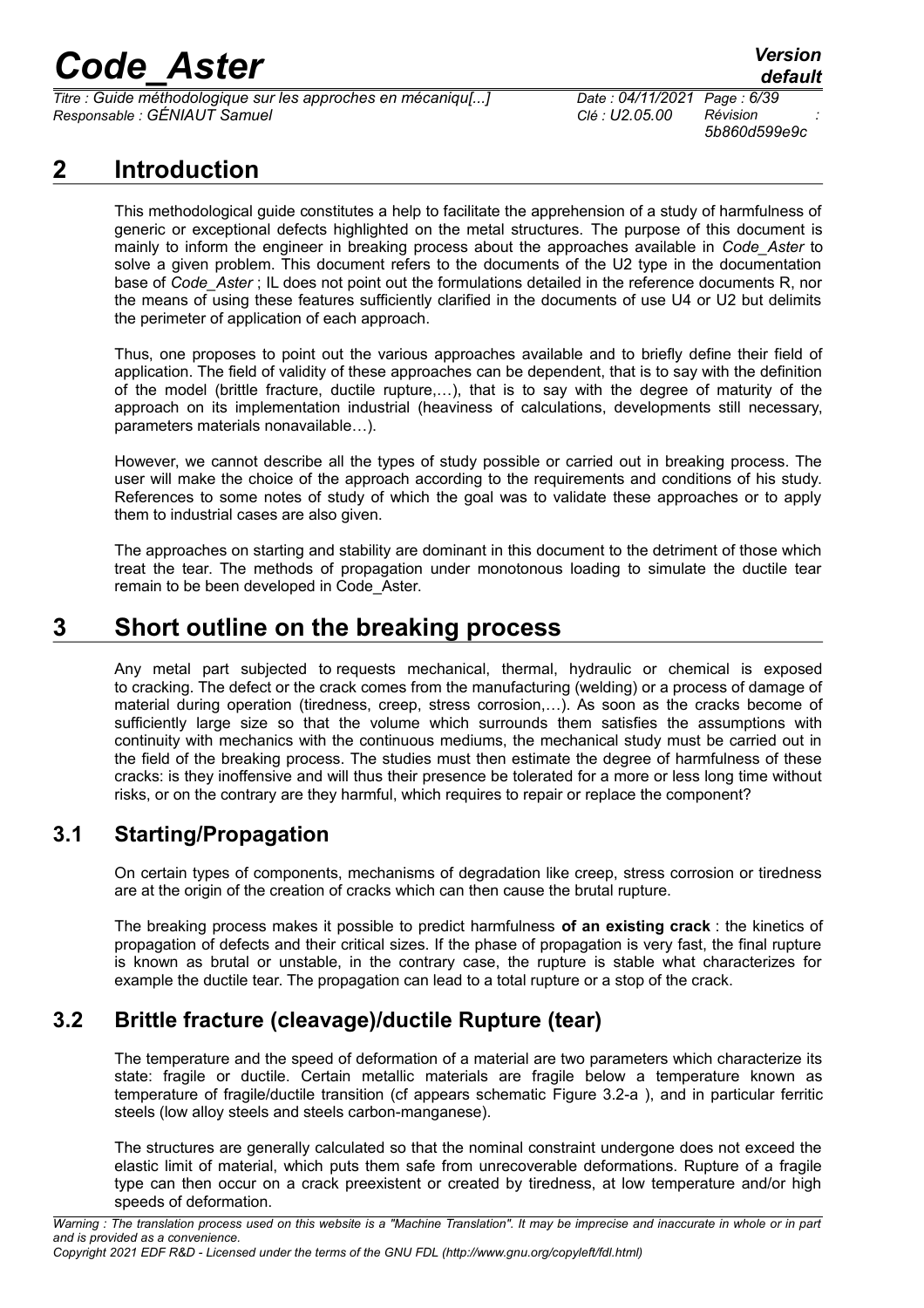*Titre : Guide méthodologique sur les approches en mécaniqu[...] Date : 04/11/2021 Page : 7/39 Responsable : GÉNIAUT Samuel Clé : U2.05.00 Révision :*

*5b860d599e9c*

#### **Ductile rupture (tear)**

A material is ductile when it becomes deformed plastically before breaking, plasticity is generalized. This plastic deformation can lead to the appearance of a crack which becomes critical when it is propagated. After starting, the growth of the crack is in general slow and stable (according to the characteristics of the loading applied). The ductile rupture relates to materials as copper, lead, the mild steels with room temperature, the austenitic stainless steels. The mechanism of rupture comprises three phases: the generation of microscopic vacuums around preferential sites, growth and the coalescence of the cavities leading to the rupture. The rough surface is in this case of aspect chechmate and rough.

#### **Brittle fracture (cleavage)**

Brittle fracture occurs without notable plasticization locally. After starting, the propagation of the crack is fast (the tests reveal speeds of a few hundreds of *m*/*s* ) and generally unstable (with stop or brutal rupture of the part according to the case). It characterizes fragile materials like glass, the ceramics and the steels irradiated or at low temperature. Impact strength characterizes the capacity of material to store energy when it becomes deformed in an elastic way. The fragile material is fractured under the effect of a weak energy. The more important energy required is to deform it, the more the material is tough. The impact tests are carried out on test-tubes of the type Charpy and the toughness tests are generally carried out on test-tubes of the type *CT* . In the case of a fragile material - contrary to ductile material - plasticity remains confined in bottom of crack, this kind of phenomenon is known under the term of "cleavage": the propagation of crack is done by separation of atomic plans and the rough surface consists of plans of brilliant aspect. To a fragile material a low tenacity corresponds. Tenacity with starting  $K_{1c}$  is not an intrinsic data with material, it depends on the geometry and the rate of the triaxiality.

<span id="page-6-0"></span>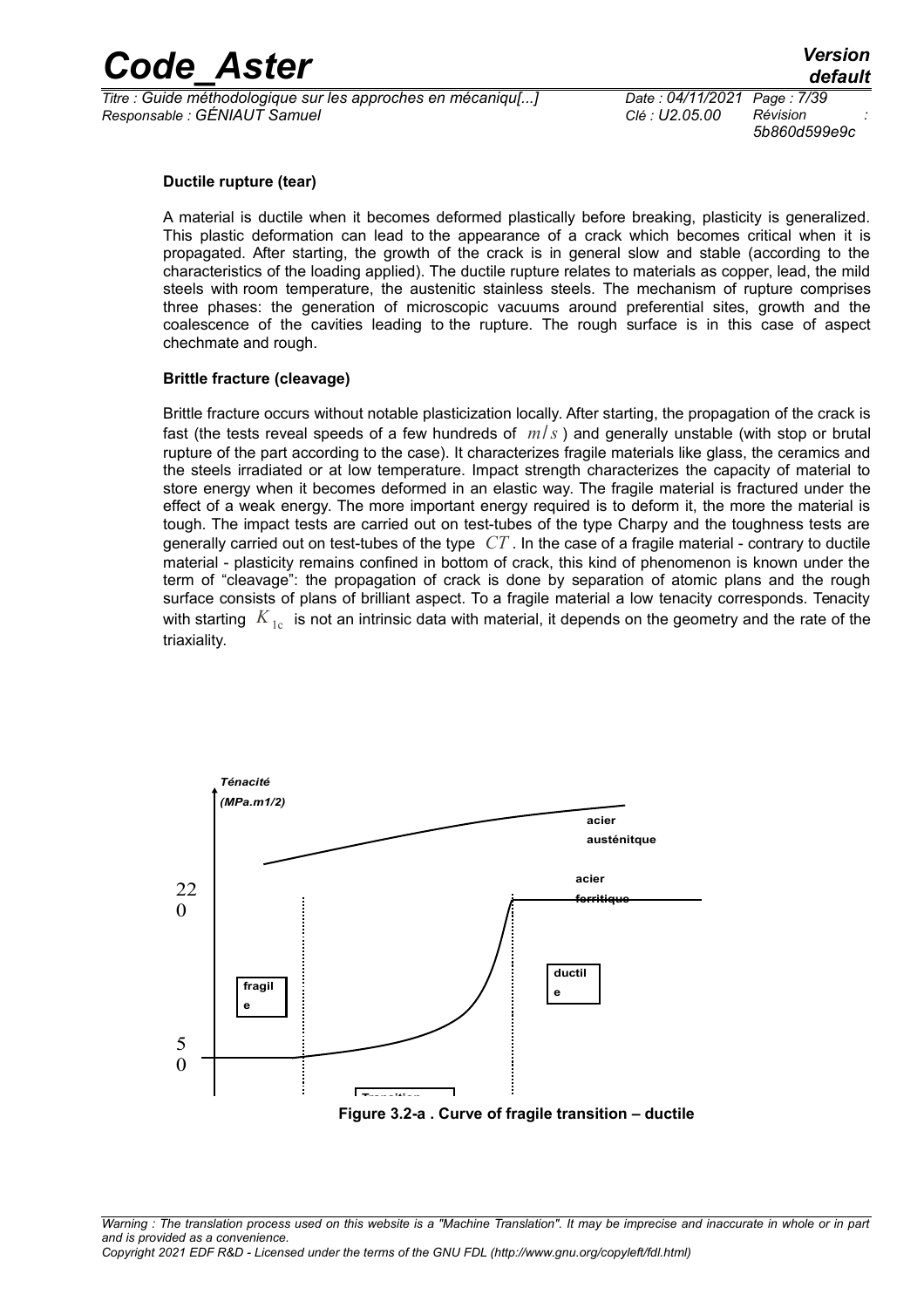*Titre : Guide méthodologique sur les approches en mécaniqu[...] Date : 04/11/2021 Page : 8/39 Responsable : GÉNIAUT Samuel Clé : U2.05.00 Révision :*

*5b860d599e9c*

## **4 Summary or minis user guide of the approaches**

The table and the flow chart following aim at giving in a fast way an indication to the user on the field of application of a given approach. In other words, would it be valid to represent starting in brittle or ductile fracture? Would it be valid to simulate the propagation in brittle fracture or ductile?

This table allows a short reading of the document, helping to put the questions which will switch the reader according to the conditions of his study towards the approaches described in the document. These approaches exist or are in the process of development in *Code\_Aster*. By preoccupation with a legibility, the table and the flow chart contain the minimum of information, does not evoke the characteristics of the studies, the maturity of the approaches, the advantages and the disadvantages of the approaches. For more details, it is necessary to refer to the text, the tables, the references like to relative documentations in *Code\_Aster*.

| Type of approach       |                                                               | in               | Phenomenon represented |                            |                                     |                                            |                                              |
|------------------------|---------------------------------------------------------------|------------------|------------------------|----------------------------|-------------------------------------|--------------------------------------------|----------------------------------------------|
|                        |                                                               | $Code_$<br>Aster | Starting<br>fragile    | <b>Ductile</b><br>starting | Fragile<br>propagation<br>known way | <b>Ductile</b><br>propagation<br>known way | <b>Ductile</b><br>propagation<br>unknown way |
|                        | $\overline{G}$                                                | Yes              | Yes                    | <b>Not</b>                 | Not                                 | Not                                        | <b>Not</b>                                   |
| classic                | $\bar{G}_{\underline{\it ENL}}$                               | Yes              | Yes                    | <b>Not</b>                 | Not                                 | Not                                        | Not                                          |
| $\overline{2}$         | $K-T$                                                         | Not              | Yes                    | <b>Not</b>                 | Not                                 | <b>Not</b>                                 | Not                                          |
| parameters             | $J-Q$                                                         | <b>Not</b>       | Not                    | Yes                        | Not                                 | Not                                        | Not                                          |
|                        | Gp                                                            | Yes              | Yes                    | Not                        | <b>Not</b>                          | Not                                        | Not                                          |
| energetics<br>or total | Gtp                                                           | Yes              | Not                    | Yes                        | Not                                 | Yes                                        | Not                                          |
|                        | $J-G$ fr                                                      | Not              | Not                    | Yes                        | Not                                 | Yes                                        | Not                                          |
|                        | Rousselier<br><b>GTN</b>                                      | Yes              | Not                    | Yes                        | Not                                 | Yes                                        | Yes                                          |
|                        | <b>Beremin</b><br><b>Bordet</b>                               | Yes              | Yes                    | <b>Not</b>                 | Not                                 | <b>Not</b>                                 | <b>Not</b>                                   |
| local                  | constraint<br>criticizes<br>(RKR, Hajjaj<br>and Dahl)         | Yes              | Yes                    | <b>Not</b>                 | Yes and stop                        | Not                                        | <b>Not</b>                                   |
|                        | fragile<br>damage<br>(ENDO FRAG<br>ILE,<br>ENDO SCAL<br>AIRE) | Yes              | Yes                    | <b>Not</b>                 | Yes                                 | <b>Not</b>                                 | <b>Not</b>                                   |
| alternative            | CZM                                                           |                  | Yes                    | Yes                        | Yes                                 | Yes                                        | Yes                                          |

**Table 4-1 . Which approach for which scope of application?**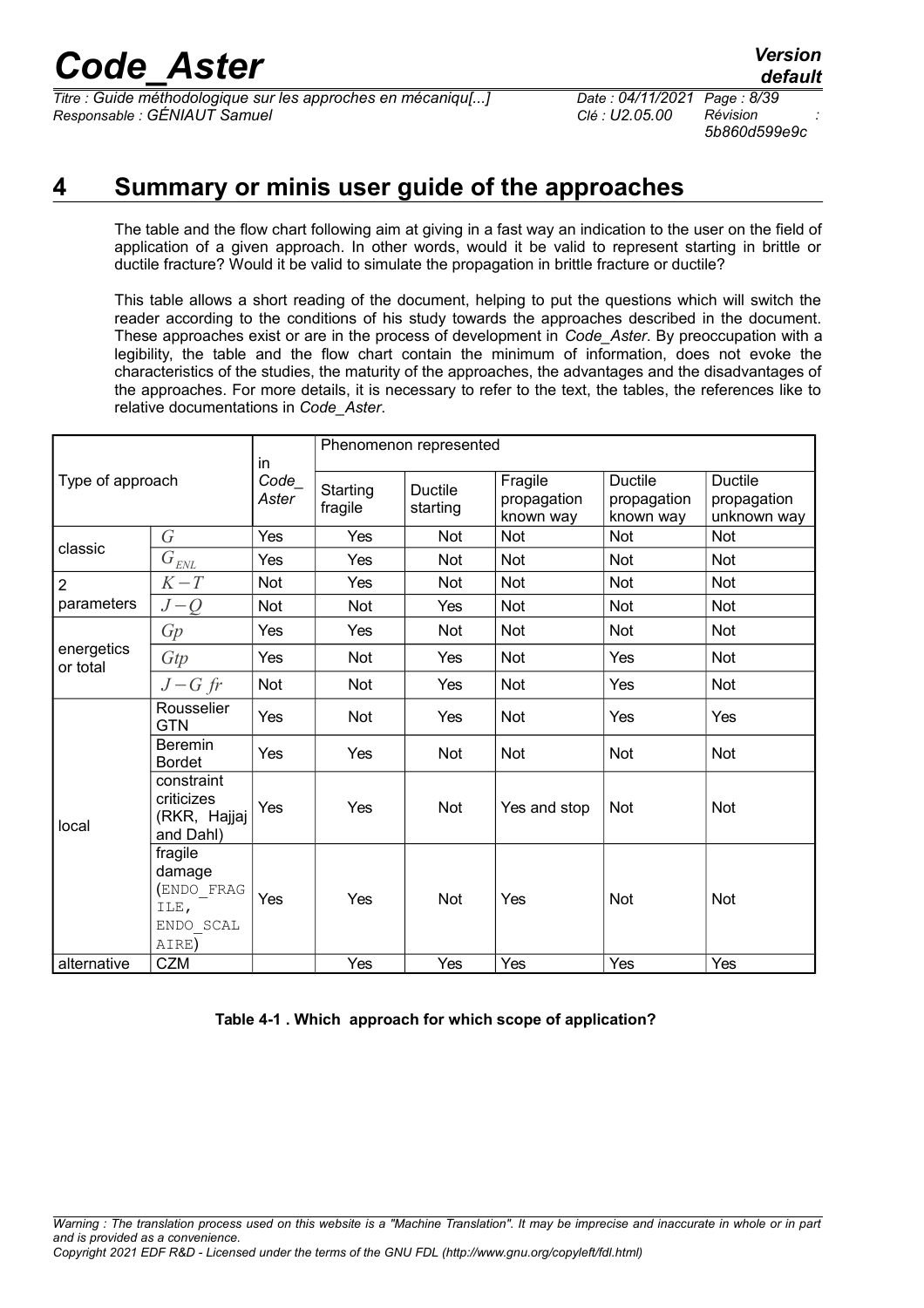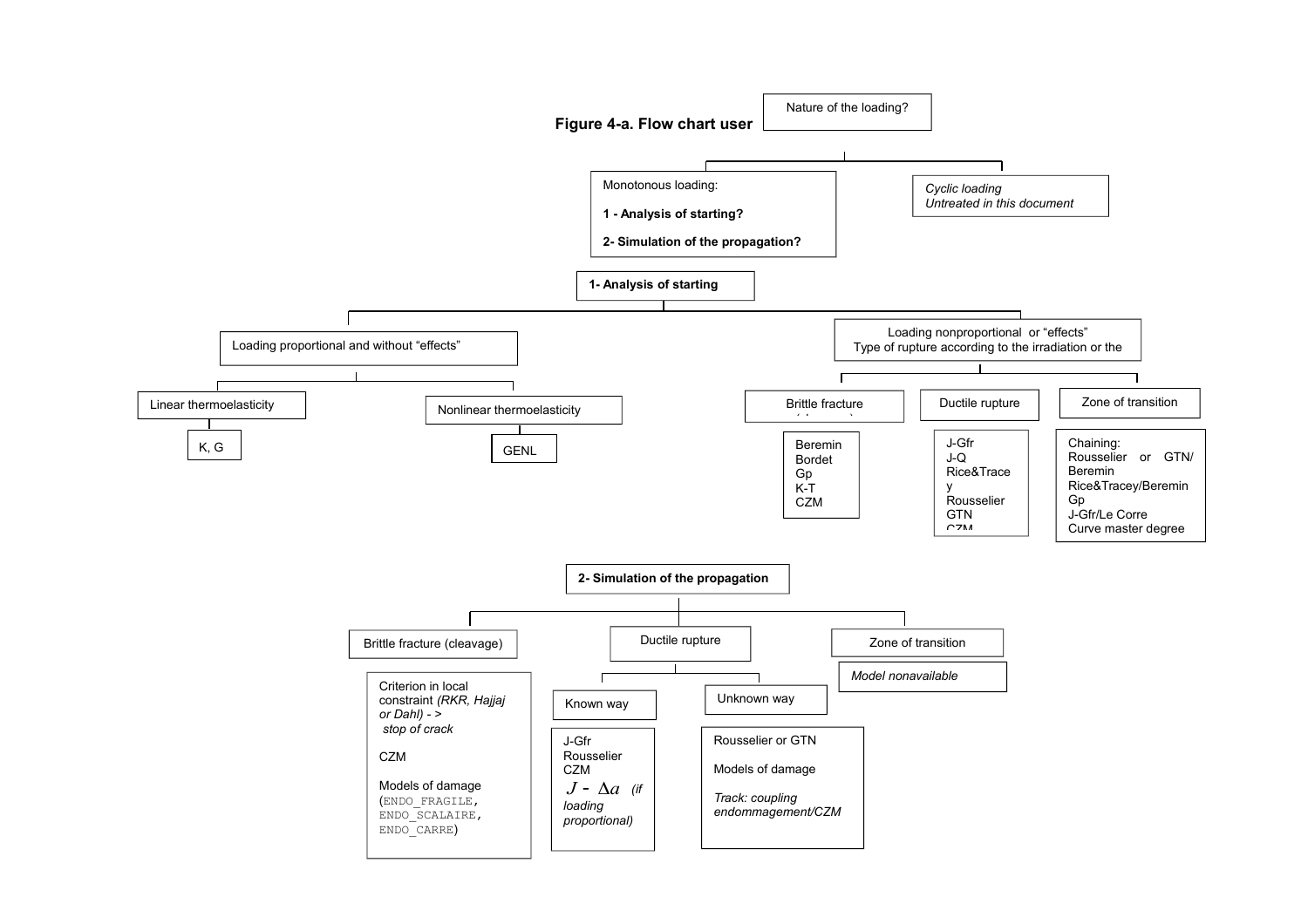*Titre : Guide méthodologique sur les approches en mécaniqu[...] Date : 04/11/2021 Page : 10/39 Responsable : GÉNIAUT Samuel Clé : U2.05.00 Révision :*

<span id="page-9-0"></span>*5b860d599e9c*

### **5 Panorama of the approaches in breaking process**

The comprehensive approach is known for a long time, but it is with field of limited validity. The local approach is with more extended validity, but it is not with the range that informed mechanics. The local approaches make it possible to apprehend and understand all the more complex phenomena as they can reduce the degree of conservatism of the codified approaches based on the comprehensive approaches.

The theory of brittle fracture rests on criteria of rupture "comprehensive approach" established in a macroscopic way and it does not pose the problems of behavior because the material is often considered elastoplastic with confined plasticity. The purely macroscopic approach of brittle fracture is not valid any more when the material is strongly plasticized, because it is not possible any more to represent the crack like a surface of discontinuity of displacements and constraints. Dissipation is concentrated in bottom of crack and it is difficult to separate plastic dissipation from the dissipation of rupture. In ductile rupture, a "local approach" based on a mechanical approach is often necessary.

When an approach becomes generic and applicable in a rather broad range of situations, it becomes also complex.

#### **5.1 Classical approach**

The linear elastic breaking process rests on the stress intensity factor which characterizes the deformation and stress fields in the vicinity of a crack. In plasticity, the classical breaking process has rigorous bases only by analogy with nonlinear elastic behaviors (in the case of loadings nonproportional and isotropy), for which the integral of contour *J* or the rate of refund of energy is the fundamental parameter.

In or not linear linear elasticity (cf  $\S$  [7.1](#page-21-0) and  $\S$  [7.2\)](#page-22-0), three parameters can calculated beings:

- $J$ , the integral of Rice: integral of contour the experimental calculation of  $J$  is obtained by the surface under the curved force-opening of the test-tubes ( *CT* or *SENB* in general). This parameter is not available in *Code\_Aster*.
- *G* , the rate of refund of energy: integral of field adapted to calculation by finite elements (cf [\[55\]](#page-37-3), [\[56\]](#page-37-2)),
- *K* , coefficients of intensity of constraint corresponding to the 3 modes, associated with the singular fields in bottom of crack. The latter have a direction only in linear elasticity (cf [\[58\]](#page-37-1), [\[60\]](#page-37-0)).

In elastoplasticity, this parameter is strictly valid only when elastoplasticity can be comparable to nonlinear elasticity, i.e. **for a radial monotonous loading**.

L' classical approach presents several limitations when it is applied apart from its field of validity ("effect small defect", "effect of triaxiality", "effect of hot preloading",...) or in the case of loading nonproportional, which led to developments of the global or energy new approaches or the local approaches. It proves that in certain typical cases  $J_{1C}$  or  $K_{1C}$  can depend on the geometry and are not intrinsic with material.

#### Effect small defect:

It proves that the tenacity, which is supposed to be intrinsic with material, seems to depend on the size of the defect, or more exactly of the report of the size of the defect on the size of the ligament (in fact, it is the rate of triaxiality affecting the vicinity of the defect which is responsible for this effect). Tenacity in the case of a small defect is higher than that of a great defect.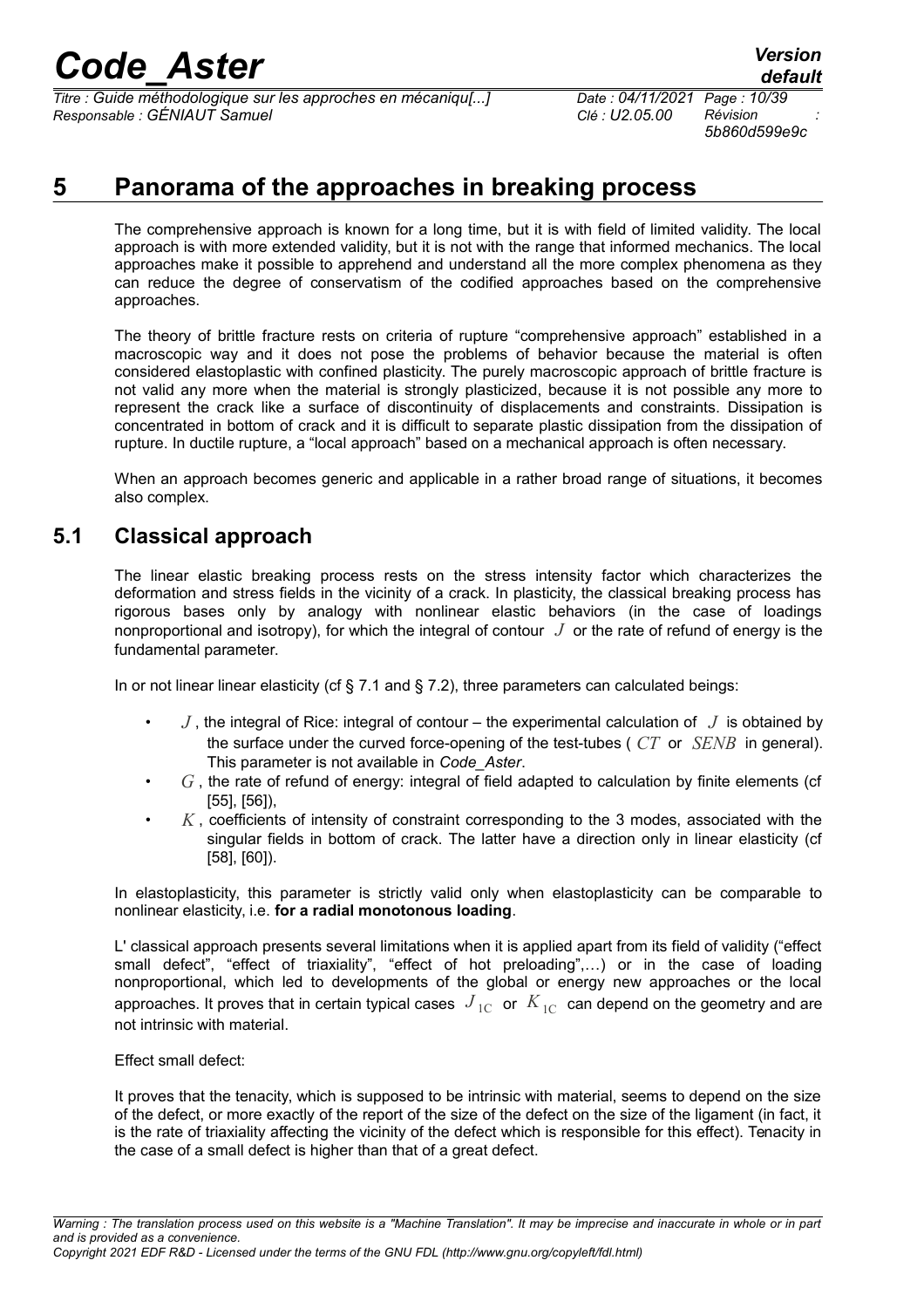*Titre : Guide méthodologique sur les approches en mécaniqu[...] Date : 04/11/2021 Page : 11/39 Responsable : GÉNIAUT Samuel Clé : U2.05.00 Révision :*

*5b860d599e9c*

Effect of geometry:

The geometry of the medium 'test-tube or structure' influences the nature of the rupture, in particular in zone of transition. At a given temperature, for the same material and with equivalent loading, a testtube *CT* breaks into fragile whereas a fissured pipe breaks into ductile. For test-tubes *AE* notched homothetic, the dispersion and the median value of the diametrical deformation with rupture decrease when the diameter of the test-tube increases. More  $a/w$  is weak, more the value connect  $J_{1C}$  is high.

#### Effect "mismatch":

In the presence of two materials, the classical approach is valid when plasticity remains confined in a homogeneous zone. When the field of plasticization covers two materials, the classical approach is not valid any more.

Effect of triaxiality "constraint effect":

To be able to use the classical approach in elastoplasticity, it should be supposed that the loading is proportional what is often far from being the case for the real structures. The loading and the geometry influence the type of stress field in bottom of crack in a structure. The field of the constraints in bottom of crack can become complex compared to the usual conditions of loading proportional adopted on a test-tube.

#### Effect of hot preloading:

Effect of hot preloading or "WPS: Pre-Stressing Warm", following a rise in temperature, the material passes from the fragile field to the ductile field, and a mechanical loading is then applied (hot preloading). After cooling of the test-tube and dimensional check of tenacity, one finds a value of tenacity higher than that of material tested without preloading. Hot preloading has a beneficial effect induced by émoussement of the crack and the appearance of residual stresses.

#### Effect of loading nonproportional:

Several situations induce a loading nonproportional in point of crack what makes the approach classical nonvalid:

- problem of discharge following a thermal shock, although in certain cases the correction Beta can be applied to suppose that behaviour after discharge is elastic (cf [\[72\]](#page-37-9)),
- problem of nonmonotonous loading or not proportional, following a propagation, with a thermal transient, the presence of residual stresses or a mixed mode.

If the loading is unspecified, one can use a local approach (Beremin (cf. [\[57\]](#page-37-8) ) or Bordet (cf [\[59\]](#page-37-7)) or an energy approach (cf [\[62\]](#page-37-6)) in the event of cleavage, or Rousselier and GTN for the tear (cf [[64\]](#page-37-5), [\[65\]](#page-37-4) and [\[83\]\)](#page-38-0) who do not need the assumption of loading proportional.

### **5.2 Approach with 2 parameters**

This approach is developed to answer the dependence of tenacity with the triaxiality. It rests on the extension of the expression of the fields in bottom of crack with terms of a higher nature. More complex than the classical approach, it enriches it by the introduction by a second parameter which takes account of triaxiality, of the stability and the zone of plasticity. It loses its validity when the loading is not proportional any more: load followed by a discharge, propagation of cracks, residual stresses, mixed mode… or when the material viscous or is subjected to a thermal transient. This approach very requires the installation of one a large number of tests to build the locus of the rupture (cf § [7.12\)](#page-32-0). The comprehensive approach with two parameters is not developed in *Code\_Aster* (cf [\[48\]](#page-36-0)).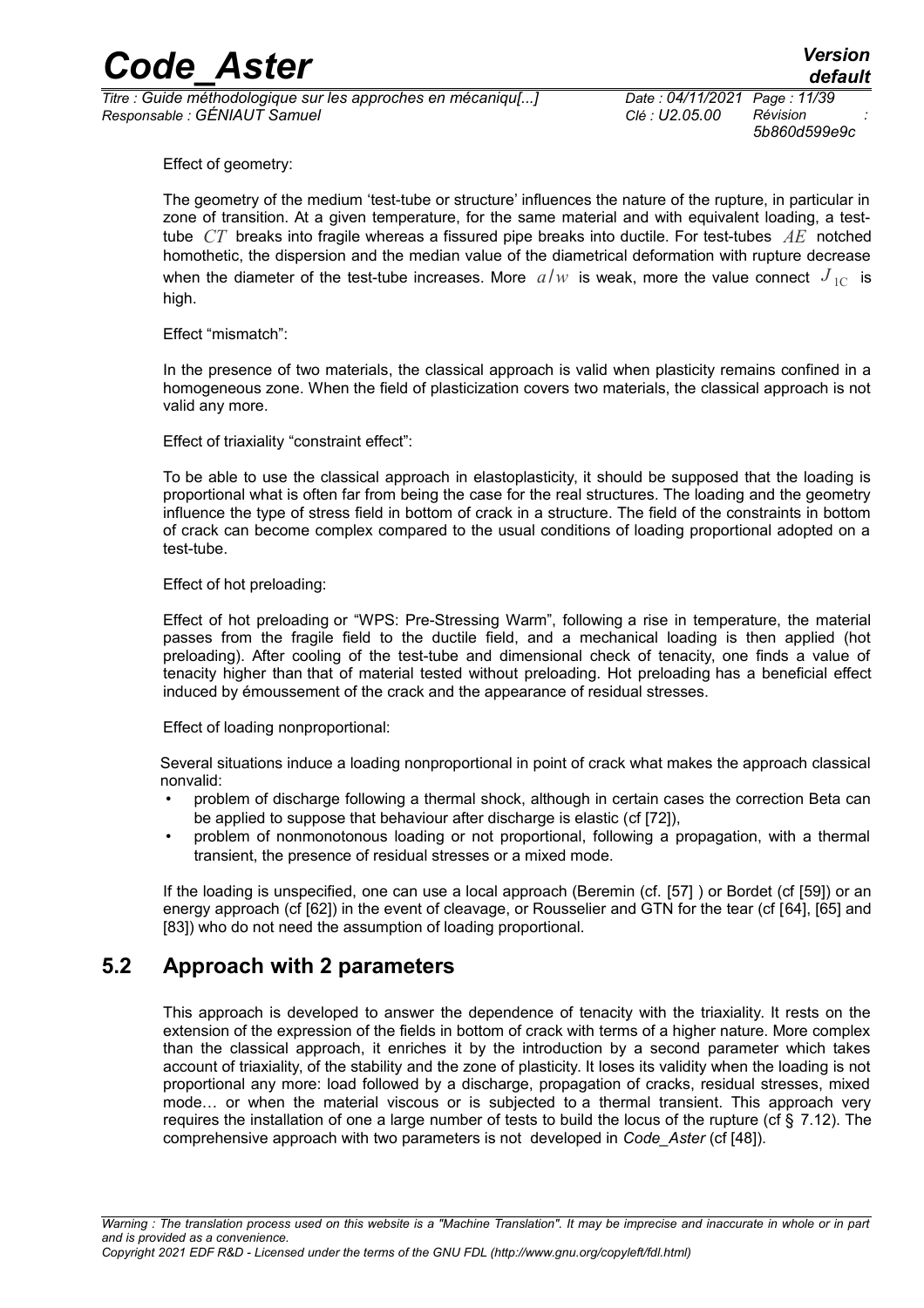*Titre : Guide méthodologique sur les approches en mécaniqu[...] Date : 04/11/2021 Page : 12/39 Responsable : GÉNIAUT Samuel Clé : U2.05.00 Révision :*

*5b860d599e9c*

### **5.3 Energy approach**

Within an elastic or elastic framework nonlinear, energy approach led to the calculation of the parameter *G* , rate of refund of energy. In the case of a confined plasticity, it caused the development of the approach *Gp* (cf [\[62\]](#page-37-6), [\[70\]](#page-37-12)) who is an energy approach avoiding the paradox of Rice by the use of a notch (cf [§7.3\)](#page-23-0).

In a case of a ductile material or in extended plasticity, it is declined with the calculation of the parameter *Gtp* (cf. [\[36\]\)](#page-36-1) who from now on is reabsorbed in Code\_Aster.

This approach was applied within the framework of European project VOCALIST to the case effect small defect and within the framework of the European project SPALLS on the case hot preloading WPS.

It is possible to employ this approach in the cases of loadings nonproportional.

### **5.4 Local approach of the rupture**

The description of the rupture passes by a local modeling of the damage. The rupture is characterized by an intrinsic variable with material. It allows the definition of a local criterion of the rupture based on considerations materials and geometrical the level of the bottom of crack.

In brittle fracture:

In this case, it is enough to analyze the harmfulness of the defect to starting. The models are in general criteria in postprocessing of a calculation.

For brittle fracture or cleavage, the model more used is the model of Beremin (cf [\[8\]](#page-34-0), [\[57\],](#page-37-8) [\[66\]](#page-37-11) [\[84\]\)](#page-38-2), based on the theory of the weakest link, with a constraint of Weibull and a statistical law of distribution of microphone-defects (cf § [7.4\)](#page-24-0). This model also makes it possible to give an account of the scale effect, i.e. the variation of the risk of rupture with respect to the size of the test-tube. The users of the Beremin approach recommend the use of a crack or more recently of a notch, with a size of mesh of  $50 \mu m$  as that was a long time allowed. Indeed, the notch has a morphology more adapted than the crack to collect the fields in elastoplasticity. The advantage of the Beremin approach is that it is largely tested. The taking into account of the triaxiality is intrinsic with the method. Local approach of Bordet (cf § [7.5\)](#page-25-0), introduced recently into *Code\_Aster* (cf. [\[59\]](#page-37-7), [\[67\]](#page-37-10), [\[81\]](#page-38-1)) is an extension of Beremin. It allows in more one treatment improved in the case of hot preloading thanks to the taking into account of active plasticity. Whereas active plasticity is taken into account in modified Beremin, the model of Bordet allows besides taking into account the effect of plasticity on the microphone-defects at the origin of cleavage.

#### *In ductile rupture:*

The models for the ductile tear raise several difficulties. The determination of the parameters materials is not standardized and is carried out on a case-by-case basis. The approaches suggested in the literature are classified in 3 families:

- **Uncoupled models** : the damage of material does not affect its total behavior. The rupture of the structure occurs when the damage reached a breaking value which is supposed to be intrinsic with material. These models are used to analyze the crack initiation.
- **Coupled models** : based on elastoplastic potentials endommageables or micromechanical approaches. The behavior of material and the damage are dependent. The rupture of the structure is described implicitly by the softening of the total answer of the structure.
- **Semi-coupled models** : intermediate models with the two preceding families. The total behavior is not affected by the damage but there is a local coupling of the damage with the behavior. The rupture of the structure takes place when local softening is reached.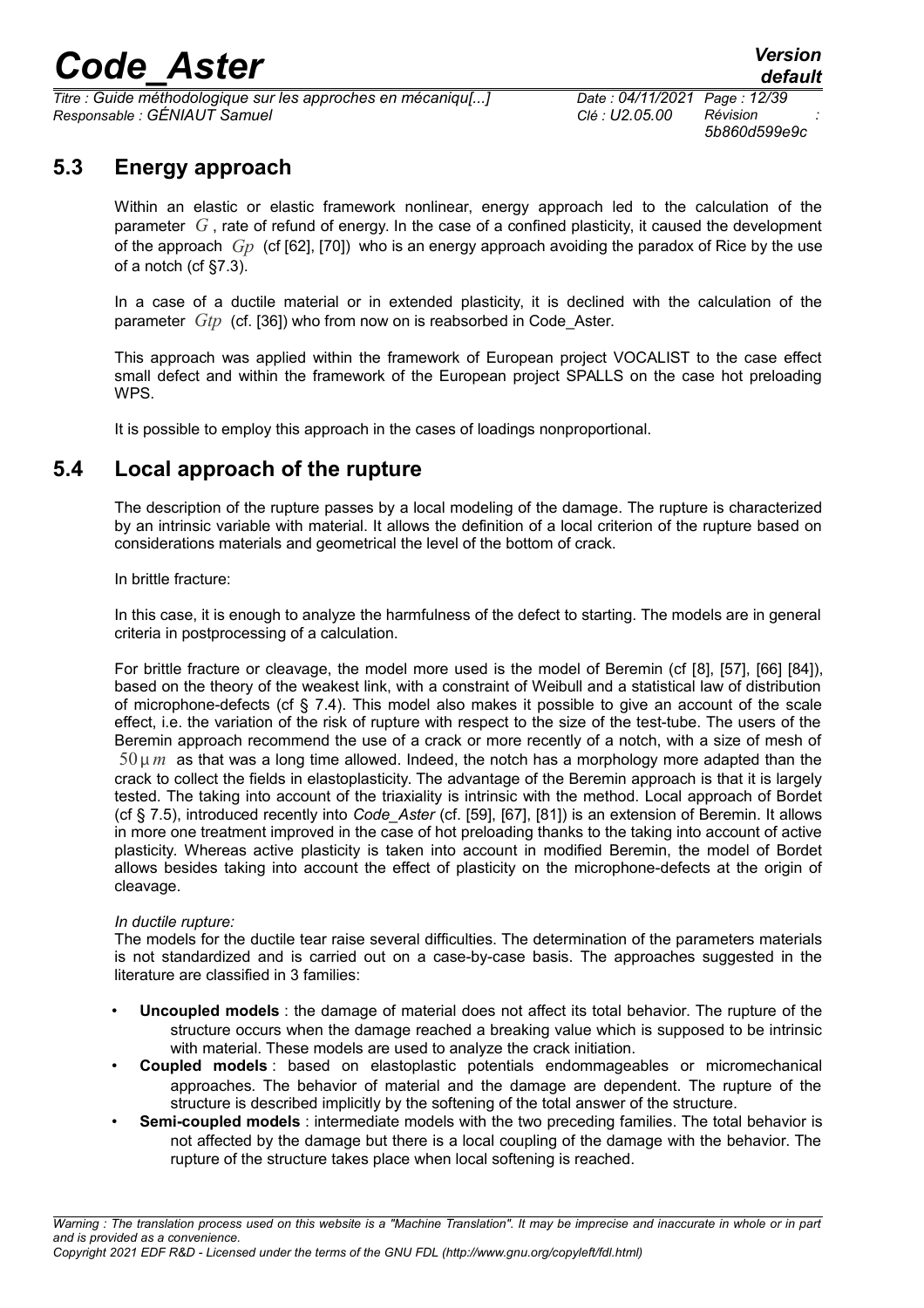| <b>Code Aster</b> | <b>Version</b> |
|-------------------|----------------|
|                   | default        |

*Titre : Guide méthodologique sur les approches en mécaniqu[...] Date : 04/11/2021 Page : 13/39 Responsable : GÉNIAUT Samuel Clé : U2.05.00 Révision :*

*5b860d599e9c*

Models uncoupled from Rice & Tracey (cf [\[59\]](#page-37-7) and § [7.11\)](#page-31-0), or coupled of Gurson [\[83\]](#page-38-0) of Rousselier (cf [\[64\]](#page-37-5) and § [7.9\)](#page-29-0) are intended for the ductile rupture. The limitations relative to these approaches come from the difficulty of identification of the parameters and the transferability test-tube-structure.

### **5.5 Alternative approach - CZM**

It is an approach largely developed in the literature which is total on the minimization of energy and local by the fine description of the residual forces in bottom of crack. It makes it possible to predict in a robust way the kinetics of propagation (cf [\[77\]](#page-38-3), [\[49\]](#page-36-2)). The ambition of these models of cracking is to represent the evolution of surfaces of damage and or rupture of a solid in 2D or healthy 3D or partially fissured subjected to a broad range of requests (mixed, cyclic mode with amplitude unspecified, thermal,…). The characterization of the parameters materials, in particular the constraint criticizes, is a paramount stage for the good use of these elements. It is an approach which makes it possible to predict starting and the propagation according to a way known a priori (cf. [7.8\)](#page-28-0). However, the size of the crack to starting is not precise because it is dependent on the size of the cohesive element in the grid. It is less influential on the result expected in the analysis of the propagation.

| Methods      |                        | Documents R                                         | Documents U                         | U <sub>2</sub> documents |  |  |
|--------------|------------------------|-----------------------------------------------------|-------------------------------------|--------------------------|--|--|
| Classical    | $\sqrt{G}$             | R7.02.01                                            | U4.82.03                            | U2.05.01                 |  |  |
| approach     | K                      | R7.02.05                                            | U4.82.05                            | U2.05.01                 |  |  |
|              |                        | R7.02.08                                            |                                     |                          |  |  |
|              | $G_{\text{EML}}$       | R7.02.03                                            | U4.82.03                            | U2.05.01                 |  |  |
| 2 parameters | $K-T/J-Q$              |                                                     | Approach nonavailable in Code Aster |                          |  |  |
| Energy       | Gp                     | R7.02.16                                            | U4.82.31                            | U2.05.08                 |  |  |
| approach     | $J-Gfr$                | Approach nonavailable in Code Aster                 |                                     |                          |  |  |
| Local        | Rousselier             | R5.03.06                                            | U4.51.11                            | Nonavailable             |  |  |
| approach     | <b>GTN</b>             | R <sub>5.03.29</sub>                                | U4.51.11                            |                          |  |  |
|              |                        |                                                     |                                     |                          |  |  |
|              |                        |                                                     |                                     |                          |  |  |
|              | <b>Beremin</b>         | R7.02.04                                            | U4.81.22 and<br>U4.81.31            | U2.05.08                 |  |  |
|              | <b>Bordet</b>          | R7.02.06                                            | U4.81.41                            | U2.05.08                 |  |  |
|              | Rice&Tracey            | R7.02.06                                            | U4.81.22                            | Nonavailable             |  |  |
|              | <b>Critical stress</b> | Documentations of BEHAVIOR (U4.51.11) and of        |                                     |                          |  |  |
|              |                        | DEFI MATERIAU (U4.43.01)                            |                                     |                          |  |  |
|              | Models of damage       | U2.05.06 and U4.51.11 which switch towards the laws |                                     |                          |  |  |
|              | (ENDO FRAGILE,         | of damage in quasi static (brittle fracture) and    |                                     |                          |  |  |
|              | ENDO SCALAIRE,         | techniques of regularization                        |                                     |                          |  |  |
|              | ENDO CARRE)            |                                                     |                                     |                          |  |  |
| Alternative  | <b>CZM</b>             | R7.02.11                                            | U3.13.14                            | U2.05.07                 |  |  |
| approach     |                        |                                                     |                                     |                          |  |  |

<span id="page-12-0"></span>**Table 5.5-1 . Documentations in Code\_Aster**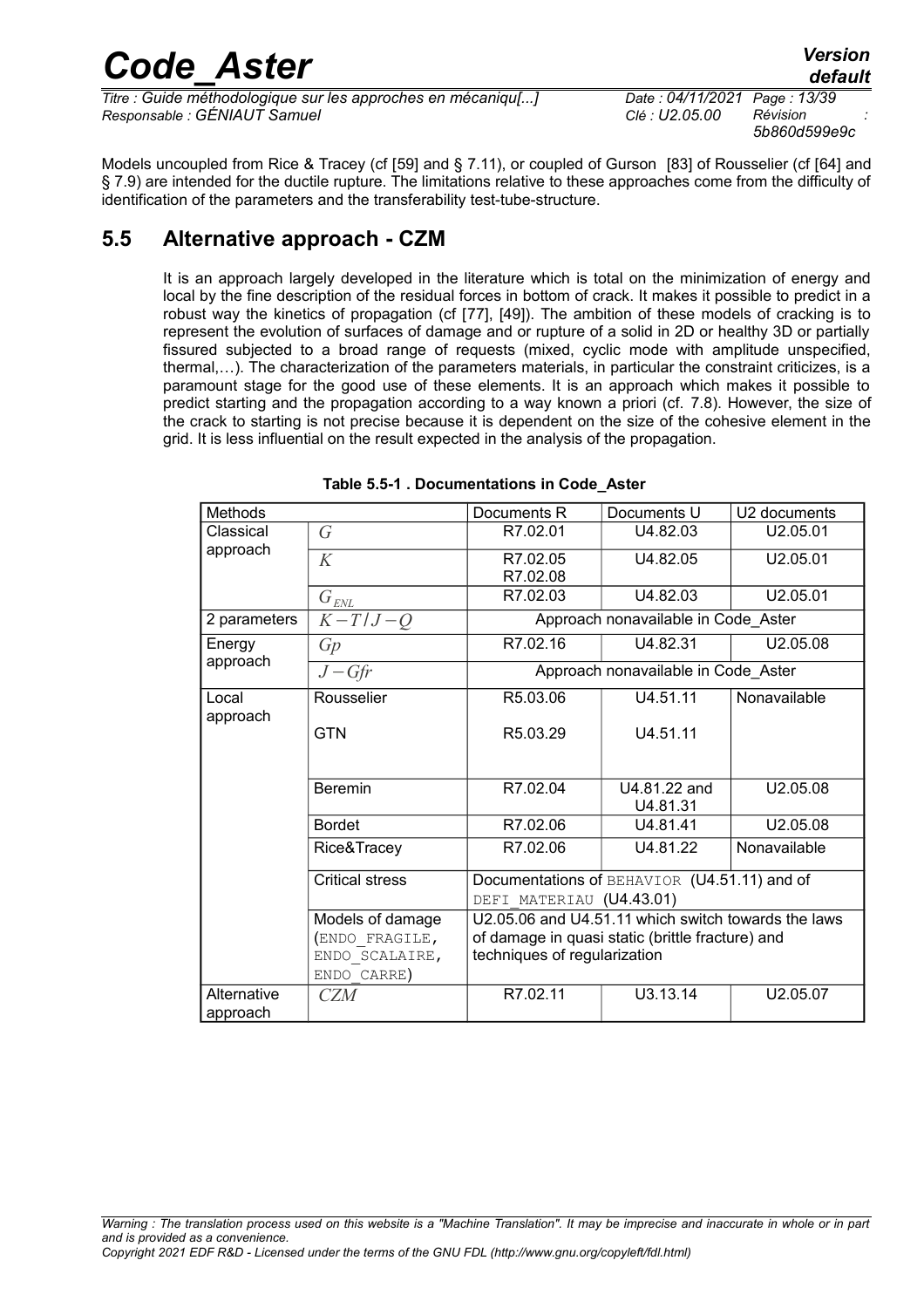*Titre : Guide méthodologique sur les approches en mécaniqu[...] Date : 04/11/2021 Page : 14/39 Responsable : GÉNIAUT Samuel Clé : U2.05.00 Révision :*

*default*

| Approach                 | linear<br>elasticity                                                                                                                      | nonlinear<br>elasticity              | confined plasticity                                                                                  | wide plasticity                                                                                             | limitations                                                                                           |
|--------------------------|-------------------------------------------------------------------------------------------------------------------------------------------|--------------------------------------|------------------------------------------------------------------------------------------------------|-------------------------------------------------------------------------------------------------------------|-------------------------------------------------------------------------------------------------------|
| classic<br>or energetics | $K$ , $G$                                                                                                                                 | $\overline{G}_{\text{\textit{ENL}}}$ | if<br>$G_{\rm \scriptscriptstyle ENL}$<br>radial<br>monotonous loading<br>if not 'effect'<br>or $Gp$ | Gtp                                                                                                         | field<br>of<br>restricted<br>validity<br>identification of the<br>critical parameters<br>conservatism |
| 2 parameters             | $K-T$                                                                                                                                     | $J-Q$                                | if<br>radial<br>$J-Q$<br>monotonous loading<br>if not 'effect'                                       | $J-Q$<br>if l<br>radial<br>monotonous<br>loading<br>if not 'effect'                                         | identification of the<br>critical parameters<br>conservatism                                          |
| local                    |                                                                                                                                           |                                      | Beremin, - Bordet<br><b>Critical stress</b><br>ENDO FRAGILE<br>ENDO SCALAIRE<br>ENDO CARRE           | Rice<br>and l<br>Tracey,<br>Rousselier                                                                      | implementation<br>heavy<br>identification of the<br>parameters                                        |
| <b>CZM</b>               | Prediction<br>identical<br>to<br>classical<br>the<br>if<br>approach<br>$\sigma_c$<br>is<br>sufficiently<br>large (for the<br>propagation) |                                      | Prediction<br>very<br>ratio<br>sensitive to the<br>$\sigma_c$<br>$\sigma_y$                          | Model<br>very<br>much used in $ $ parameters<br>the literature $-$<br>under<br>development<br>in Code Aster | identification of the                                                                                 |

#### <span id="page-13-0"></span>**Table 5.5-2 . Which type of parameter or approach for a given field?**

For each type of approach indexed in the §[5,](#page-9-0) one gives these documentary references in Code\_Aster in [Table 5.5-1](#page-12-0) and one recapitulates his field of validity and his limitations in [Table 5.5-2 .](#page-13-0)

### **6 Approach for a study in breaking process**

A document important to consult before starting a study in breaking process with Code\_Aster is the U2.05.01 documentation quoted in [\[76\]](#page-38-4).

### **6.1 Grid**

#### **6.1.1 Crack or notch**

The grid constitutes a significant portion of the study and especially in breaking process when the defect should be netted very precisely. In all the cases, a precise calculation of the mechanical fields at a peak of the crack/notch is paramount. With this intention, it is largely recommended to net finely in bottom of crack or to use quadratic elements with elements of Barsoum at a peak of crack if calculation is elastic, and to employ under-integrated elements or incompressible elements if calculation is elastoplastic. It is known that a radiant grid in bottom of crack led to a quality of the solution in term of rate of refund of energy higher than that obtained with other types of grids and than lower costs in term of performance in computing times.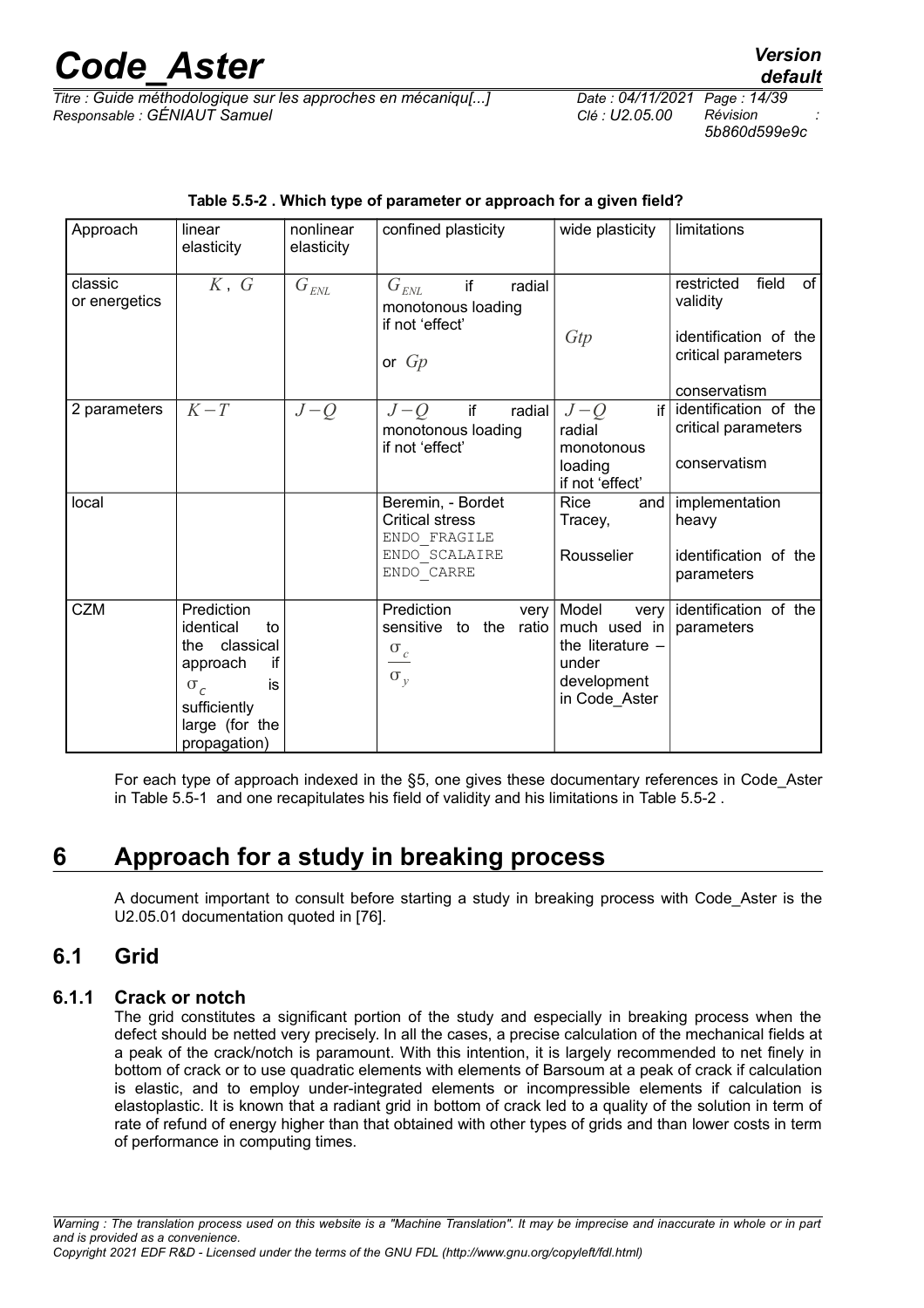*Titre : Guide méthodologique sur les approches en mécaniqu[...] Date : 04/11/2021 Page : 15/39 Responsable : GÉNIAUT Samuel Clé : U2.05.00 Révision :*

*5b860d599e9c*

*default*

The grids of cracks are largely used in the tools trades when it is necessary to use the classical approaches of calculations of *G* , rate of refund of energy. The cracks are definitely easier to model than the notches on grids in 3D.

When one is interested in a total result got on a test-tube *CT* or *AE* , the defect can be represented by a crack or a notch. On the other hand, to precisely know the mechanical fields around the point of the defect, it is recommended to net a notch. Indeed, the notch makes it possible to smooth the singular mechanical fields in bottom of crack and to reduce the zone in which the constraints are kicked up a rumpus.

The grid of a notch in 3D is tiresome. Like calculations with *Gp* grids of notches with chips require, on which this method rests, of Gibi scripts were developed for this purpose. The definition of the definite block fissured with Gibi, it there has about twenty years, is inherent in the presence of a torus around the bottom of crack with a radiant grid.

Under development:

- A procedure of insertion of crack with radiant grid in a healthy structure with Salomé.
- A procedure of insertion of crack with free grid with the Zcracks tool.
- A library of grids of test-tubes fissured in 3D is envisaged in Salomé-Meca. Parametric grid of a test-tube *CT* in 3D is available right now (in overload) in the form of plug-in.

#### **6.1.2 XFEM**

This method makes it possible to avoid netting the crack. It is based on the definition and the enrichment of the model by level-sets (cf [[78\]](#page-38-5)). The implementation of a calculation with XFEM is recalled in the document [\[76\]](#page-38-4). The criteria and method of refinement for calculations as well as a synthesis of the developments and applications are the object of the references [[53\]](#page-37-16) and [\[54\]](#page-37-15). This method is operational at the present time on elastic structures. The extension of the validation of its field to plasticity is in the process of development.

### **6.2 To evaluate the risk of starting: The crack T will it be propagated?**

#### **6.2.1 In thermoelasticity**

In **linear thermoelasticity**, the classical comprehensive approaches are applicable:

- Calculation of the rate of refund of energy *G* (cf [\[68\]](#page-37-13), [\[55\]](#page-37-3)),
- Calculation of the stress intensity factors  $K$  (cf [\[58\]](#page-37-1), [\[69\]](#page-37-14)),
- Comparison of the stress intensity factor with the tenacity or the rate of refund of energy with critical energy,

In **nonlinear thermoelasticity**, the classical comprehensive approaches are applicable only in the case of a loading radial and proportional. They are based on the calculation of the rate of refund of energy  $G_{EMI}$  in postprocessing of a nonlinear thermoelastic calculation (cf [\[68\]](#page-37-13), [\[56\]](#page-37-2)),

In brittle fracture, calculation of  $G_{ENL}$  in comparison with  $\,G_{c}^{}$  or calculation of  $\,K_{\,G}^{}$  from  $\,G_{ENL}^{}$ and comparison with the tenacity of material  $K_{1C}$ . Estimate of the probability of the rupture via the "Curve Master degree" (cf [\[24\]](#page-35-0)),

In **ductile rupture**,  $G_{EML}$  is compared to  $J_{0.2}$  to study the risk of starting of the tear,

**These approaches are applicable in a well defined field of validity (nonlinear elasticity thus loading proportional, and when the crack is sufficiently large), outwards of which we observe effects** :

- loading nonproportional following:
	- a discharge,
		- a propagation,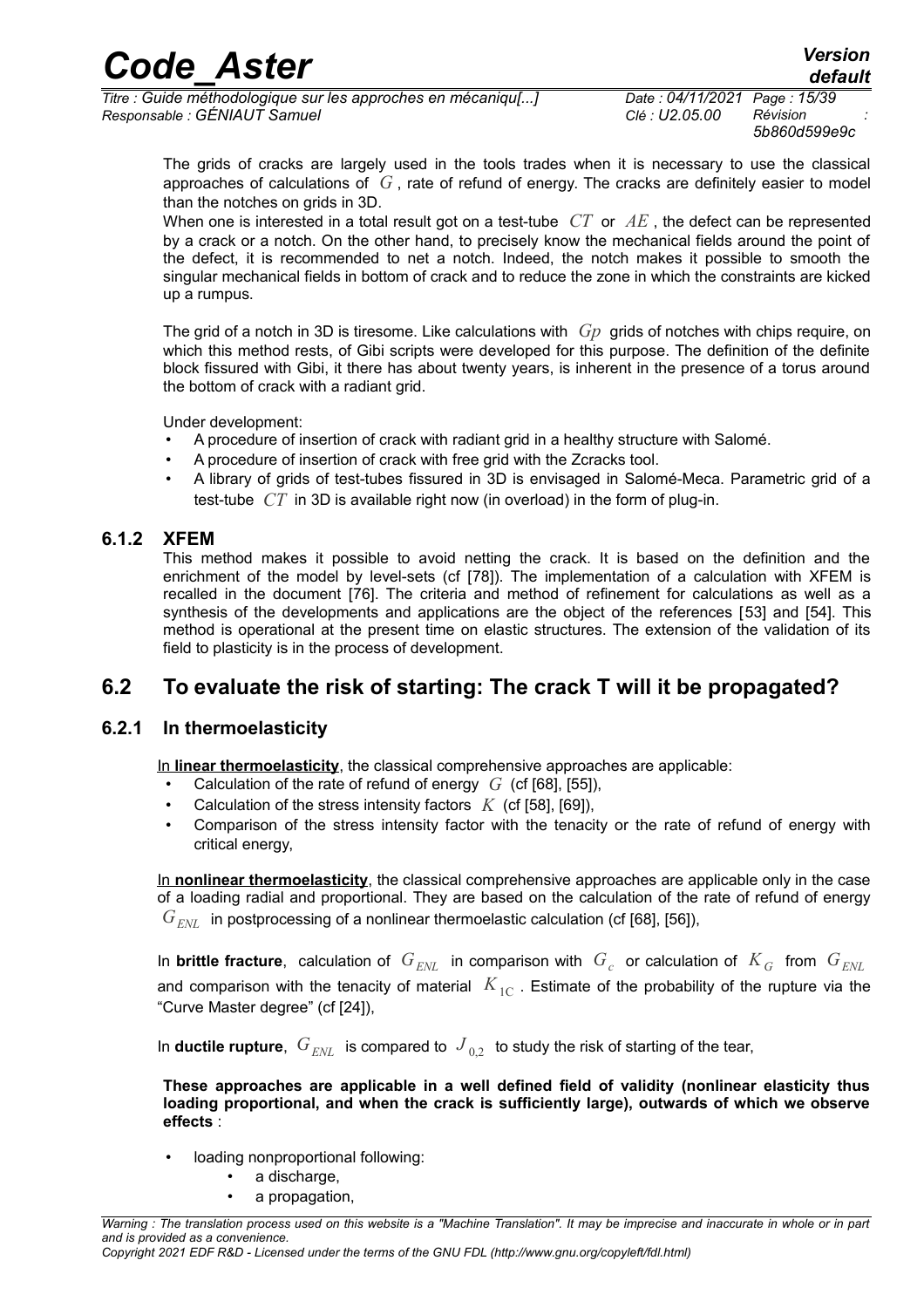*Titre : Guide méthodologique sur les approches en mécaniqu[...] Date : 04/11/2021 Page : 16/39 Responsable : GÉNIAUT Samuel Clé : U2.05.00 Révision :*

*5b860d599e9c*

a thermal transient.

- a presence of residual stresses.
- a "constraint effect" or effect of triaxiality
- Mismatch effect (2 materials)
- Effect "small defect"
- <span id="page-15-0"></span>• Effect of hot preloading or "WPS"

#### **6.2.2 In elastoplasticity - fracture brittle**

For a medium where plasticity remains confined, the medium remaining elastic in its globality, the comprehensive approaches and local of the breaking process or energy make it possible to apply the criteria of the breaking process. However, according to the parameters materials which one lays out, time that one can grant for the realization of the study, the availability of an adequate grid or the capacity to do it are arguments which militate for an approach or another (cf. [Table 6.2.2-1 \)](#page-16-0) :

- Energy approach *Gp* (cf [\[70\]](#page-37-12)): The advantage of the approach *Gp* is that it is deterministic and approaches the classical approach of the engineer *J* . A relation between the two parameters *Gpc* , the value criticizes *Gp* and the ray of the notch could be established, which facilitates setting in data of the parameters. The taking into account of the triaxiality is direct with this approach. Let us note that there remain points to be improved in the approach *Gp* to make it still more accessible to the engineer:
	- Although energy approach *Gp* the comprehensive approach of share its base approaches on energy principles, it in the case of depends on the ray of the notch the loadings nonproportional/nonmonotonous and thus thickness of the zone in chips.
	- The grid of the chips is not easily realizable, and is obligatory in 3D. It is moreover necessary to control techniques of refinement of grid to avoid the stretching of the meshs in causing bottom of notch of the stress concentrations.
	- It is supposed that the approach *Gp* is valid for all the loadings nonproportional. The calculations carried out under these conditions cannot be validated without accompanying them by broad trial runs.
- Local approach of Beremin: This approach has the advantage of being largely used. However, it is a probabilistic approach thus the results are difficult to interpret and it is not recommended in the top of the zone of transition. The parameters materials must be finely identified in dependence at the temperature.
- Local approach of Bordet: This approach requires a large number of nonobvious parameters to identify. The macro one POST\_BORDET is developed in Code\_Aster.
- Approach based on the constraint criticizes (Hajjaj [\[9\]](#page-34-2), Ritchie, Knott, Rice, [\[15\]](#page-35-3), Dahl [\[12\]](#page-34-1)): Approach developed for the treatment of the stop of cracks in viscoplasticity. The criterion of rupture is a comparison between the maximum principal constraint and the critical stress. This approach allows to simulate the projection of the crack by cancellation of the rigidity of the elements in bottom of crack, when the criterion is reached.
- Approach with cohesive elements (cf [\[61\]](#page-37-17), [\[69\]](#page-37-14)). This approach was compared with the classical approach in the note quoted in [\[20\]](#page-35-2), is not often used in brittle fracture for lack of parameters materials. However, the identification of these parameters (2 only) can be done by confrontation with other models or the experimental results. It is an approach which makes it possible to predict cleavage on a known way.
- Approach with 2 parameters *K*−*T* into fragile and *J* −*Q* into ductile which makes it possible to take into account of the effect of the triaxiality in a qualitative way (cf [\[48\]](#page-36-0), [\[28\]](#page-35-1)). These approaches are not developed yet in *Code\_Aster*.
- Laws of damage in quasi static can be used in brittle fracture (cf [\[80\]](#page-38-6)). However, they are rather used for the simulation of the cracking of the géomatériaux one, which does not prevent them use for simulation of the damage of metallic materials with the parameters adequate materials and of regularization.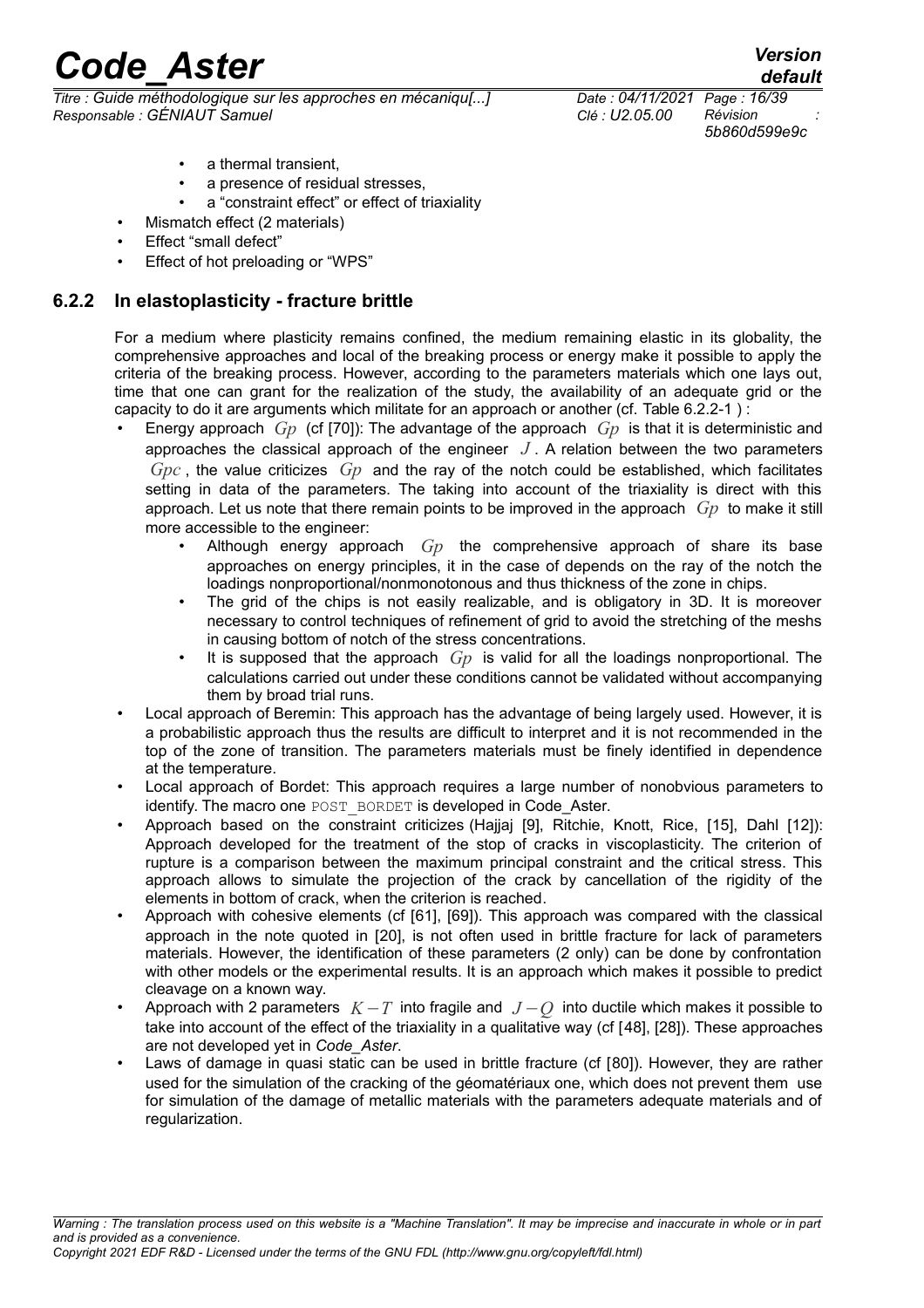*Titre : Guide méthodologique sur les approches en mécaniqu[...] Date : 04/11/2021 Page : 17/39 Responsable : GÉNIAUT Samuel Clé : U2.05.00 Révision :*

*5b860d599e9c*

#### <span id="page-16-0"></span>**Table 6.2.2-1 . Advantages and disadvantages of the approaches in brittle fracture**

| Approaches             |                                   |           | Advantages                         |           | Disadvantages/limitations          |
|------------------------|-----------------------------------|-----------|------------------------------------|-----------|------------------------------------|
| Classical              | $G/G_{\text{ENL}}$                | $\bullet$ | Easy to use                        |           | Field of validity restricted to    |
| approach               |                                   |           |                                    |           | monotonous<br>the                  |
|                        |                                   |           |                                    |           | loading                            |
| Approach               | $K-T$<br>$\overline{\phantom{0}}$ | $\bullet$ | Taking into account of the $\cdot$ |           | Second parameter difficult         |
| $\overline{2}$<br>with |                                   |           | triaxiality                        |           | to identify requiring an           |
| parameters             |                                   | $\bullet$ | Present in the English code        |           | important experimental             |
|                        |                                   |           | R6                                 |           | base                               |
|                        |                                   | $\bullet$ | Connection<br>cracks<br>in<br>οf   |           | if<br>Nonvalid<br>loading          |
|                        |                                   |           | mixed mode                         |           | nonproportional                    |
|                        |                                   | $\bullet$ | Recommended<br>for<br>short        |           |                                    |
|                        |                                   |           | cracks                             |           |                                    |
| Energy                 | Gp                                | $\bullet$ | Deterministic<br>energy            |           | Implementation difficult           |
| approach               |                                   |           | (coherence<br>approach             | $\bullet$ | Heavy grid                         |
|                        |                                   |           | with $J$ )                         |           | Method will intra EDF              |
|                        |                                   | $\bullet$ | de<br>restrictions<br>Pas<br>with  |           |                                    |
|                        |                                   |           | respect to the "effects" in        |           |                                    |
|                        |                                   |           | certain cases                      |           |                                    |
|                        |                                   |           | Used by engineering                |           |                                    |
| Local                  | <b>Beremin</b>                    | $\bullet$ | Diffused with the international    | $\bullet$ | Specific, known parameters         |
| approach               |                                   |           | one                                |           | for<br>standard<br>some            |
|                        |                                   |           |                                    |           | materials                          |
|                        |                                   |           |                                    | $\bullet$ | Probabilistic approach             |
|                        | <b>Bordet</b>                     | $\bullet$ | of<br>Taking<br>into<br>account    | $\bullet$ | Many parameters                    |
|                        |                                   |           | plasticity activates as in         | $\bullet$ | Validations to be made             |
|                        |                                   |           | modified Beremin                   |           |                                    |
|                        |                                   | $\bullet$ | Possibility of the taking into     |           |                                    |
|                        |                                   |           | stop<br>of<br>account<br>οf        |           |                                    |
|                        |                                   |           | οf<br>propagation<br>the           |           |                                    |
|                        |                                   |           | microscopic cracks                 |           |                                    |
|                        |                                   | $\bullet$ | Good adequacy enters the $\cdot$   |           | Validation to continue in          |
|                        | Constraint<br>criticizes          |           | digital and experimental           |           | particular to elucidate            |
|                        | (RKR,<br>Hajjaj<br>and            |           | results                            |           | the dependence of the              |
|                        | Dahl)                             | $\bullet$ | Easy to implement                  |           | constraint<br>criticizes           |
|                        |                                   |           |                                    |           | with the shape of the<br>test-tube |
|                        | Models of damage                  | $\bullet$ | Any type of loading                | $\bullet$ | Identification<br>of<br>the        |
|                        | (ENDO FRAGILE,                    | $\bullet$ | Prediction of the way of crack     |           | parameters                         |
|                        | ENDO SCALAIRE,                    |           |                                    |           |                                    |
|                        | ENDO CARRE)                       |           |                                    |           |                                    |
| Alternative            | <b>CZM</b>                        | $\bullet$ | Draft at the same time the $\cdot$ |           | Parameters materials to be         |
| approach               |                                   |           | starting and propagation           |           | identified                         |
|                        |                                   |           | of the defect                      | $\bullet$ | Way of cracking known a            |
|                        |                                   | $\bullet$ | Powerful calculations              |           | priori<br>(even                    |
|                        |                                   |           | Easy to implement                  |           | disadvantage for the               |
|                        |                                   |           |                                    |           | other methods                      |

<span id="page-16-1"></span><sup>1</sup> Approach nonavailable in Code\_Aster

*Warning : The translation process used on this website is a "Machine Translation". It may be imprecise and inaccurate in whole or in part and is provided as a convenience.*

*Copyright 2021 EDF R&D - Licensed under the terms of the GNU FDL (http://www.gnu.org/copyleft/fdl.html)*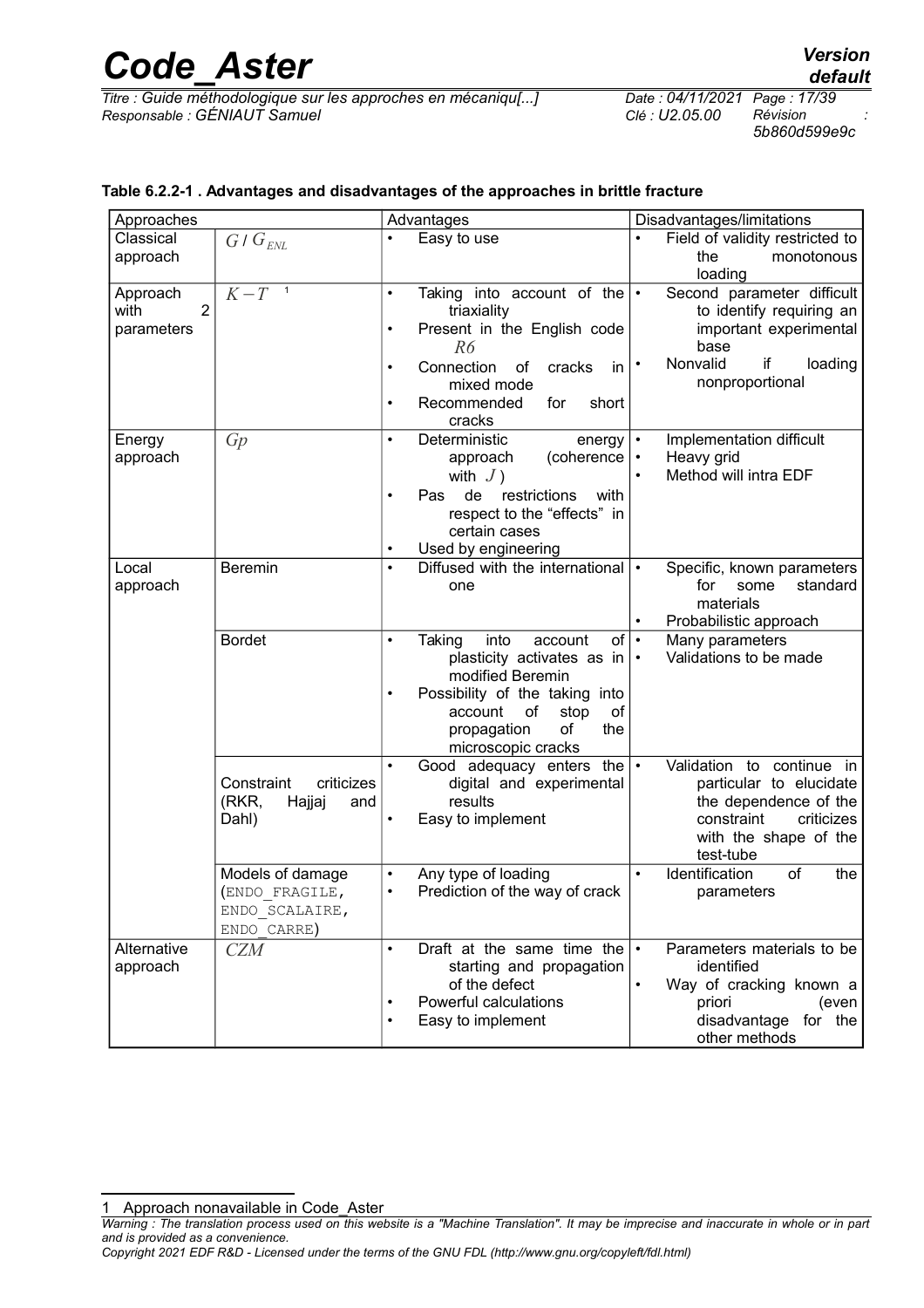*Titre : Guide méthodologique sur les approches en mécaniqu[...] Date : 04/11/2021 Page : 18/39 Responsable : GÉNIAUT Samuel Clé : U2.05.00 Révision :*

*5b860d599e9c*

#### **6.2.3 In elastoplasticity - rupture ductile**

The models for the ductile tear raise several difficulties. The determination of the parameters materials is not standardized and is carried out on a case-by-case basis. Even notices that for brittle fracture, according to the parameters materials which one lays out, time that one can grant for the realization of the study, the availability of an adequate grid or the capacity to do it is arguments which militate for an approach or another (cf. [Table 6.2.3-1 \)](#page-18-0):

- Energy approach *Gtp* : This approach is based on the calculation of total energy in post treatment of an elastoplastic calculation with the operator  $CALC \text{ }G$  (cf [\[68\]](#page-37-13)). This approach was used some ten years ago and showed an advantage compared to the classical approach  $J - \Delta a$ , because of its applicability in the case of complex loadings. Its weak point lies in the definition of the criterion which includes the rupture and plasticity, which can over-estimate the bound energy on the rupture. She was confronted recently with *CZM* on a study of starting of crack in an elastoplastic medium (cf. [20\)](#page-35-2). This approach from now on is reabsorbed in Code\_Aster.
- Local approach découplée Rice and Tracey : It is one criterion of ductile starting simple because it rests on an analytical formula according to the constraints and speeds of deformation at every moment of calculation. The advantage of this approach is that it simple and is largely used. Its employment must remain limited to preliminary analyses (cf [\[59\]](#page-37-7))
- Coupled local approach of Rousselier: ROUSS PR, ROUSS VISC (cf [\[65\]](#page-37-4)) and model of ROUSSELIER in great deformations (cf [\[64\]](#page-37-5)) and of GTN [\[83\]](#page-38-0) . These models present several difficulties of implementation numeric work: identification of the parameters, adaptation of grid around the crack, adaptation of the boundary conditions, not convergence of the law of behavior. Recommendations which help to overcome these difficulties (incompressible elements – great deformations – adaptation of grid to take into account the discharge) must facilitate convergence.
- Approach with 2 parameters (cf [\[48\]](#page-36-0)): Approach *J* −*Q* is promising because it will allow an application in the three fields fragile, ductile and transition and it makes it possible to represent the connection of cracks. It only remains nevertheless applicable within a framework of loading proportional. This approach is not available in *Code\_Aster*.
- Cohesive models (cf [\[77\]](#page-38-3), [\[61\]](#page-37-17)). The taking into account of the triaxiality proved to be necessary for their good representativeness in 3D.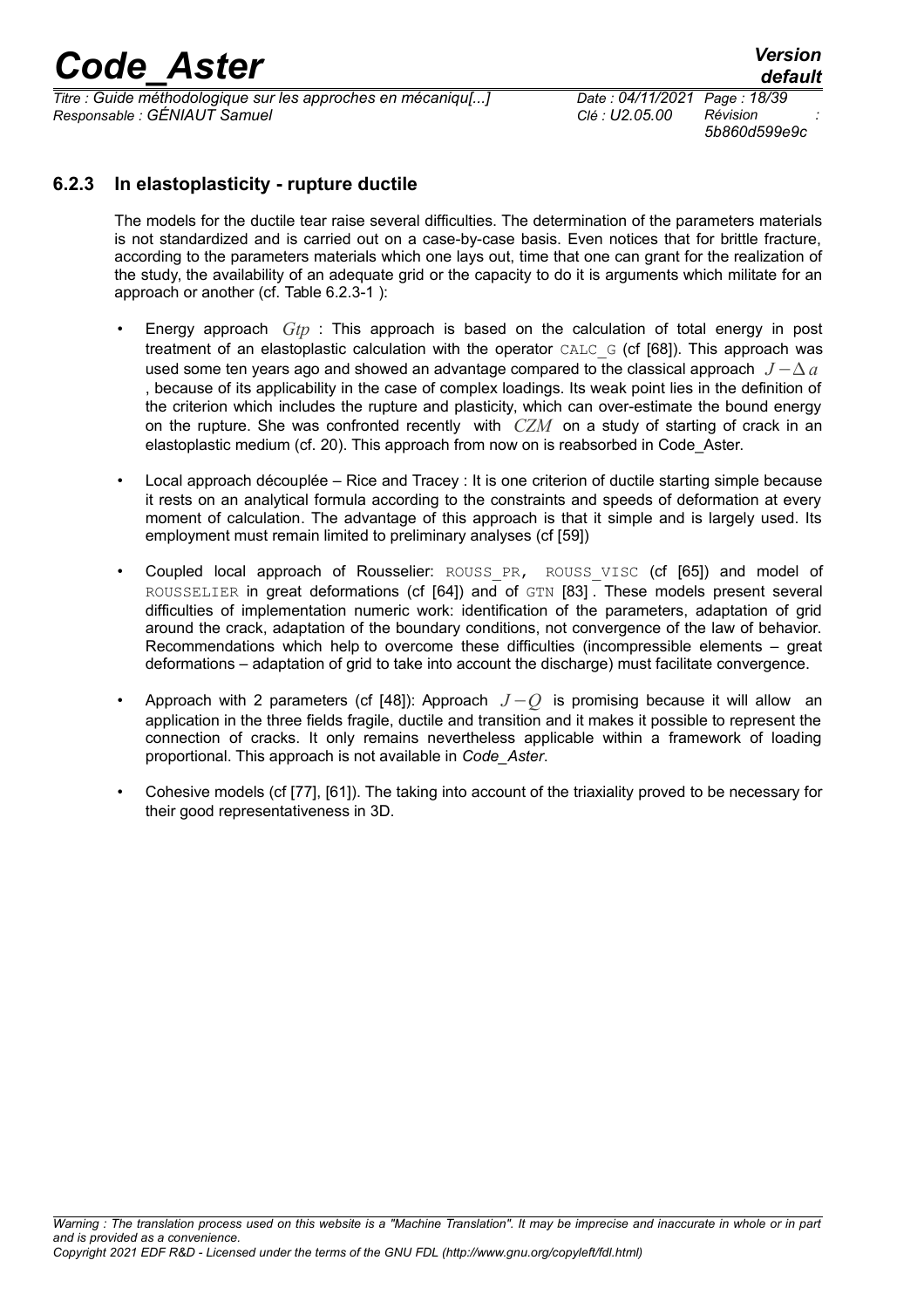•

*Titre : Guide méthodologique sur les approches en mécaniqu[...] Date : 04/11/2021 Page : 19/39 Responsable : GÉNIAUT Samuel Clé : U2.05.00 Révision :*

*5b860d599e9c*

#### <span id="page-18-0"></span>**Table 6.2.3-1 . Advantages and disadvantages of the approaches in ductile rupture**

| Approach               |                         | Advantages                                             | Disadvantages/limitations                           |  |  |
|------------------------|-------------------------|--------------------------------------------------------|-----------------------------------------------------|--|--|
|                        |                         | Present in $R6$<br>$\bullet$                           | Identification<br>the<br>0f<br>second               |  |  |
| Approach               |                         | Recommended<br>for<br>short<br>$\bullet$               | requiring<br>parameter<br>an                        |  |  |
| $\overline{2}$<br>with | $\overline{2}$<br>$J-Q$ | cracks                                                 | important experimental base                         |  |  |
| parameters             |                         | Connection<br>of<br>cracks<br>in.<br>$\bullet$         | Nonvalid if loading nonproportional<br>$\bullet$    |  |  |
|                        |                         | mixed mode                                             |                                                     |  |  |
|                        |                         | Simple criterion<br>$\bullet$                          | Implementation heavy<br>$\bullet$                   |  |  |
|                        |                         | Resemble $J$<br>$\bullet$                              | The criterion of rupture integrates                 |  |  |
| Energy                 |                         | if<br>the<br>Valid<br>loading<br>$\bullet$<br>is       | plasticity                                          |  |  |
| approach               | Gtp                     | complex                                                | not valid in kinematic work<br>ls.<br>$\bullet$     |  |  |
|                        |                         | First<br>comparison<br>with<br>$\bullet$               | hardening                                           |  |  |
|                        |                         | <b>CZM</b>                                             | Is<br>not<br>valid<br>vet<br>in<br>great            |  |  |
|                        |                         |                                                        | deformations                                        |  |  |
|                        | Rousselier              | Good representativeness of<br>$\bullet$<br>the results | Heaviness of calculations<br>$\bullet$<br>$\bullet$ |  |  |
|                        |                         | Unspecified way of cracking<br>$\bullet$               | Sensitivity to the grid with the                    |  |  |
|                        |                         |                                                        | parameters of regularization                        |  |  |
|                        |                         |                                                        |                                                     |  |  |
| Local                  |                         |                                                        | Without Sensibility with the grid                   |  |  |
| approach               | <b>GTN</b>              |                                                        | with<br>the<br>parameters<br>of                     |  |  |
|                        |                         |                                                        | regularization<br>for<br>version                    |  |  |
|                        |                         |                                                        | NON LOCAL                                           |  |  |
|                        | Rice_Tracey             | Implementation simple<br>$\bullet$                     | Approach simplified for starting<br>$\bullet$       |  |  |
|                        |                         | Powerful calculations<br>$\bullet$                     | Taking into account of the triaxiality<br>$\bullet$ |  |  |
|                        |                         | Easy to implement<br>$\bullet$                         | in progress                                         |  |  |
| Alternative            |                         |                                                        | Parameters to identify Approach to<br>$\bullet$     |  |  |
| approach               | <b>CZM</b>              |                                                        | be validated                                        |  |  |
|                        |                         |                                                        | Way of cracking known a priori<br>$\bullet$         |  |  |
|                        |                         |                                                        | (even disadvantage<br>for the                       |  |  |
|                        |                         |                                                        | other methods)                                      |  |  |

<span id="page-18-1"></span>2 Approach nonavailable in Code\_Aster

*Copyright 2021 EDF R&D - Licensed under the terms of the GNU FDL (http://www.gnu.org/copyleft/fdl.html)*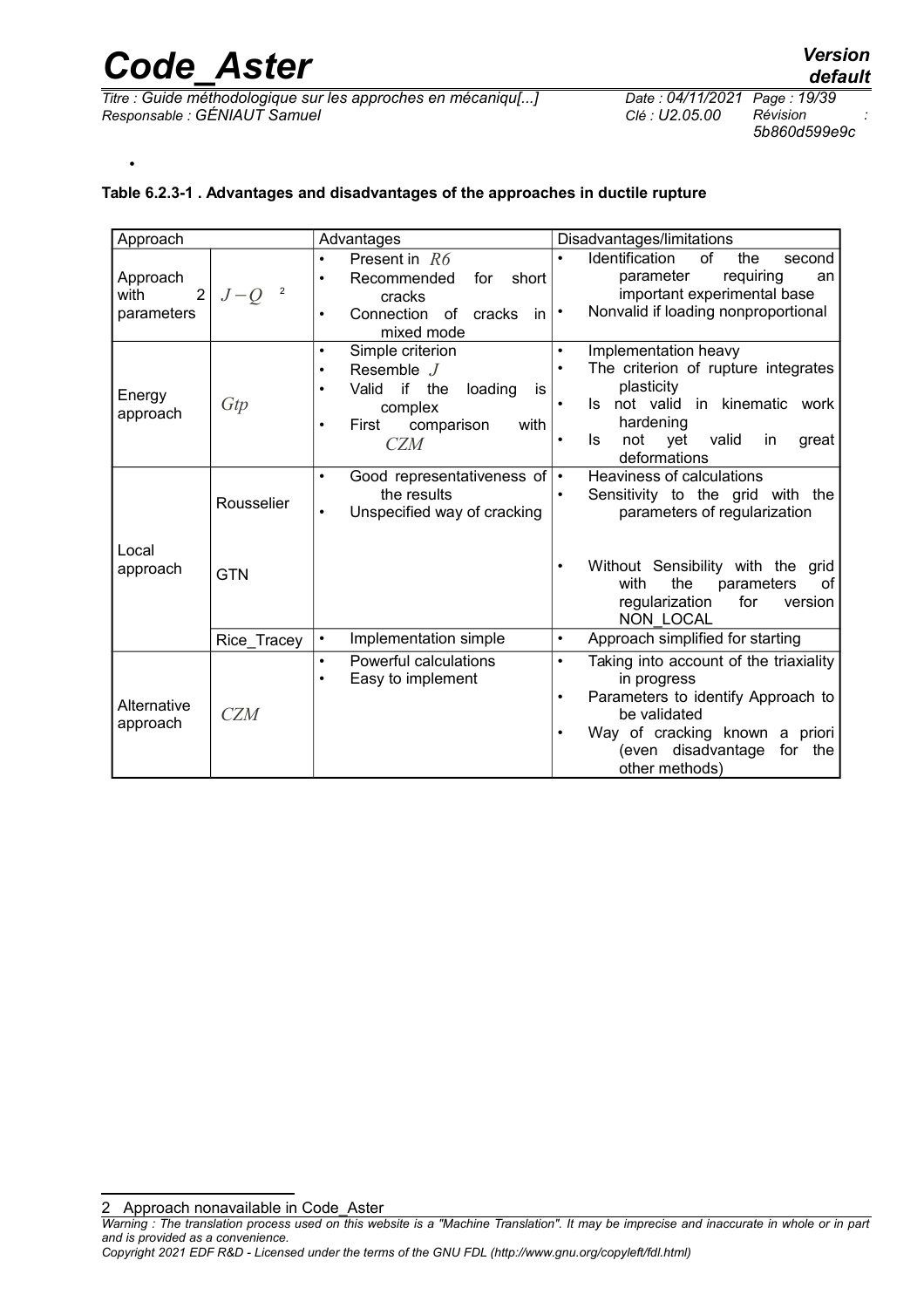*Titre : Guide méthodologique sur les approches en mécaniqu[...] Date : 04/11/2021 Page : 20/39 Responsable : GÉNIAUT Samuel Clé : U2.05.00 Révision :*

*5b860d599e9c*

#### **6.2.4 In elastoplasticity - zone of fragile/ductile transition**

Certain types of thermomechanical loadings place the potential rupture in zone of the fragile/ductile transition. One makes a summary of the approaches tested or in the course of tests in this zone (cf. [Table 6.2.4-1 \)](#page-19-0) :

- The Rousselier/Beremin chaining is implemented in the study on the passage of impact strength at tenacity (cf [\[30\]](#page-35-4)). In this case, the ductile rupture is described by the model of damage coupled of Rousselier and the model of post treatment of brittle fracture by cleavage of Beremin. No coupling between the two phenomena of ductile and fragile rupture.
- The chaining Rousselier/Rice and Tracey and Rousselier/Beremin was implemented in a study of rupture of the lines of welded pipings of type ASG N4 (cf [\[33\]](#page-36-4)).
- Coupling of Corre/ *Gp* : *Gp* for the prediction of the moment of starting, Corre for the prediction of cleavage. This coupling is carried out with a representation of the defect by a notch. The simulation of the ductile propagation remains to be determined, the approach *Gtp* pretence legitimates since based on a notch. The capacity of coupling must still be checked.
- The chaining *J* −*Gfr* /Le Corre: *J* −*Gfr* for the ductile propagation and Le-Corre for the prediction of the nature of starting. The Le-Corre model proposed at the ECA (cf. [7.6\)](#page-26-0) use the concept of constraint threshold, coupled to a value of threshold volume. This model is based on the calculation of  $J$ , therefore can predict starting only in the case of loadings monotonous/proportional (cf [\[46\]](#page-36-3), [\[81\]](#page-38-1)). This model is not available in *Code\_Aster*.

<span id="page-19-0"></span>

|  |  |  |  | Table 6.2.4-1 . Advantages and disadvantages of the approaches in zone of transition |
|--|--|--|--|--------------------------------------------------------------------------------------|
|--|--|--|--|--------------------------------------------------------------------------------------|

| Approach           |                                                                                   | Comments                                                                                                                                                                                                                                                                  |
|--------------------|-----------------------------------------------------------------------------------|---------------------------------------------------------------------------------------------------------------------------------------------------------------------------------------------------------------------------------------------------------------------------|
|                    | Coupling Corre/ Gp                                                                | Validity of $G_p$ in zone of transition is not guaranteed yet<br>٠<br>Simulation of the nondefinite propagation<br>$\bullet$                                                                                                                                              |
| Energy<br>approach | Chaining<br>$J-Gfr$<br>$Le-Corre$                                                 | Easy to implement on industrial studies<br>Damage and propagation uncoupled<br>$\bullet$<br>Known way of the propagation<br>٠<br>Validate for loadings proportional<br>$\bullet$<br>Validity of this approach in zone of transition is not<br>$\bullet$<br>guaranteed yet |
| Local<br>approach  | Rousselier/chaining<br><b>Beremin</b><br>or<br>Rousselier/chaining<br>Rice&Tracey | Model to be refined in the top of the transition for taking<br>$\bullet$<br>into account from the triaxiality<br>Different sizes of the elements between<br>the<br>$\bullet$<br>two<br>approaches                                                                         |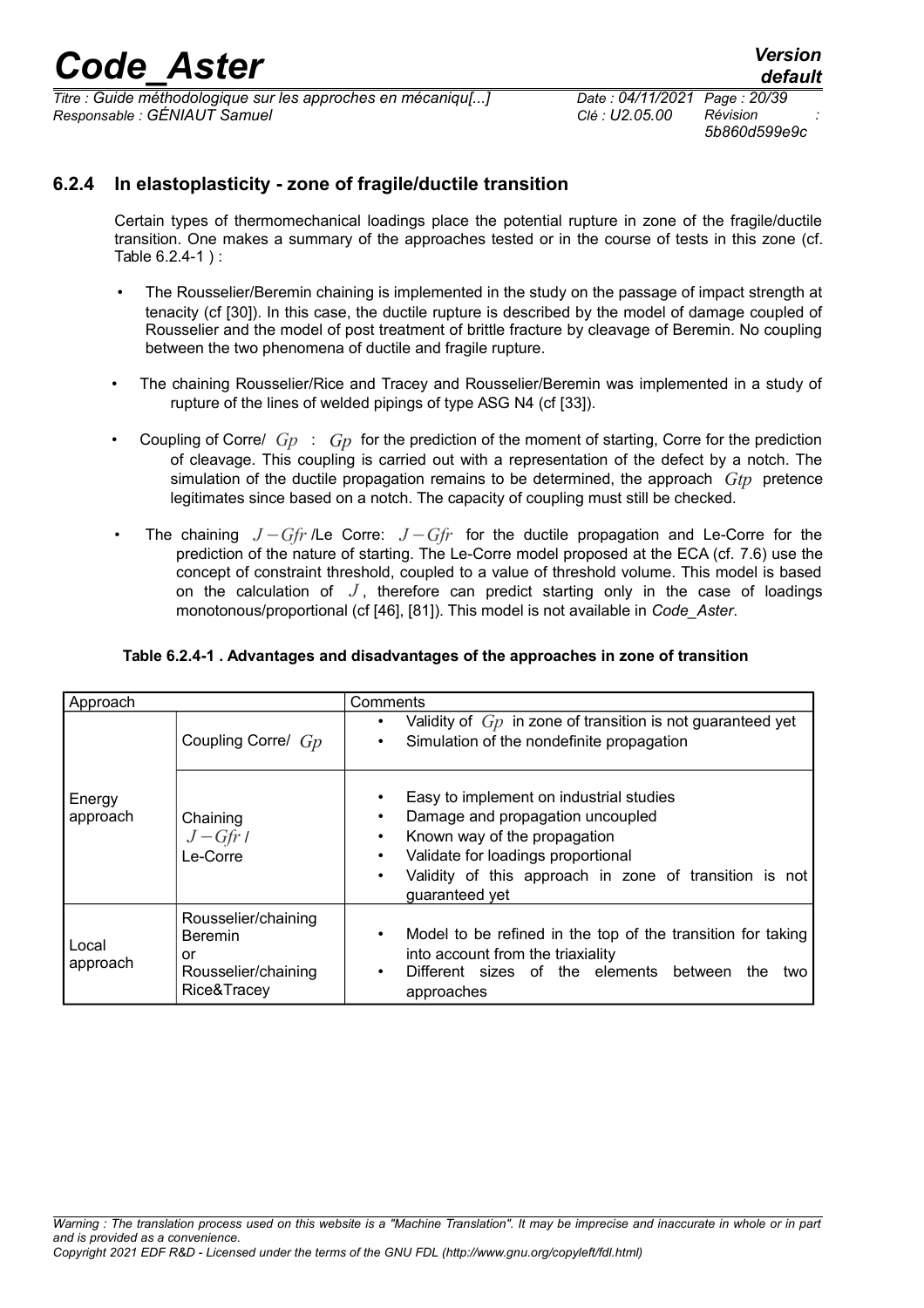*5b860d599e9c*

### **6.3 To evaluate the size of the crack: If the crack is propagated, of how much? in which direction? T will it stop?**

#### **6.3.1 Cleavage**

In brittle fracture, among the approaches quoted with the § [6.2.2](#page-15-0) :

- Approach CZM can evaluate the projection of the crack, according to a way known a priori. It was also used within the framework it project Ferments to simulate the stop of crack of a defect under coating (cf [\[53\]](#page-37-16)).
- Approach based on the constraint criticizes (Hajjaj [\[9\]](#page-34-2), Ritchie, Knott, Rice, [\[15\]](#page-35-3), Dahl [\[12\]](#page-34-1)): Approach developed for the treatment of the stop of cracks in viscoplasticity. The criterion of rupture is a comparison between the maximum principal constraint and the critical stress. This approach makes it possible to simulate the projection of the crack by cancellation of the rigidity of the elements in bottom of crack, when the criterion is reached.

Work of thesis of S. Cuvilliez (cf [\[52\]](#page-37-18)) aim at carrying out a transition between a model from damage and the cohesive elements in the concrete. It is the only reference of model of prediction of the way of cracking per cleavage.

#### **6.3.2 Tear**

In the event of plasticity extended in ductile rupture, the evaluation of the extension risk does not return within the framework of the theory of Griffith, other approaches exist, based in most case on concepts of critical constraints and energies. In the same way, we do not have tools allowing the simulation of the ductile propagation in a zone of transition: followed ductile propagation by cleavage. Several tracks are possible but remain to be consolidated:

- Approach *Gtp* for the simulation of the propagation according to a way known by digging of chips. Only one application exists now (cf [\[36\]](#page-36-1)).
- Approach *J* −*Gfr* ECA, according to a known way.
- Approach *CZM*, according to a known way (cf [\[31\]](#page-36-5)).
- The model of Gurson or Rousselier can predict the way of cracking. This model poses a problem of dependence to the grid or the parameters of regularization (cf [\[29\]](#page-35-5)).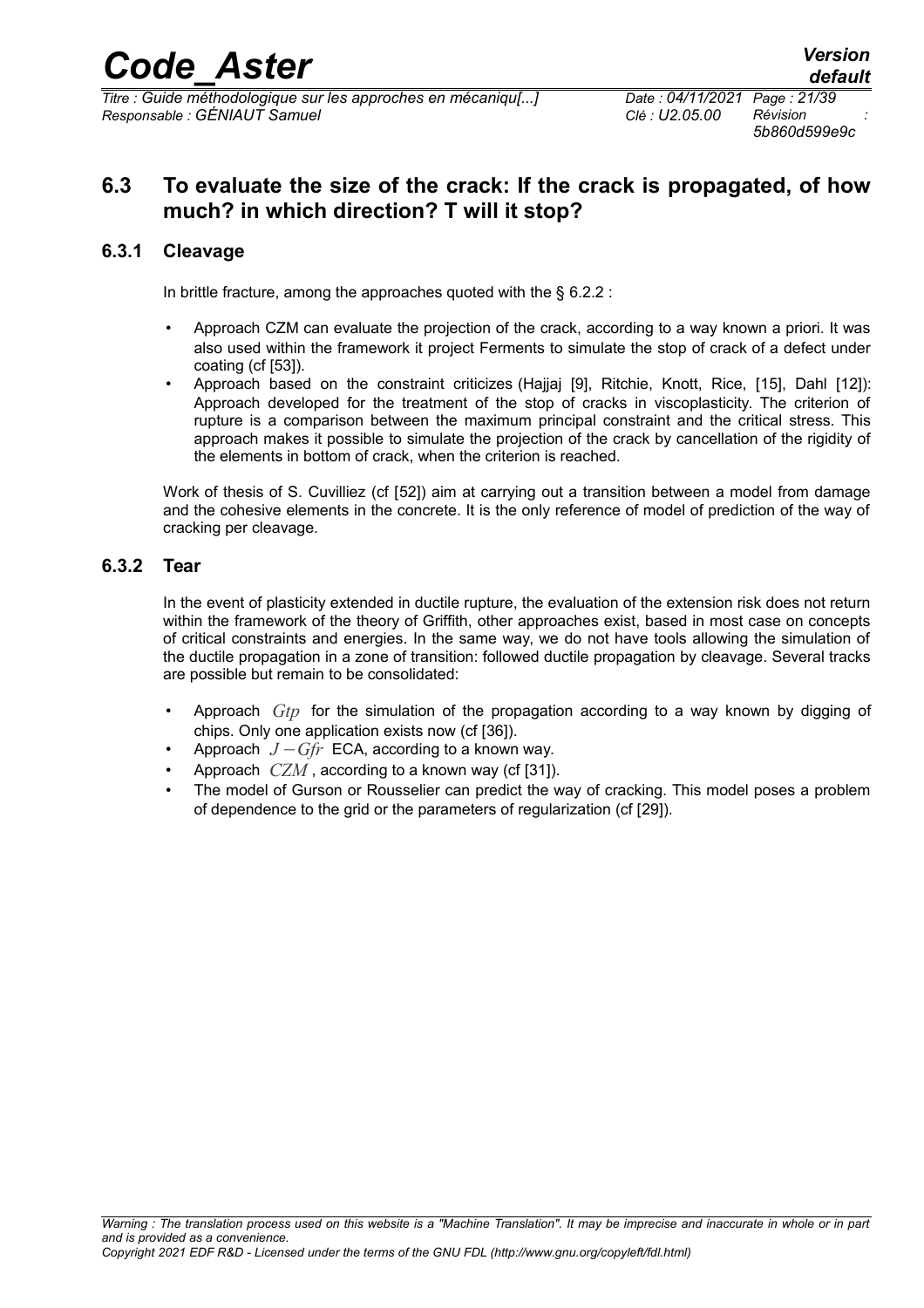*Titre : Guide méthodologique sur les approches en mécaniqu[...] Date : 04/11/2021 Page : 22/39 Responsable : GÉNIAUT Samuel Clé : U2.05.00 Révision :*

*5b860d599e9c*

## **7 Cards ID of the approaches**

### <span id="page-21-0"></span>**7.1 Card ID of G/K**

| Type of approach             | Classical approach - linear rubber band                                                                                                                                                             |  |  |
|------------------------------|-----------------------------------------------------------------------------------------------------------------------------------------------------------------------------------------------------|--|--|
| Type of rupture              | Fragile                                                                                                                                                                                             |  |  |
| <b>Type of material</b>      | Rubber band                                                                                                                                                                                         |  |  |
| Type of phenomenon           | Starting                                                                                                                                                                                            |  |  |
| Type of defect               | Crack/notch                                                                                                                                                                                         |  |  |
| Type of grid                 | Radiating/free                                                                                                                                                                                      |  |  |
| <b>Type of loading</b>       | Monotonous and proportional                                                                                                                                                                         |  |  |
| Code_Aster documents         | CALC G: R7.02.01/U4.82.03<br>POST K1 K2 K3 : R7.02.05/U4.82.05                                                                                                                                      |  |  |
| <b>Disadvantages</b>         | Field of validity restricted to the loading<br>monotonous<br>and<br>proportional<br>effects:<br>Not<br>taken<br>into<br>οf<br>the<br>account<br>small<br>defect/geometry/triaxiality/preloading hot |  |  |
| <b>Advantages</b>            | Easy to use                                                                                                                                                                                         |  |  |
| <b>Fields of application</b> | Used to evaluate the risk of starting per comparison to tenacity<br>Used to calculate the rate of propagation in fatigue<br>Used to estimate the direction of junction in mixed mode                |  |  |
| <b>Outlines</b>              | Profit in ergonomics/Choice of smoothing/Calculation at the edges                                                                                                                                   |  |  |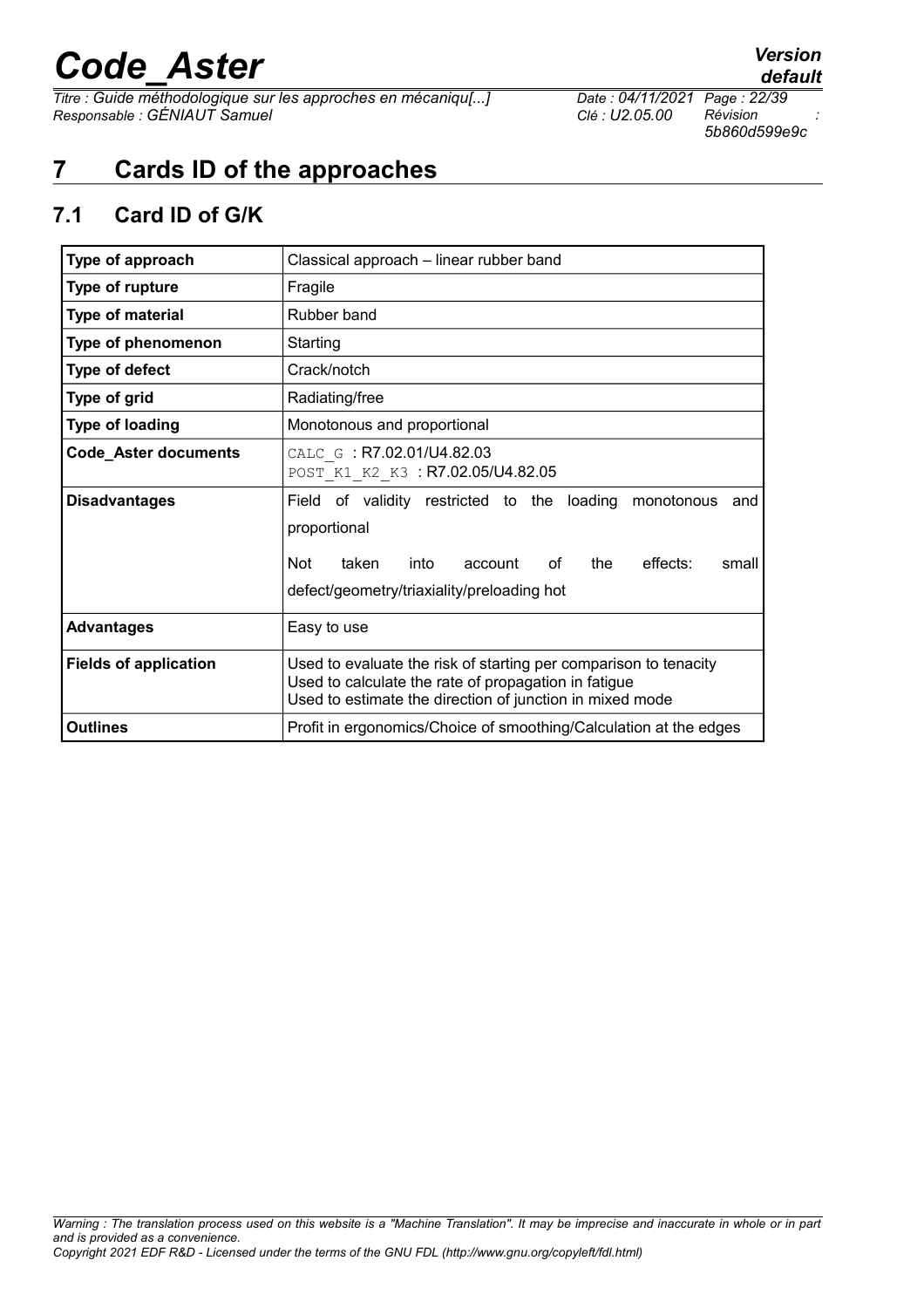*Titre : Guide méthodologique sur les approches en mécaniqu[...] Date : 04/11/2021 Page : 23/39 Responsable : GÉNIAUT Samuel Clé : U2.05.00 Révision :*

*default*

*5b860d599e9c*

### **7.2 Card ID of GENL**

<span id="page-22-0"></span>

| Type of approach                                      | Classical approach - rubber band nonlinear                                                                                                                                                                              |  |  |  |
|-------------------------------------------------------|-------------------------------------------------------------------------------------------------------------------------------------------------------------------------------------------------------------------------|--|--|--|
| Type of rupture                                       | Fragile with confined plasticity                                                                                                                                                                                        |  |  |  |
| <b>Standard material</b>                              | Calculation of $G$ in nonlinear elasticity in postprocessing of a<br>nonlinear elastic design                                                                                                                           |  |  |  |
| Type of phenomenon                                    | Starting                                                                                                                                                                                                                |  |  |  |
| Type of defect                                        | Crack/Notch                                                                                                                                                                                                             |  |  |  |
| Type of grid                                          | Radiating/free                                                                                                                                                                                                          |  |  |  |
| <b>Type of loading</b><br>Monotonous and proportional |                                                                                                                                                                                                                         |  |  |  |
| <b>Code_Aster documents</b>                           | CALC G: R 7.02.03/U4.82.03                                                                                                                                                                                              |  |  |  |
| <b>Disadvantages</b>                                  | Field of validity restricted to the loading monotonous and                                                                                                                                                              |  |  |  |
|                                                       | proportional - During a calculation it is advised to use the indicators                                                                                                                                                 |  |  |  |
|                                                       | of radiality to be sure to remain in its field of validity                                                                                                                                                              |  |  |  |
|                                                       | Not taken into account of the effects: small                                                                                                                                                                            |  |  |  |
|                                                       | defect/geometry/triaxiality/preloading hot                                                                                                                                                                              |  |  |  |
| <b>Advantages</b>                                     | Easy to use                                                                                                                                                                                                             |  |  |  |
| <b>Fields of application</b>                          | Used to calculate the harmfulness of the defects by comparison to<br>tenacity<br>From $G_{\text{EML}}$ , possibility of estimating the probability of rupture on<br>the Curve Master degree<br>Can be compared with $J$ |  |  |  |
| <b>Outlines</b>                                       | Profit in ergonomics/Choice of smoothing/Calculation at the edges                                                                                                                                                       |  |  |  |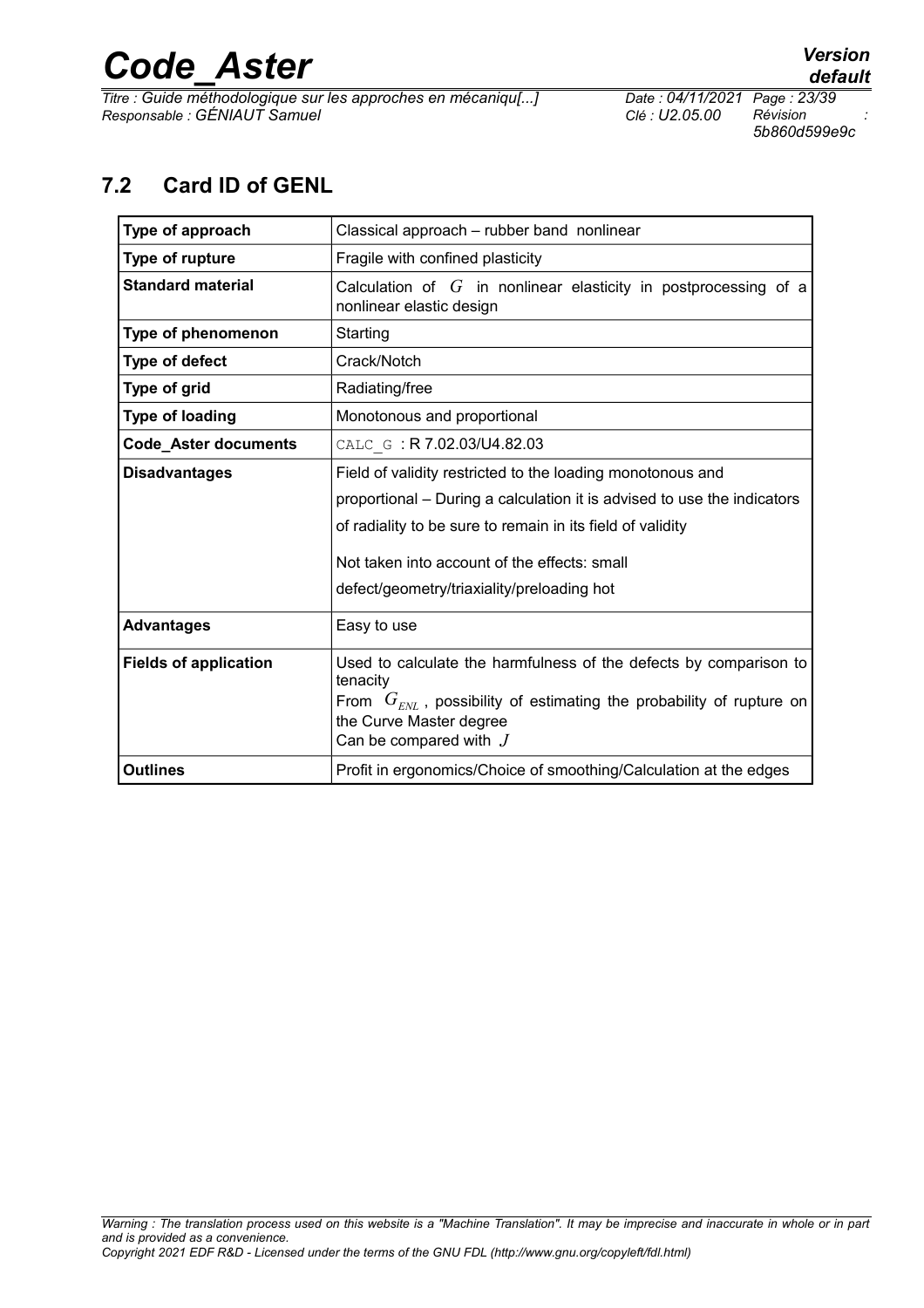*Titre : Guide méthodologique sur les approches en mécaniqu[...] Date : 04/11/2021 Page : 24/39 Responsable : GÉNIAUT Samuel Clé : U2.05.00 Révision :*

*default*

*5b860d599e9c*

### <span id="page-23-0"></span>**7.3 Card ID of GP**

| Type of approach             | Energetics                                                                                                                                                                                                                                                                                                                                                     |
|------------------------------|----------------------------------------------------------------------------------------------------------------------------------------------------------------------------------------------------------------------------------------------------------------------------------------------------------------------------------------------------------------|
| Type of rupture              | Brittle fracture or in zone of transition (confined plasticity)                                                                                                                                                                                                                                                                                                |
| <b>Standard material</b>     | Elastoplastic (confined plasticity) – only one parameter material<br>$Gpc$ critical to identify with one calculation of traction on $CT$                                                                                                                                                                                                                       |
| Type of phenomenon           | Starting                                                                                                                                                                                                                                                                                                                                                       |
| Type of defect               | <b>Notch</b>                                                                                                                                                                                                                                                                                                                                                   |
| Type of grid                 | Grid in chips in bottom of notch in 3D; free refined in 2D                                                                                                                                                                                                                                                                                                     |
| Type of loading              | Loading nonproportional, discharge                                                                                                                                                                                                                                                                                                                             |
| <b>Code_Aster documents</b>  | CALC GP: R7.02.16 / U4.82.09 which calls on POST ELEM.<br>U2.05.08                                                                                                                                                                                                                                                                                             |
| <b>Disadvantages</b>         | Implementation hard resting on grid in chips<br>Heaviness of the grids in 3D<br>The use of the method is limited until now at EDF<br>Validity to be extended in discharge and loading nonproportional<br>Validity to be confirmed in zone of transition                                                                                                        |
| <b>Advantages</b>            | Similarity with the approach in $J$<br>Used by engineering<br>Pas de restriction with respect to the "effects"<br>Generic approach – not of parameters materials specific to identify<br>except $Gpc$ the value criticizes $Gp$<br>Pas de restrictions of use in the case of loading monotonous or<br>proportional<br>Used in several Benchmarks international |
| <b>Fields of application</b> | Fragile/ductile transition on pipe [19]/Éprouvettes [18]<br>Compared with the experiment on studies [42], [45]                                                                                                                                                                                                                                                 |
| <b>Outlines</b>              | Continuation of the validation of the approach in zone of transition                                                                                                                                                                                                                                                                                           |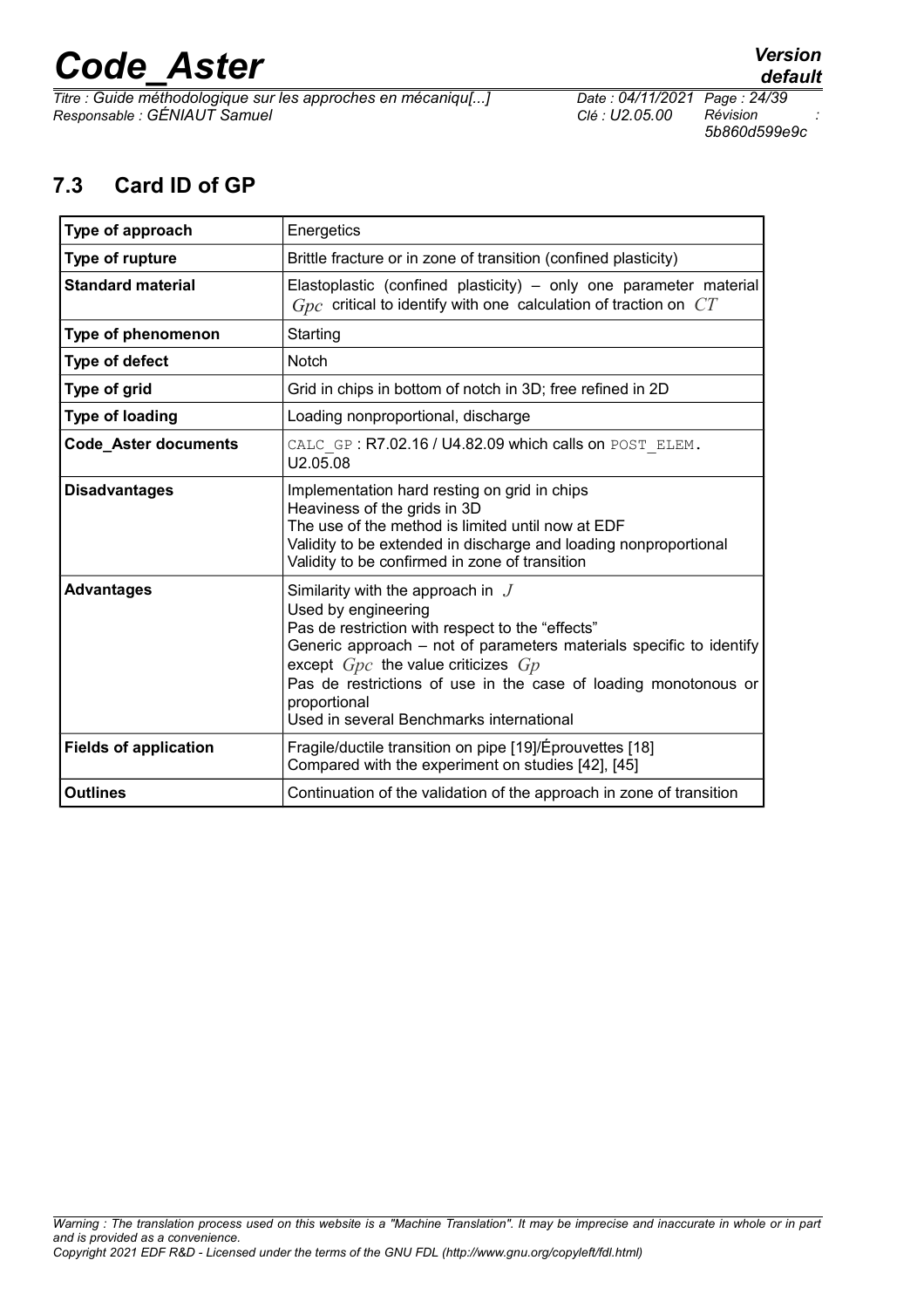*Titre : Guide méthodologique sur les approches en mécaniqu[...] Date : 04/11/2021 Page : 25/39 Responsable : GÉNIAUT Samuel Clé : U2.05.00 Révision :*

*5b860d599e9c*

### <span id="page-24-0"></span>**7.4 Card ID of Beremin**

| Type of approach             | Probabilistic local approach – brittle Fracture or in zone of transition                                                                                                         |
|------------------------------|----------------------------------------------------------------------------------------------------------------------------------------------------------------------------------|
| <b>Standard material</b>     | Elastoplasticity (confined plasticity) – parameters specific to identify:<br>$m$ , $\sigma_{\mu}$ and $V_{0}$                                                                    |
| Type of phenomenon           | Starting                                                                                                                                                                         |
| Type of defect               | Notch/crack - recommendations for a notch of ray dependent on<br>$Kj$ with rupture                                                                                               |
| Type of grid                 | Radiating or regulated refined on a zone around the point of crack                                                                                                               |
| <b>Type of loading</b>       | Loadings nonproportional                                                                                                                                                         |
| <b>Code_Aster documents</b>  | Weibull - R7.02.04 / POST ELEM - U4.81.22 and U2.05.08 /<br>POST BEREMIN - U4.81.31 and U2.05.08                                                                                 |
| <b>Disadvantages</b>         | Materials specific to identify<br>Interpretation of a probabilistic result                                                                                                       |
| <b>Advantages</b>            | Diffused with the international one<br>Used on industrial cases<br>Effect of structure [33]<br>Correlation between impact strength and tenacity [30]<br>Used in the studies [38] |
| <b>Fields of application</b> | Test-tubes $CT$ , Charpy – Material of Tank in the zone of transition                                                                                                            |
| Outlines                     | SHORT-NAP CLOTH                                                                                                                                                                  |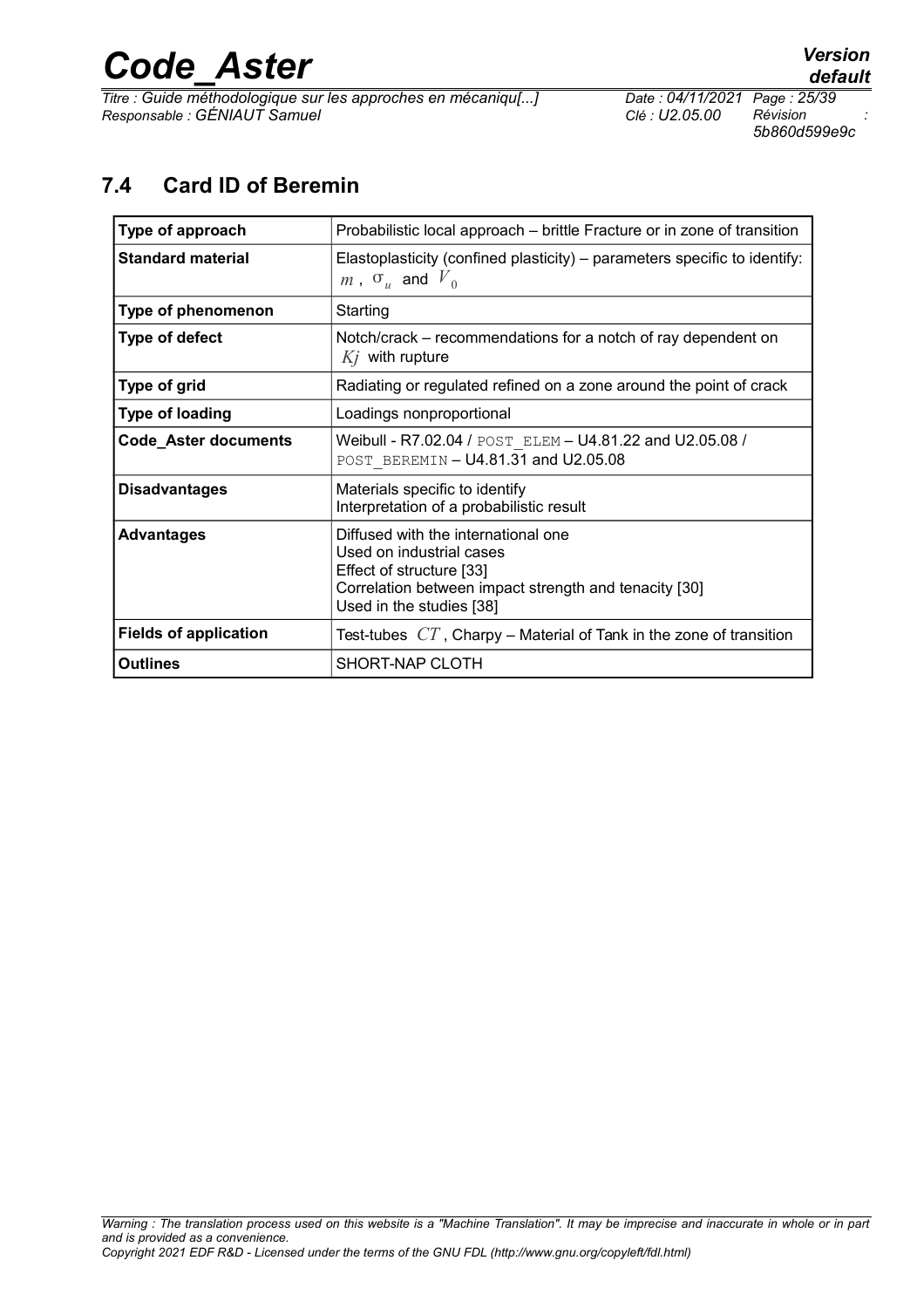*Titre : Guide méthodologique sur les approches en mécaniqu[...] Date : 04/11/2021 Page : 26/39 Responsable : GÉNIAUT Samuel Clé : U2.05.00 Révision :*

*5b860d599e9c*

### **7.5 Card ID of Bordet**

<span id="page-25-0"></span>

| Type of approach             | Probabilistic approach – brittle Fracture or in zone of transition                                                                                                                 |
|------------------------------|------------------------------------------------------------------------------------------------------------------------------------------------------------------------------------|
| <b>Standard material</b>     | Elastoplasticity (confined plasticity) – a large number of parameters<br>materials                                                                                                 |
| Type of phenomenon           | Starting                                                                                                                                                                           |
| <b>Type of defect</b>        | Notch/crack                                                                                                                                                                        |
| Type of grid                 | Radiating or regulated on a zone around the point of crack                                                                                                                         |
| <b>Type of loading</b>       | Loadings nonproportional                                                                                                                                                           |
| <b>Code Aster documents</b>  | POST BORDET - R 7.02.06/U4.81.41 and U2.05.08                                                                                                                                      |
| <b>Disadvantages</b>         | Many parameters difficult to identify<br>Approach not yet validated on an industrial case with EDF/R & D<br>Very near to Beremin but with one plus a large number of<br>parameters |
| <b>Advantages</b>            | Taking into account of the history of the loading<br>Applied in a case of hot preloading [11]                                                                                      |
| <b>Fields of application</b> | Idem that for Beremin                                                                                                                                                              |
| <b>Outlines</b>              | Validation of the model                                                                                                                                                            |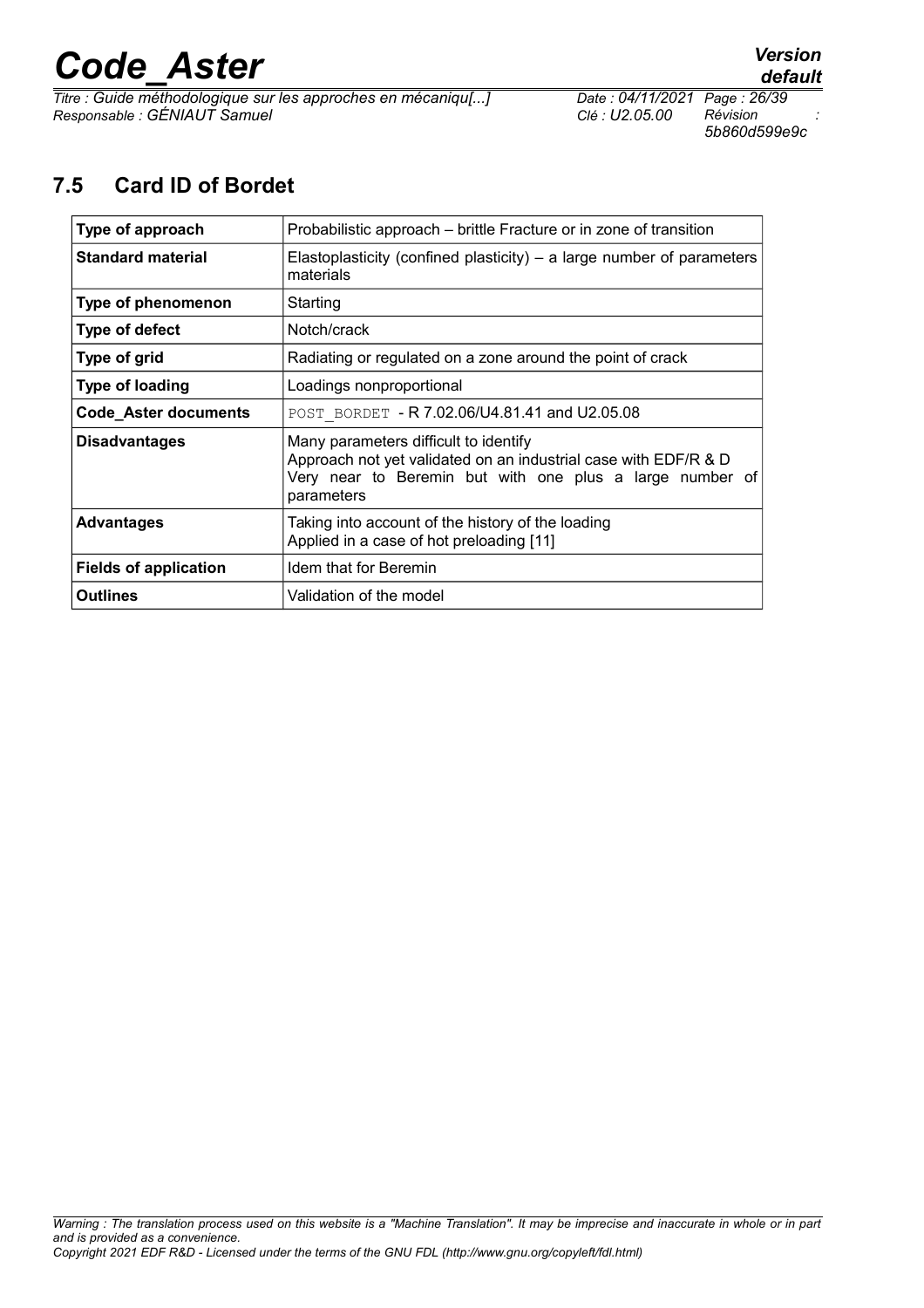*Titre : Guide méthodologique sur les approches en mécaniqu[...] Date : 04/11/2021 Page : 27/39 Responsable : GÉNIAUT Samuel Clé : U2.05.00 Révision :*

*5b860d599e9c*

### <span id="page-26-0"></span>**7.6 Card ID of Le-Corre**

| Type of approach             | Local approach/brittle, ductile fracture or in zone of transition                                                                                                                    |
|------------------------------|--------------------------------------------------------------------------------------------------------------------------------------------------------------------------------------|
| <b>Standard material</b>     | Elastoplasticity                                                                                                                                                                     |
| Type of phenomenon           | Starting – determines the nature of starting                                                                                                                                         |
| Type of defect               | Notch/crack                                                                                                                                                                          |
| Type of grid                 | Quadratic free grids                                                                                                                                                                 |
| <b>Type of loading</b>       | Loadings proportional                                                                                                                                                                |
| Code_Aster documents         | U2.05.08                                                                                                                                                                             |
| <b>Disadvantages</b>         | Is not valid if loading complexes<br>Does not allow to predict the moment of starting<br>Bases itself on local results in bottom of cracks which can present<br>strong singularities |
| <b>Advantages</b>            | Facilitated use of the approach which is based on an elastoplastic<br>calculation                                                                                                    |
| <b>Fields of application</b> | Deflection test on pipe [46]                                                                                                                                                         |
| <b>Outlines</b>              | Taking into account of volume criticizes in more than critical stress                                                                                                                |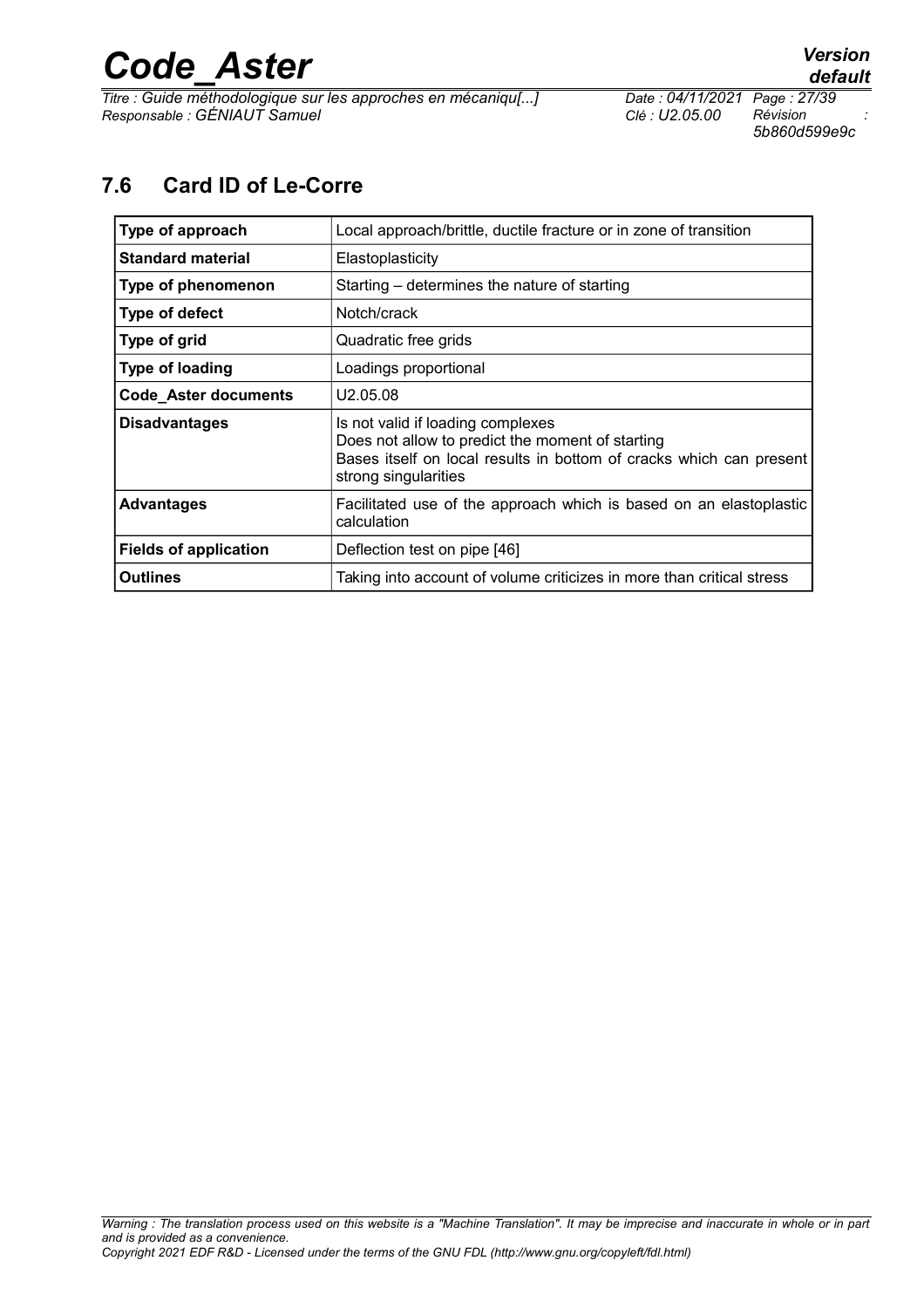*Titre : Guide méthodologique sur les approches en mécaniqu[...] Date : 04/11/2021 Page : 28/39 Responsable : GÉNIAUT Samuel Clé : U2.05.00 Révision :*

*5b860d599e9c*

### **7.7 Card ID of the approach in critical stress**

| Type of approach             | Local approach/brittle fracture, based on a comparison criterion between<br>local constraint and critical stress                                |
|------------------------------|-------------------------------------------------------------------------------------------------------------------------------------------------|
| <b>Standard material</b>     | Viscoplasticity                                                                                                                                 |
| Type of phenomenon           | Propagation and stop of crack                                                                                                                   |
| Type of defect               | crack                                                                                                                                           |
| Type of grid                 | Hexahedral grids                                                                                                                                |
| <b>Type of loading</b>       | Loadings nonproportional                                                                                                                        |
| <b>Code_Aster documents</b>  | Documentations of BEHAVIOR (U4.51.11) and of DEFI MATERIAU<br>(U4.43.01) and the case test (V6.04.226)                                          |
| <b>Disadvantages</b>         | Does not allow to predict the moment of starting<br>Bases itself on local results in bottom of cracks which can present strong<br>singularities |
| <b>Advantages</b>            | Facilitated use of the approach which is based on an elastoplastic or<br>viscoplastic calculation                                               |
| <b>Fields of application</b> | Stop of crack [12]                                                                                                                              |
| <b>Outlines</b>              | Independence of the constraint criticizes compared to the type of the test-<br>tube                                                             |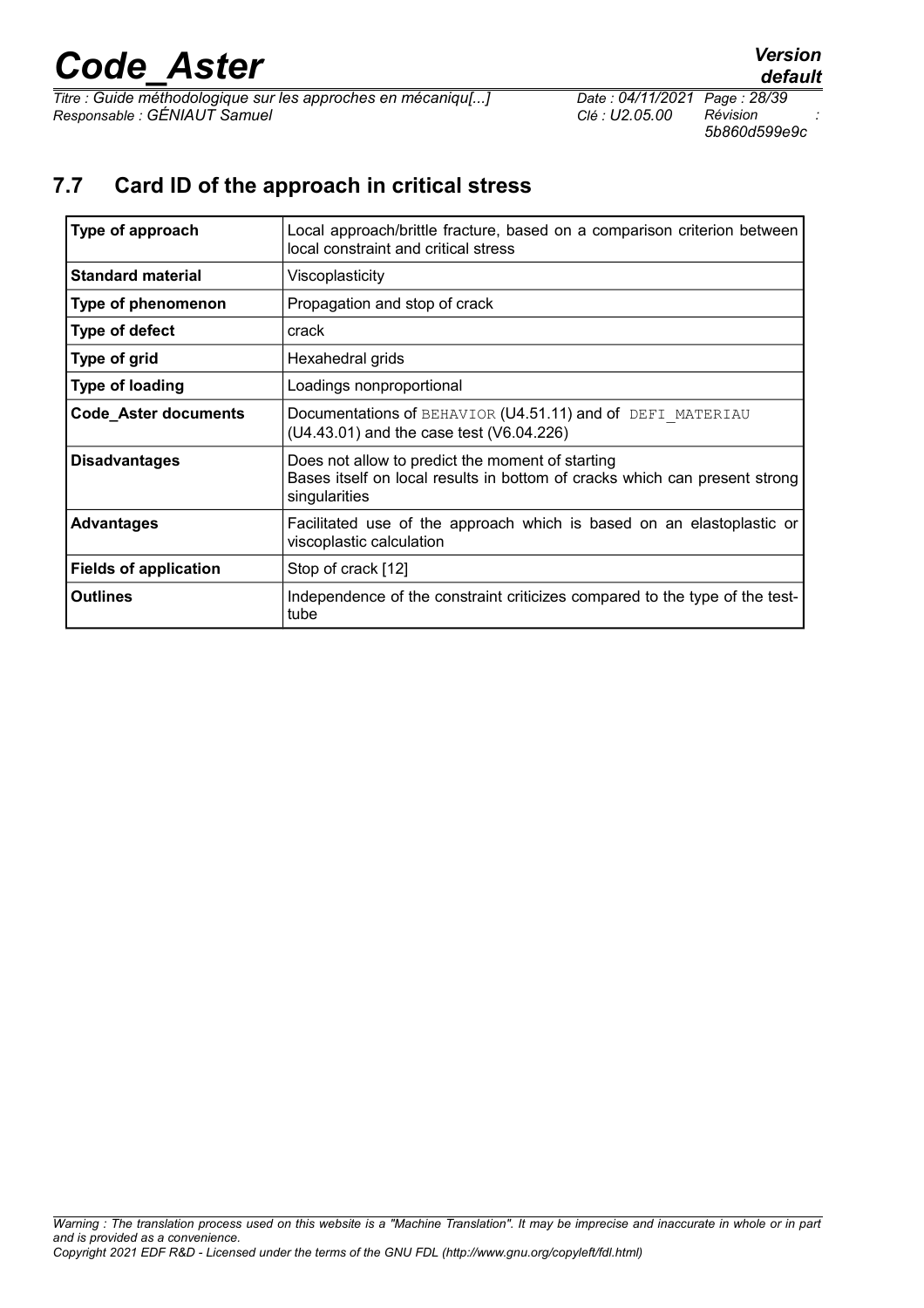*Titre : Guide méthodologique sur les approches en mécaniqu[...] Date : 04/11/2021 Page : 29/39 Responsable : GÉNIAUT Samuel Clé : U2.05.00 Révision :*

*default*

*5b860d599e9c*

### <span id="page-28-0"></span>**7.8 Card ID of the CZM**

| Type of approach             | Alternative approach based on the cohesive elements                                                                                                                                                                     |
|------------------------------|-------------------------------------------------------------------------------------------------------------------------------------------------------------------------------------------------------------------------|
| <b>Standard material</b>     | Elastoplasticity (confined or extended plasticity) $-$ several forms of<br>laws exist according to the opening of the crack with 2 parameters<br>materials $\sigma_{c}$ the critical stress and $G_{c}$ critical energy |
| Type of phenomenon           | Starting and propagation on a way known a priori                                                                                                                                                                        |
| <b>Type of defect</b>        | Cohesive elements (at the top of crack or of notch) but usable also<br>without defect for initiation                                                                                                                    |
| Type of grid                 | Specific grid with cohesive elements to represent the plan of the<br>crack creates by CREA MAILLAGE and CREA FISS length of a<br>preset line of nodes                                                                   |
| Type of loading              | Loadings nonproportional                                                                                                                                                                                                |
| <b>Code_Aster documents</b>  | R7.02.11 / U2.05.07                                                                                                                                                                                                     |
| <b>Disadvantages</b>         | Parameters to be identified in experiments for materials of the<br>components.<br>Still insufficient validation                                                                                                         |
| <b>Advantages</b>            | Used to make quasi static and dynamic propagation<br>Used to simulate a stop of crack                                                                                                                                   |
| <b>Fields of application</b> | In brittle fracture on test-tube [20]<br>In ductile rupture on test-tubes [31]<br>Stop of crack after static or dynamic propagation                                                                                     |
| <b>Outlines</b>              | Taking into account of the triaxiality in ductile rupture<br>Transition between damage and crack into fragile [52] and ductile                                                                                          |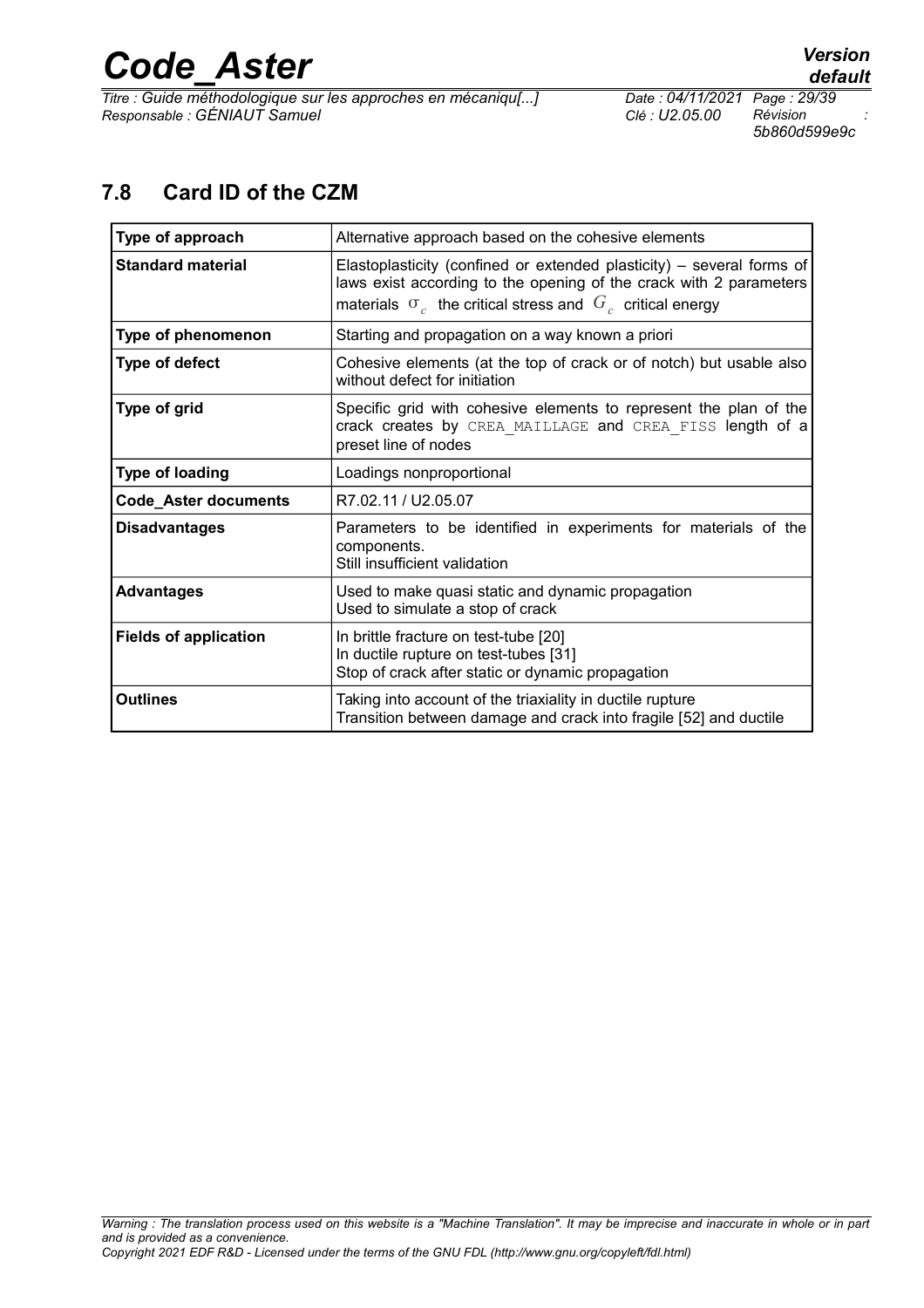*Titre : Guide méthodologique sur les approches en mécaniqu[...] Date : 04/11/2021 Page : 30/39 Responsable : GÉNIAUT Samuel Clé : U2.05.00 Révision :*

*5b860d599e9c*

### **7.9 Card ID of Rousselier**

<span id="page-29-0"></span>

| Type of approach             | Coupled local approach - ductile rupture                                                                                                                                                                                                                                                                   |
|------------------------------|------------------------------------------------------------------------------------------------------------------------------------------------------------------------------------------------------------------------------------------------------------------------------------------------------------|
| <b>Standard material</b>     | Elastoplasticity (wide plasticity) $-$ or not local local damage in great<br>deformations – parameters specific to identify: $\sigma_1$ , $D_1$ , $f_0$ and<br>$A_n$                                                                                                                                       |
| Type of phenomenon           | Starting and propagation                                                                                                                                                                                                                                                                                   |
| Type of defect               | Crack or preferably notch/the rupture is described by the softening<br>of the total behavior of material                                                                                                                                                                                                   |
| Type of grid                 | Incompressible quadratic elements<br>and<br>preferably<br>the<br>0f<br>incompressible elements in great deformations INCO UPG valid if<br>law of Rousselier in nonroom                                                                                                                                     |
| <b>Type of loading</b>       | Loadings nonproportional                                                                                                                                                                                                                                                                                   |
| <b>Code_Aster documents</b>  | R 5.03.06/R5.03.07                                                                                                                                                                                                                                                                                         |
| <b>Disadvantages</b>         | Parameters to be identified in experiments on various types of test-<br>tubes $CT$ and $AE$<br>Dependence of the law Rousselier locally in keeping with meshs<br>Dependence of the law Rousselier in nonroom with the parameter of<br>regularization<br>Very heavy digital calculations in computing times |
| <b>Advantages</b>            | Fine description of the ductile rupture                                                                                                                                                                                                                                                                    |
| <b>Fields of application</b> | Charpy test-tubes in 3D [30]<br>Test-tubes $AE$ , $CT3D$ [31]<br>Nonlocal Rousselier on test-tubes CT [29]<br>Round – Robin, comparison with $GTN$                                                                                                                                                         |
| <b>Outlines</b>              | Validation with adaptation of grid in great deformations and<br>incompressible elements on a test-tube 2D out of ductile material                                                                                                                                                                          |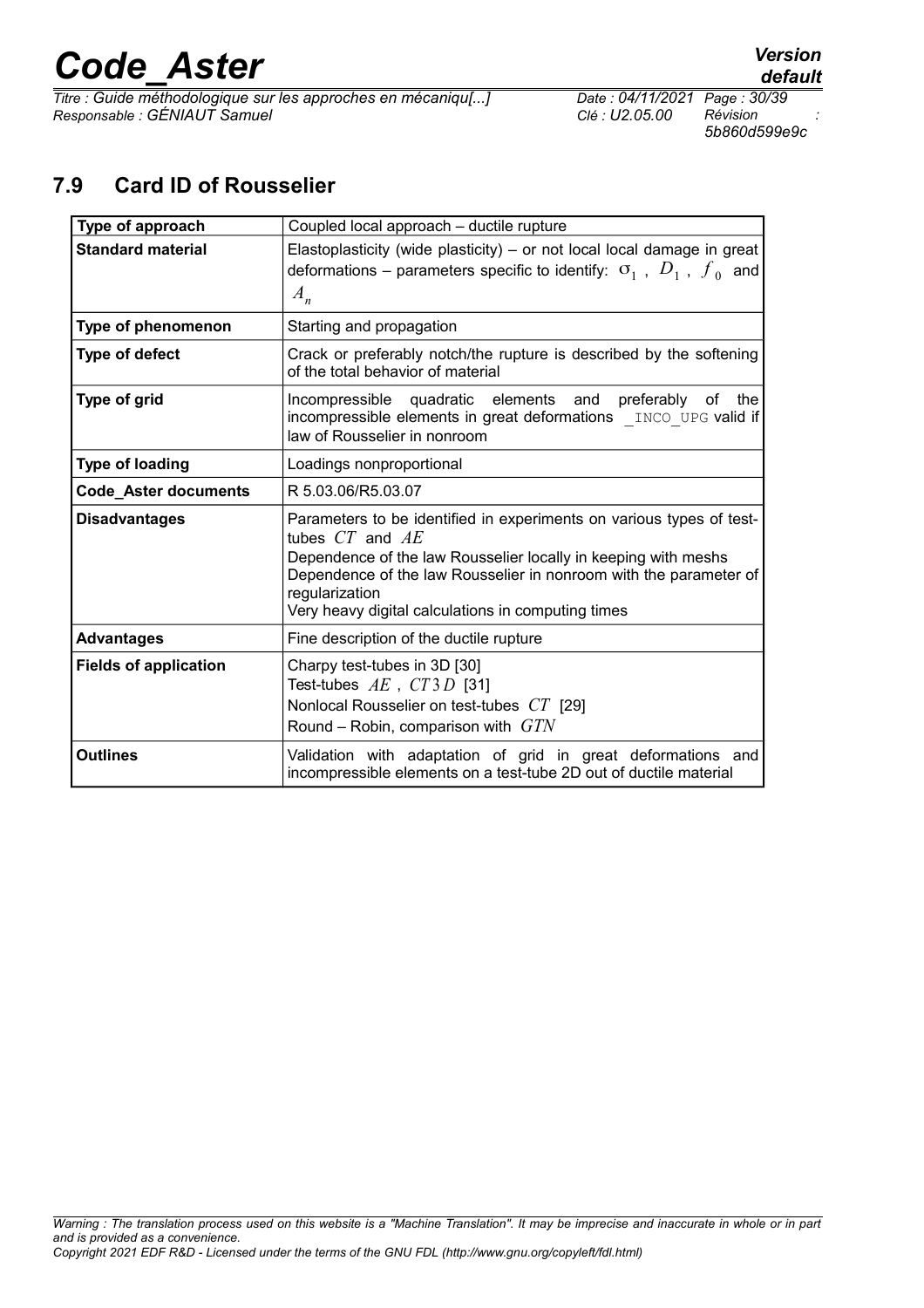*Titre : Guide méthodologique sur les approches en mécaniqu[...] Date : 04/11/2021 Page : 31/39 Responsable : GÉNIAUT Samuel Clé : U2.05.00 Révision :*

*5b860d599e9c*

## **7.10 Card ID of GTN**

| Type of approach             | Coupled local approach - ductile rupture                                                                                                                                                                                         |
|------------------------------|----------------------------------------------------------------------------------------------------------------------------------------------------------------------------------------------------------------------------------|
| <b>Standard material</b>     | Elastoplasticity and elastoviscoplasticity – or not local local damage<br>in great deformations – parameters specific to identify: $q1$ , $q2$ , $f0$ , fn,<br>FC, $_\delta$<br>parameters for the nonlocal regularization: C, R |
| Type of phenomenon           | Germination, growth and coalescence                                                                                                                                                                                              |
| <b>Type of defect</b>        | Crack or preferably notch/the rupture is described by the softening<br>of the total behavior of material                                                                                                                         |
| Type of grid                 | Incompressible quadratic elements in great deformations<br>GRAD INCO valid if law in nonroom and INCO UPG if law locally                                                                                                         |
| <b>Type of loading</b>       | Loadings nonproportional                                                                                                                                                                                                         |
| <b>Code_Aster documents</b>  | R <sub>5</sub> .03.29                                                                                                                                                                                                            |
| <b>Disadvantages</b>         | Parameters to be identified in experiments on various types of test-<br>tubes $CT$ and $AE$<br>Parameters of regularization to be identified<br>Heavy digital calculations in computing times                                    |
| <b>Advantages</b>            | Fine description of the ductile rupture<br>Independence of law GTN in nonroom in keeping with meshs                                                                                                                              |
| <b>Fields of application</b> | Test-tubes $AE$ , $CT3D$ [17]                                                                                                                                                                                                    |
| <b>Outlines</b>              | Validation on chaining GTN-Beremin in great deformations and<br>elements incompressible on a test-tube 2D and ductile material 3D                                                                                                |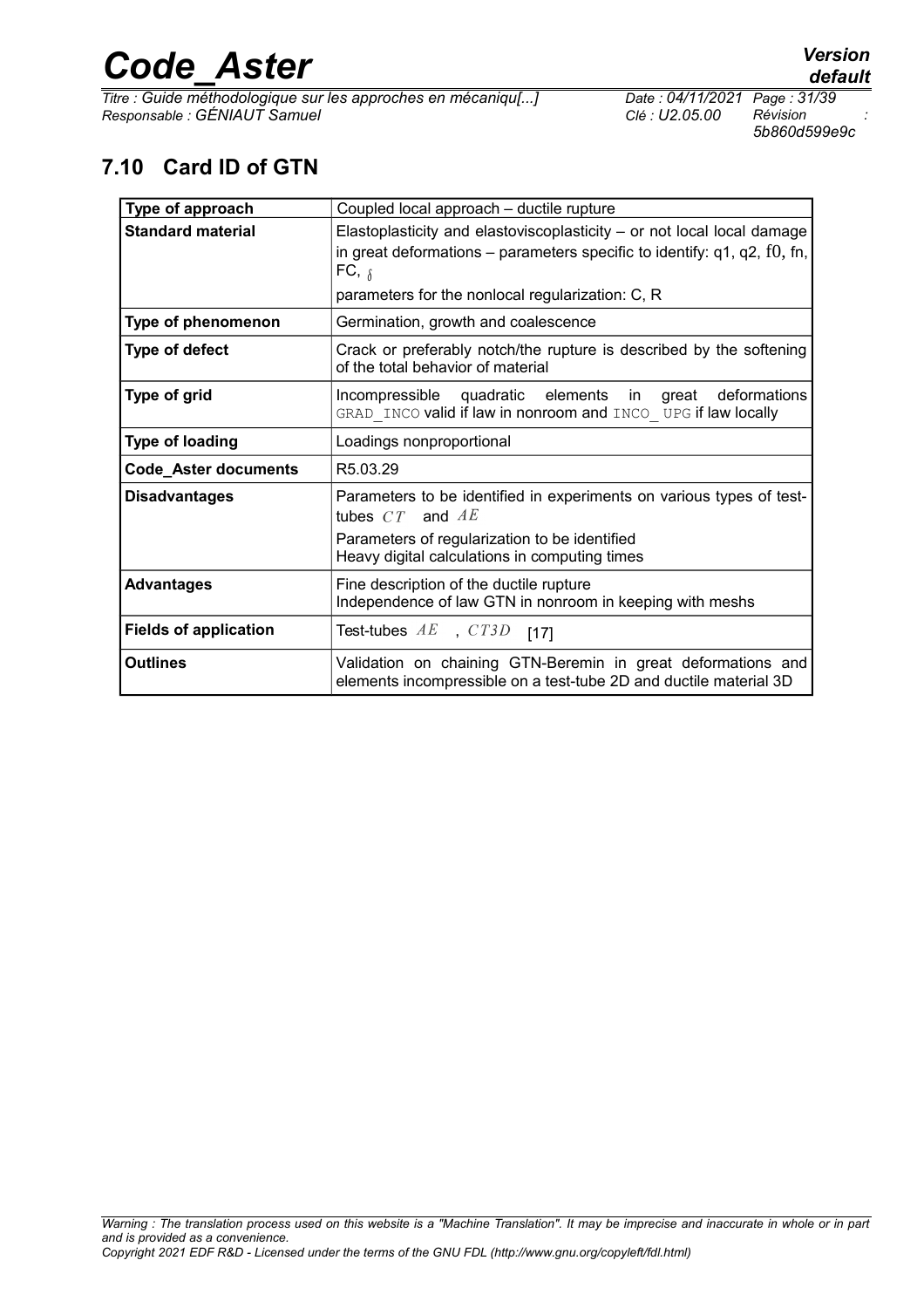*Titre : Guide méthodologique sur les approches en mécaniqu[...] Date : 04/11/2021 Page : 32/39 Responsable : GÉNIAUT Samuel Clé : U2.05.00 Révision :*

*5b860d599e9c*

### <span id="page-31-0"></span>**7.11 Card ID of Rice and Tracey**

| Type of approach             | Probabilistic uncoupled local approach – ductile rupture                                                                                                                 |
|------------------------------|--------------------------------------------------------------------------------------------------------------------------------------------------------------------------|
| <b>Standard material</b>     | Elastoplasticity (wide plasticity) only one parameter to be readjusted<br>$(R/R_0)$                                                                                      |
| Type of phenomenon           | Starting                                                                                                                                                                 |
| Type of defect               | Crack or notch/the rupture occurs if the damage reached an intrinsic<br>breaking value with material - even grid recommended for Beremin:<br>square mesh of $50 \mu m$ . |
| Type of grid                 | Valid grid in thermo-elastoplasticity – very fine in bottom of crack                                                                                                     |
| <b>Type of loading</b>       | Valid for the very large rates of triaxiality ( $> 0.5$ )                                                                                                                |
| <b>Code Aster documents</b>  | R7.02.06/POST ELEM- U4.81.22- postprocessing of an elastoplastic<br>calculation                                                                                          |
| <b>Disadvantages</b>         | Simplified criterion                                                                                                                                                     |
| <b>Advantages</b>            | Approach simple to use                                                                                                                                                   |
| <b>Fields of application</b> | Ageing under mechanical requests in a steel $C-Mn$ [7]<br>Calculation of the effects of structures on ASG [33]                                                           |
| <b>Outlines</b>              | SHORT-NAP CLOTH                                                                                                                                                          |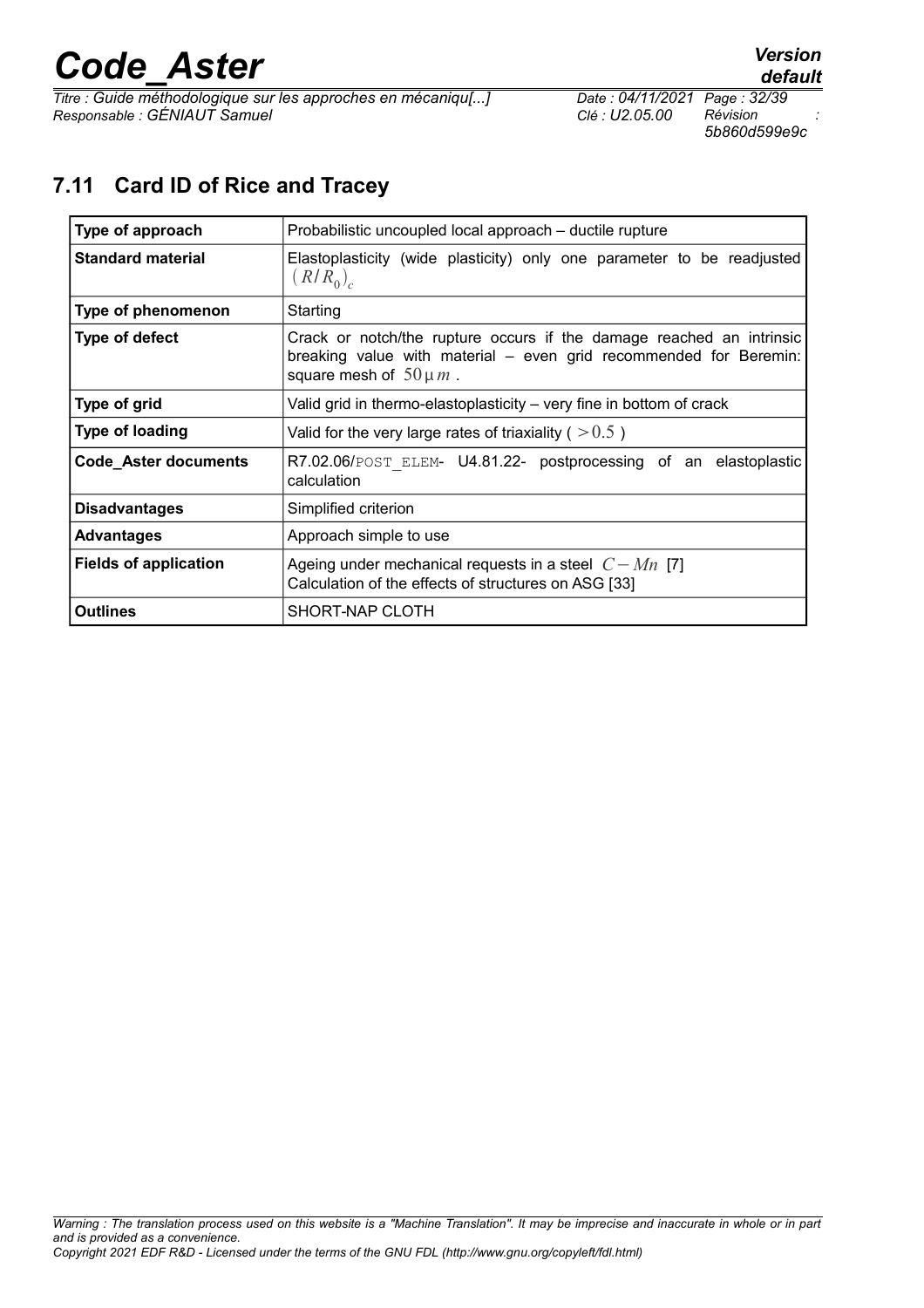*Titre : Guide méthodologique sur les approches en mécaniqu[...] Date : 04/11/2021 Page : 33/39 Responsable : GÉNIAUT Samuel Clé : U2.05.00 Révision :*

*5b860d599e9c*

## <span id="page-32-0"></span>**7.12 Card ID of K-T/J-Q**

| Type of approach             | Comprehensive approach with 2 parameters                                                                                              |
|------------------------------|---------------------------------------------------------------------------------------------------------------------------------------|
| <b>Standard material</b>     | $K-T$ : brittle fracture; $J-Q$ : ductile rupture                                                                                     |
| Type of phenomenon           | Starting                                                                                                                              |
| Type of defect               | Crack or notch                                                                                                                        |
| Type of grid                 | Valid grid in thermoelasticity/thermoplasticity                                                                                       |
| Type of loading              | Monotonous loadings and taking into account of the triaxiality                                                                        |
| <b>Code_Aster documents</b>  | Nonavailable                                                                                                                          |
| <b>Disadvantages</b>         | Nonvalid if loading nonproportional<br>Need for many tests to identify the second parameter                                           |
| <b>Advantages</b>            | Known with international – in the code $R6$<br>Comprehensive approach easy to use                                                     |
| <b>Fields of application</b> | Justified in [28]                                                                                                                     |
| <b>Outlines</b>              | Appropriateness of the developments of the approaches in<br>Code Aster<br>Application fissures short<br>Comparison between approaches |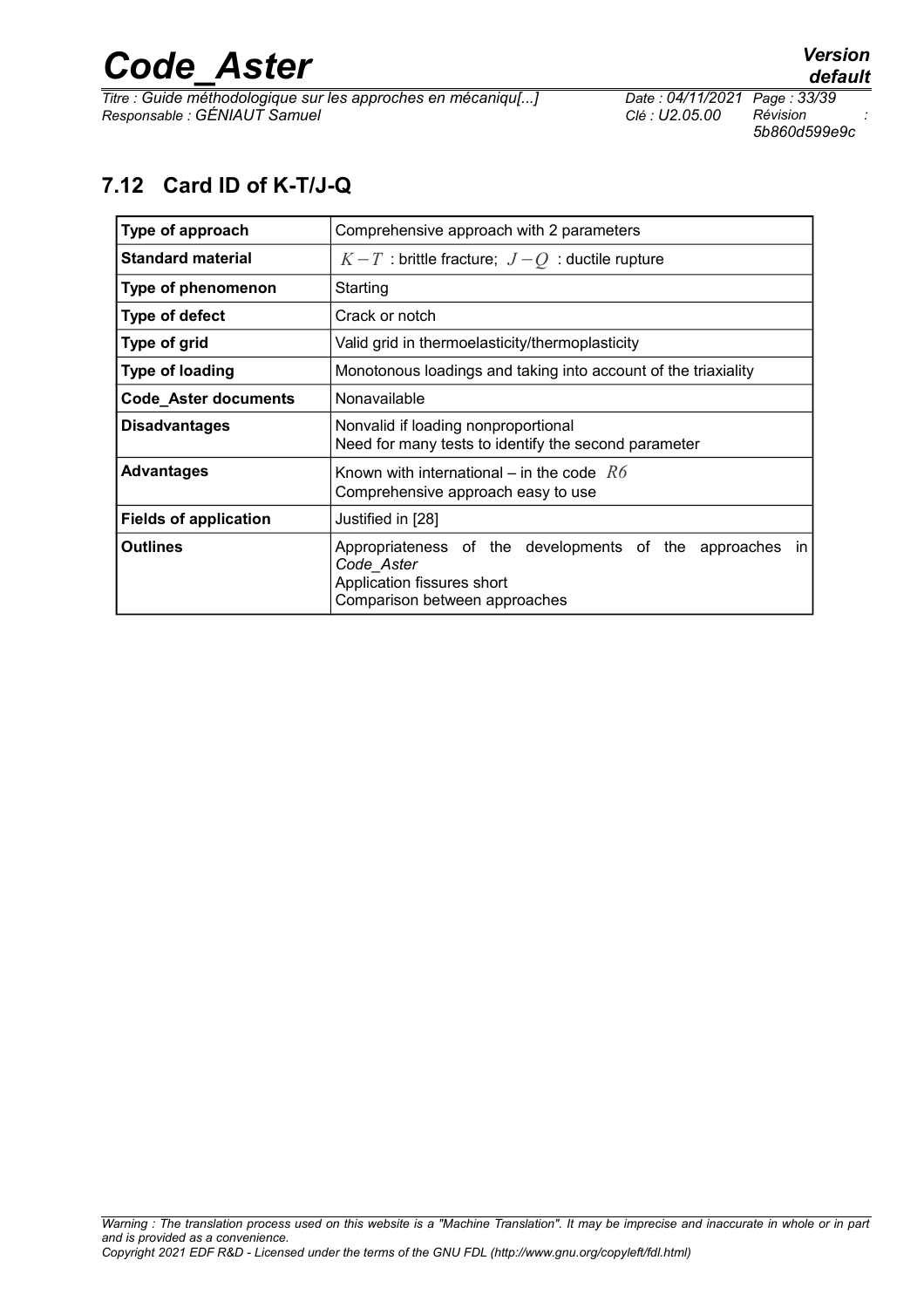*Titre : Guide méthodologique sur les approches en mécaniqu[...] Date : 04/11/2021 Page : 34/39 Responsable : GÉNIAUT Samuel Clé : U2.05.00 Révision :*

*5b860d599e9c*

*default*

## **7.13 Card ID of calculation of factor of margin**

| Type of approach             | Classical approach – rubber band linear and elastoplastic                                                                                                            |
|------------------------------|----------------------------------------------------------------------------------------------------------------------------------------------------------------------|
| Type of rupture              | Fragile with confined plasticity                                                                                                                                     |
| <b>Standard material</b>     | Calculation of G and $G_{\text{ENL}}$ ,<br>Post-treatment factors of intensity of the constraints correspondents<br>and comparison with tenacity $K_{IC}$            |
| Type of phenomenon           | Starting                                                                                                                                                             |
| Type of defect               | Crack                                                                                                                                                                |
| Type of grid                 | Radiating/free                                                                                                                                                       |
| <b>Type of loading</b>       | proportional                                                                                                                                                         |
| <b>Code_Aster documents</b>  | POST FM : U4.81.51                                                                                                                                                   |
| <b>Fields of application</b> | Used for to calculate the factors of margin $FM$ and $FM_{ASN}$ to<br>justify mechanical resistance of a defect of type under coating or in<br>the coating in a tank |
| Outlines                     | Ductile rupture and comparison with $K_{IC}$                                                                                                                         |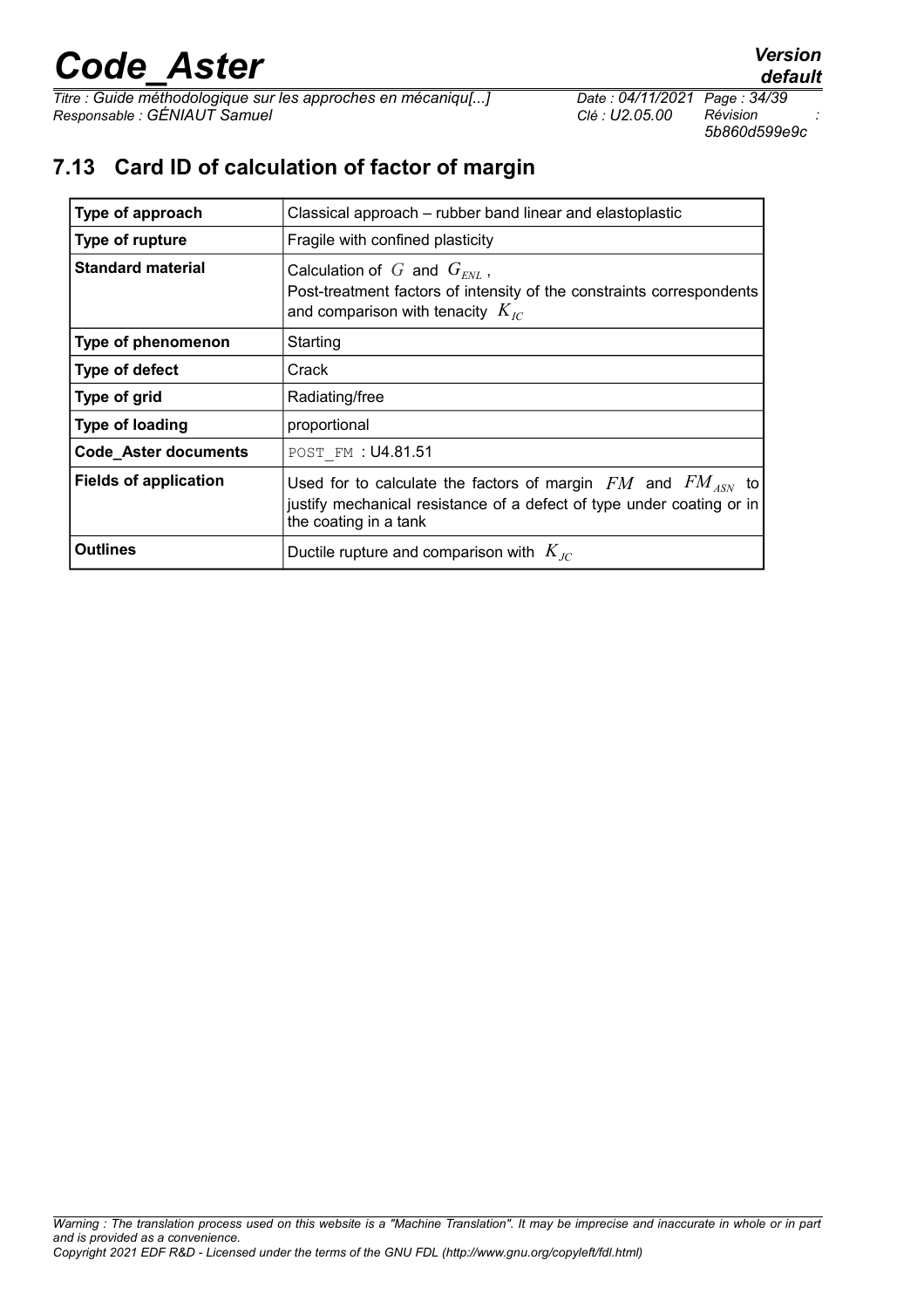*Titre : Guide méthodologique sur les approches en mécaniqu[...] Date : 04/11/2021 Page : 35/39 Responsable : GÉNIAUT Samuel Clé : U2.05.00 Révision :*

*default*

*5b860d599e9c*

### **8 Conclusions**

After a recall of the basic concepts and an outline on the various approaches which exist in breaking process, a approach of realization of a study in breaking process is proposed, making it possible to switch the user with each stage towards the choice which is most adequate for the case treated by referring to the documents of *Code\_Aster*. As one cannot be exhaustive with respect to all the characteristics and difficulties encountered at the time of a study in breaking process, one proposes a shunting towards the notes and documentations dedicated to look further into each subject. In each case, one tries to specify the limitations of the approaches or modelings. For a speed reading and specific, one adds tables which make it possible to target certain key information.

The approaches on stability and starting are dominant in this document to the detriment of those which treat tear. The methods of propagation under monotonous loading to simulate the ductile tear will be developed later on.

### **9 References**

#### **9.1 Books**

- [1] B. Barthelemy, Concepts practical of breaking process, Eyrolles, Paris, 1980
- [2] H.D. Bui, fragile Breaking process, Masson, Paris, 1978
- [3] S. Forest, G. Cailletaud J. Besson, J.L. Chaboche, nonlinear Mechanics of materials, Hermes, Paris, 2001
- [4] D. Francois, A. Pineau, A. Zaoui, mechanical Behavior of materials, Hermes, Paris 1993
- [5] J.B. Leblond, fragile and ductile Breaking process, Lavoisier, Paris 2003
- [6] P. Suquet, Rupture and Plasticity, Course Polytechnic school

#### **9.2 Articles and theses**

- <span id="page-34-4"></span>[7] J. Belotteau-Schroeder, Behavior and rupture of a steel C-mn in the presence of an ageing under deformation, thesis ECP, January 2009
- <span id="page-34-0"></span>[8] F. Beremin, A local criterion for cleavage fracture of has nuclear presses vessel steel, Metall. Trans. 14A, pp 2277-2287, 1981
- <span id="page-34-2"></span>[9] C. Berdin, Mr. Hajjaj, P. Bompard, S. Bugat, Room approach to fracture for cleavage ace arrest prediction, Engineering Fractures Mechanics, vol. 75, Issue 11, Pages 3264-3275, July 2008
- [10] J. Besson, D. Steglich, W. Brocks, Modeling of ace growth in round bars and plane strain specimens, International Newspaper of Solids and Structures, vol. 38, Issues 46-47, Pages 8259-8284, November 2001
- <span id="page-34-3"></span>[11] S. Bordet, B. Tanguy, J. Besson, S. Bugat, D. Moinereau, A. Pineau, Cleavage fracture of RPV steel following warm-prestressing: micromechanical analysis and interpretation through has new model, Tiredness and Mechanics Fracture, vol. 29, n° 9-10 – 2006
- <span id="page-34-1"></span>[12] A. Dahl, Study of the stop of crack of cleavage of a bainitic steel by the local approach, thesis at the Central School of Paris, January 2012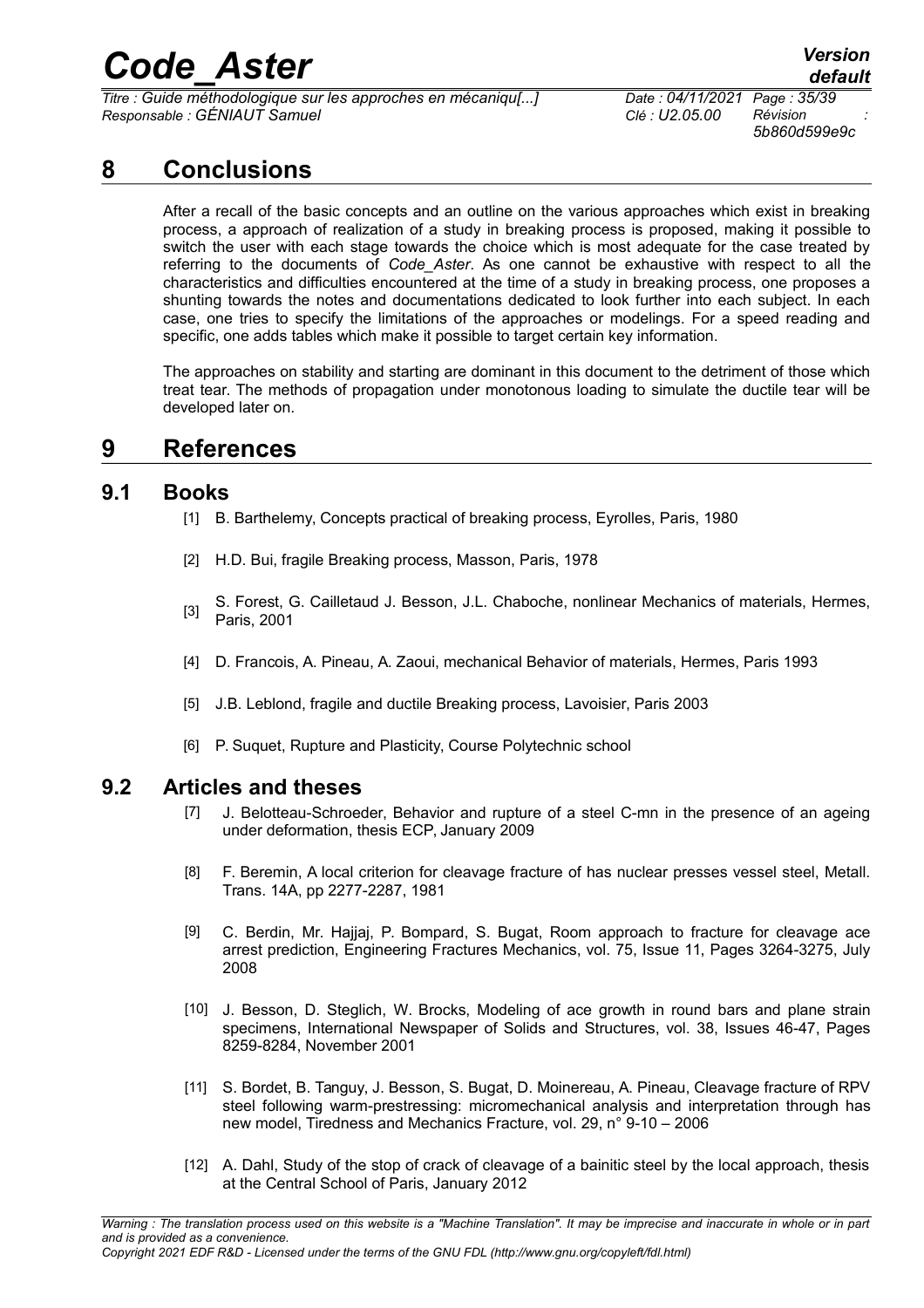*Titre : Guide méthodologique sur les approches en mécaniqu[...] Date : 04/11/2021 Page : 36/39 Responsable : GÉNIAUT Samuel Clé : U2.05.00 Révision :*

- [13] V. Corre, Study of the ductile competition tear/brittle fracture: application to the mechanical resistance of the steel C-mn tubes and their welded joints, doctorate of the University of Lille 1.2006
- [14] S. Marie, energy Approach of the ductile tear, thesis of the School of the École Nationale Supérieure of Mechanics and Aerotechnics, 1999
- <span id="page-35-3"></span>[15] R.O. Ritchie, J.F. Knott, J.R. Rice, One the relationship between critical tensile stress and fracture toughness in mild steel, Newspaper of Mechanics and Physics of Solids, vol. 21, Issue 6, Pages 395-410, November 1973
- [16] I. To cob, W. Brocks, Simulation of cup-cone fracture using the cohesive model, Engineering Fractures Mechanics, vol. 70, Issue 14, Pages 1943-1961, September 2003
- <span id="page-35-8"></span>[17] Y. Zhang, E. Lorentz, J. Besson, Ductile ramming modelling with locking-free regularised GTN model. Int. J. Numer. Methods Eng. 113,1871-1903, 2018

#### **9.3 Notes**

- <span id="page-35-6"></span>[18] R. Bargellini, Synthesis of work of Hoai Nam on the comparison of the Gp approaches and Beremin, H-B30-2010-02909-FR
- <span id="page-35-7"></span>[ 19 ] R. Bargellini & Y. Wadier, Synthesis of the actions conducted in 2009-2010 on the subject of the ductile/fragile transition within the framework from the ANODE project, H-T64-2010-02298-FR, December 2010
- <span id="page-35-2"></span>[ 20 ] G. Debruyne, comparative Predictions of the starting of a crack by a cohesive model and the criterion of Griffith, in a springy medium and elastoplastic, H-T64-2011-00278-FR
- [21] G. Debruyne, Proposal for an energy parameter of ductile rupture in thermoplasticity, HI-74/95/027/0, February 1996
- [22] E. Crystal, ANODE Project Cartography of the approaches available in breaking process, H-T64-2008-02200-FR
- [23] P. Delliou, Put in obviousness on thin test-tubes requested in traction Clarification of the tests, H-T24-2009-01398, December 2009
- <span id="page-35-0"></span>[24] P. Delliou, Project PHYRIS: Expert testimony on the H-T26-2007-01961-FR, standards and rules in breaking process, February 2008
- [25] P. Delliou, Method analytical of estimate of J for a defect of surface in a circumferential joint welded onto a tube right subjected to mechanical loadings, Notes H-T26-2008-02027, July 2009
- [26] P. Delliou, Calculation of J for a circumferential defect subjected to mechanical loadings, Notes H-T26-2008-00180, October 2008
- [27] P. Delliou, moulded Products of CPP: report of the deflection test 4 points with 100°C of a moulded tube comprising a defect in ZAT of welding, H-T24-2010-00174-FR, May 2010
- <span id="page-35-1"></span>[28] E. Meister, Approach with two parameters in breaking process, HI-74/94/020/0, June 1994
- <span id="page-35-5"></span>[ 29 ] S. Michel-Ponnelle and R. Bargellini, Validation of finite elements with 3 fields to treat the great plastic deformations and to regularize the model of Rousselier, H-B30-2009-00094-FR, May 2009
- <span id="page-35-4"></span>[30] A. Parrot, Passage of impact strength to tenacity in the zone of ductile-brittle transition from the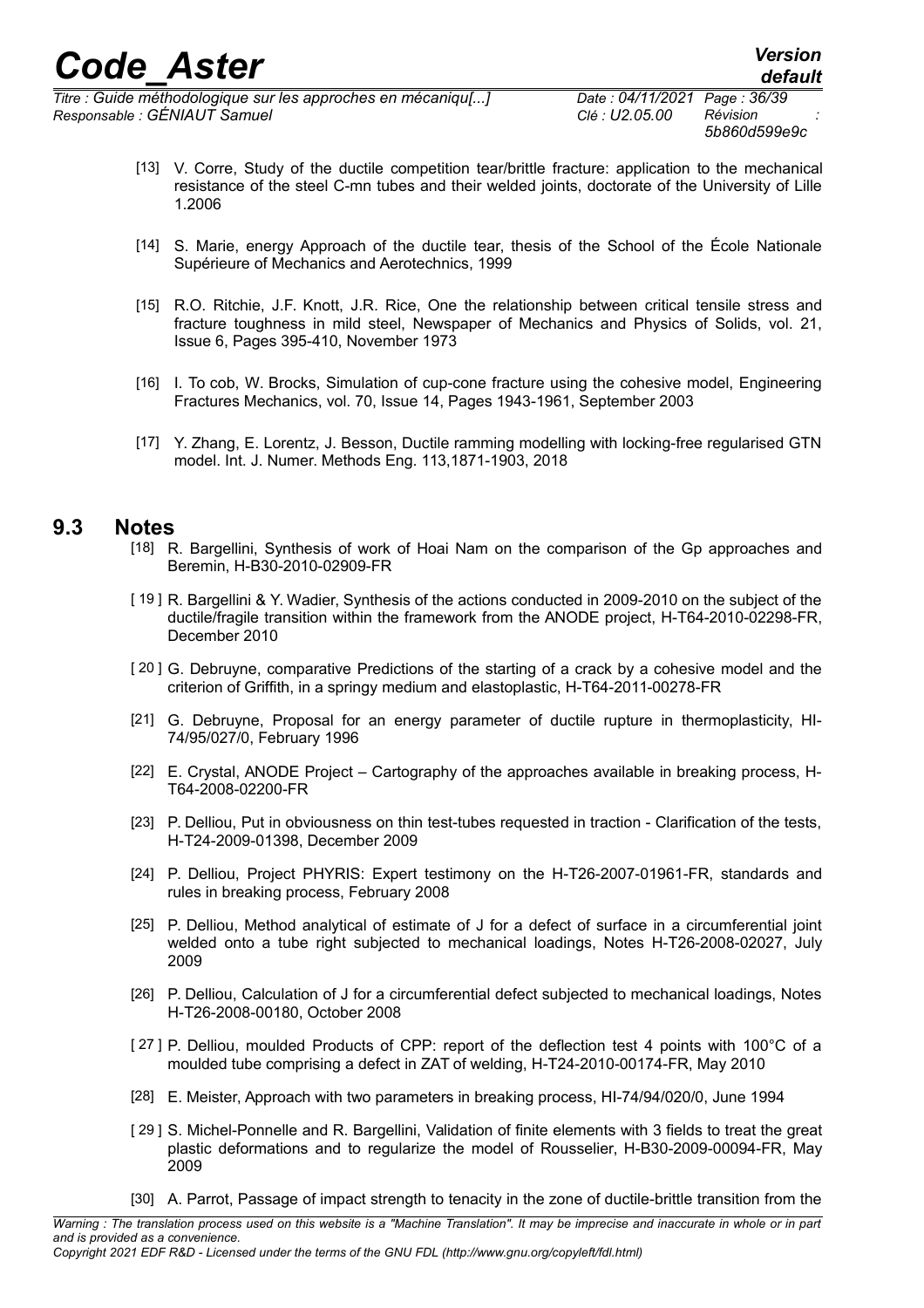*5b860d599e9c*

steel of tank, H-T26-2003-0004-FR, February 2003

- <span id="page-36-5"></span>[31] A. Parrot, ANODE Project: Tests of implementation of the model of cohesive zones applied to the ductile rupture developed in Code\_Aster, HT24-2010-168/APR
- [32] NR. Sellali, J. Messier, S. Géniaut, Methodology of simulation of the mechanical behavior of a crack in primary hydraulic test, H-T64-2008-03360-FR, January 2009
- <span id="page-36-4"></span>[ 33 ] P. Sémété, O. Heurtebize, digital Interpretation of the deflection tests on pipings welded of type ASG N4 and tests onto test-tubes CT – Study of the effect of structure onto behaviour with rupture with the local approach, HT-26/00/040/A, November 2000
- [34] A. Yaméogo, Modeling 3D of the total lengthening of a tube of sleeving under pressure in the presence of an azimuth heat gradient, H-T24-2008-03231-FR
- [35] Y. Wadier, Synthesis of the state of the art on the approaches total and local in elastoplastic breaking process. Contribution to the Official reception project, H-I70-2001-02348-FR, September 2001
- <span id="page-36-1"></span>[36] Y. Wadier, Mr. Bonnamy, Use of the energy approach to model the large tears. Contribution to the Official reception project, HI-74/01/024/A, December 2001
- [37] Y. Wadier, Assessment of the OFFICIAL RECEPTION project: "Link between the approaches total and local in breaking process", HT-64/03/011/A, June 2003
- <span id="page-36-8"></span>[38] Y. Wadier, Synthesis of the relative studies to the rupture by cleavage, realized within the framework of project OFFICIAL RECEPTION, H-T64-2003-0002, March 2003
- [39] Y. Wadier, Assessment of the preliminary studies carried out within the framework of the OFFICIAL RECEPTION project, HT-64/02/012/A, December 2002
- [40] Y. Wadier, Synthesis of the relative studies to the ductile tear, realized within the framework of project OFFICIAL RECEPTION, H-T64-2003-00484-FR, March 2003
- [ 41 ] Y. Wadier, Brief presentation of the energy approach of the elastoplastic rupture applied to the rupture by cleavage, H-T64-2003-00078-FR, July 2010
- <span id="page-36-7"></span>[42] Y. Wadier, Link between the approaches total and local in breaking process elastoplastic, H-T64-2007-00213, June 2007
- [ 43 ] Y. Wadier, exploratory Studies in elastoplastic breaking process: great deformations, effect WPS, correction K-beta, mixed mode, H-T64-2009-02867, May 2010
- [44] Y. Wadier, the First calculations in zone of the fragile/ductile transition using the energy approach in elastoplastic breaking process, H-T64-2009-03918-FR, September 2010
- <span id="page-36-6"></span>[ 45 ] Y. Wadier, Forecast by the energy approach of the elastoplastic breaking process of the propagation/stop of defects located in a tank subjected to a thermal shock, H-T64-2006-04214- FR, June 2007

#### **9.4 Reports**

- <span id="page-36-3"></span>[46] R. Bargellini, ANODE Project: Simulation of a deflection test scale 1 of a pipe representative of section ARE-ASG, CR-AMA-10.139
- [ 47 ] R. Bargellini, Comparison Gp Beremin: assessment of the progress meeting of the post doctorate at April 21st, 2010, CR-AMA-10.112
- <span id="page-36-0"></span>[ 48 ] L. Flandi, ANODE project - deliverable L2.2b: bibliographical study on the approaches with two parameters in brittle fracture, CR-AMA-10.371
- <span id="page-36-2"></span>[49] J. Laverne, Not technical on the various approaches in modeling of the ductile rupture, CR-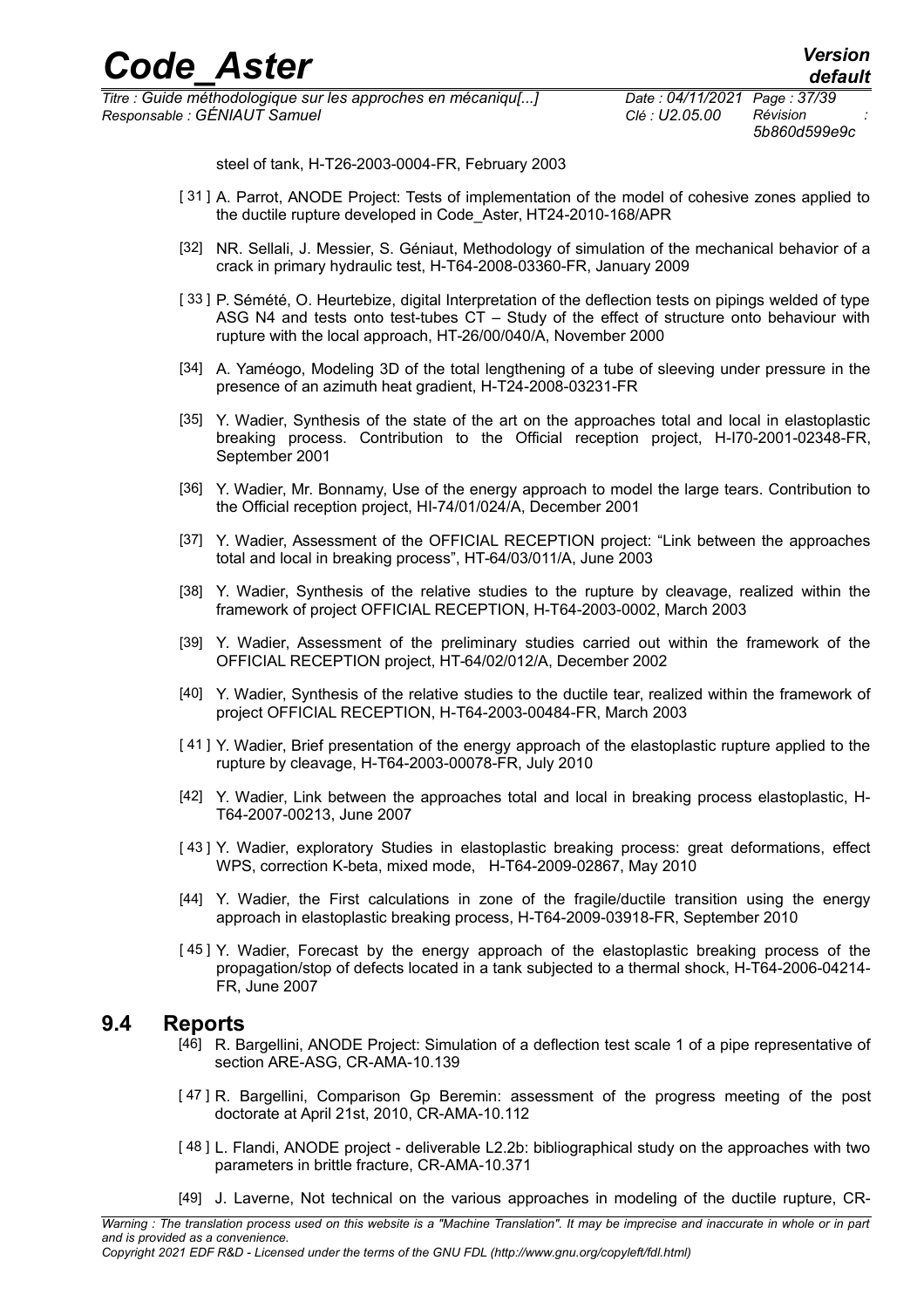*Titre : Guide méthodologique sur les approches en mécaniqu[...] Date : 04/11/2021 Page : 38/39 Responsable : GÉNIAUT Samuel Clé : U2.05.00 Révision :*

*5b860d599e9c*

AMA-10.360

- [50] J. Laverne, ductile Rupture with the cohesive models: bibliography and proposal of a law, CR-AMA-09.074
- [51] J. Laverne, Assessment on surface modelings finite elements for cohesive cracking, CR-AMA-10.252
- <span id="page-37-18"></span>[52] S. Michel-Ponnelle and S. Cuvilliez, Transition between continuous damage and discrete representation of the crack – Réunion of follow-up of the thesis of Sam Cuvilliez, CR-AMA-2010.366
- <span id="page-37-16"></span>[ 53 ] S. Géniaut, Criteria and methods of refinement for calculations X-FEM, CR-AMA-11.139
- <span id="page-37-15"></span>[54] S. Géniaut, X-FEM in Code Aster – Synthesis of the developments and applications, CR-AMA-11.279

### **9.5 Code\_Aster documentations**

<span id="page-37-3"></span>[55] R7.02.01, Rate of refund of energy in thermo linear elasticity

- <span id="page-37-2"></span>[56] R7.02.02, Rate of refund of energy in thermo nonlinear elasticity
- <span id="page-37-8"></span>[57] R7.02.04, Model of Beremin
- <span id="page-37-1"></span>[58] R7.02.05, Calculation of the stress intensity factors in thermo plane linear elasticity
- <span id="page-37-7"></span>[59] R7.02.06, Models of Bordet, Rice and Tracey
- <span id="page-37-0"></span>[60] R7.02.08, Calculation of the coefficients of intensity of constraints by extrapolation of the field of displacements
- <span id="page-37-17"></span>[61] Cohesive R7.02.11, Laws of behavior CZM and piloting of loading
- <span id="page-37-6"></span> $[62]$  R7.02.16, Gp method: an energy approach of the prediction of cleavage
- [63] R5.03.15, viscoplastic Behavior of Chaboche
- <span id="page-37-5"></span>[64] R5.03.06, Models of Rousselier in great deformations
- <span id="page-37-4"></span>[65] R5.03.07, Models of Rousselier in ductile rupture
- <span id="page-37-11"></span>[66] U4.81.22, Operator POST\_ELEM
- <span id="page-37-10"></span>[67] U4.81.41, Operator POST\_BORDET
- <span id="page-37-13"></span>[68] U4.82.03, Operator CALC\_G
- <span id="page-37-14"></span>[69] U4.82.05, Operator POST K1 K2 K3
- <span id="page-37-12"></span>[70] U4.82.09, Operator CALC GP
- [71] U4.82.06, Operator RECA WEIBULL
- <span id="page-37-9"></span>[72] U4.82.07, Operator POST K BETA
- [73] U4.82.08, Operator DEFI\_FISS\_XFEM
- [74] U4.82.11, Operator PROPA FISS
- [75] U4.81.01, Operator DEFI\_FOND\_FISS

*Warning : The translation process used on this website is a "Machine Translation". It may be imprecise and inaccurate in whole or in part and is provided as a convenience. Copyright 2021 EDF R&D - Licensed under the terms of the GNU FDL (http://www.gnu.org/copyleft/fdl.html)*